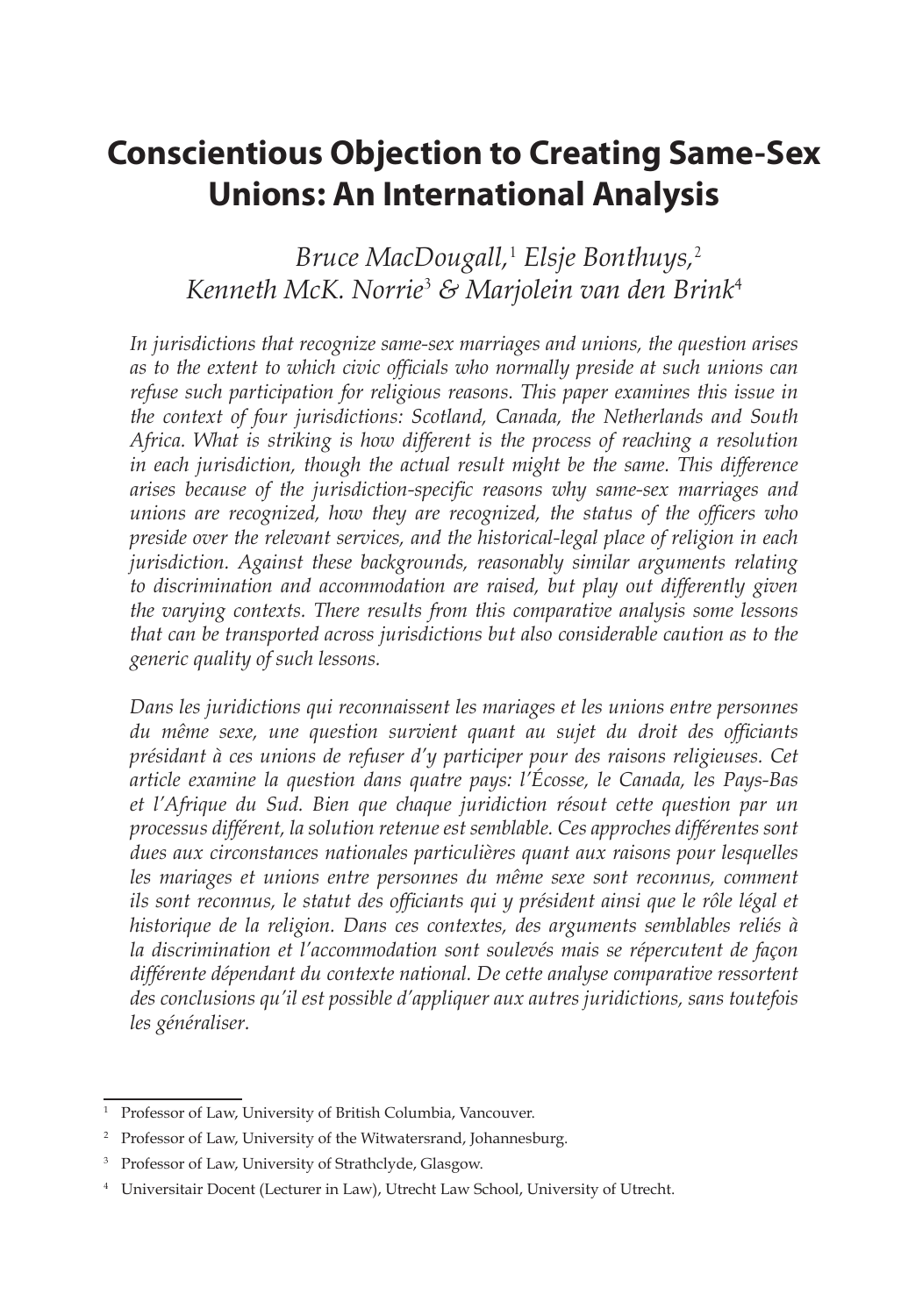#### **I. Introduction**

The issue of whether same-sex couples should be able to enter into<br>marriage or an equivalent institution has been addressed in many<br>jurisdictions in the past two decades. Those legal systems that have<br>either created some f marriage or an equivalent institution has been addressed in many jurisdictions in the past two decades. Those legal systems that have either created some form of legally-recognized same-sex partnership or opened the existing institution of marriage to such couples, have each faced difficult legal questions. One such question concerns whether or not governmentemployed or government-authorized persons (referred to here generically as "marriage officers" when not referencing a particular jurisdiction) may refuse to participate in the formalization of a same-sex union for religious reasons. On the one hand, it may be argued that states should respect the religious and conscientious scruples of their citizens and should not discriminate against marriage officers who claim that their religious convictions prevent them from conducting marriages or civil unions between same-sex couples. On the other hand, it may be argued that allowing state employees to refuse to do so perpetuates the very discrimination that the institutionalization of same-sex unions aims to abolish.

This article compares the different attempts at resolving this conflict in four jurisdictions: the Netherlands, South Africa, Scotland, and Canada. The primary purpose of the paper is to analyze both the nature of the complexities which arise in each jurisdiction as they attempt to resolve the conflict, as well as the practice of using arguments concerning discrimination and accommodation in order to seek such resolution. We will also discuss how these issues reflect the complexity of the larger issue of whether and how to extend legal recognition to formalized same-sex couples. This discussion will shed some light on the more general issue of the ability to transplant the legal resolutions from one jurisdiction to another.

The selected jurisdictions were chosen based on the areas in which each of the authors have conducted their research. These jurisdictions provide a useful context in which to situate a comparative analysis both because of their legal and social similarities, as well as the differences which are not immediately apparent. From a legal perspective all four jurisdictions have reputations for being progressive and each has its roots in some European tradition. In South Africa, however, the Roman-Dutch common law is accompanied by customary law, which may carry less legal weight, but may be more influential in the lives of a greater proportion of the population. Our chosen jurisdictions are all places where there is legal acceptance of homosexuality<sup>5</sup> (decriminalization, protection from discrimination, relationship recognition) despite having

<sup>5</sup> We deal only with what might be called "traditional" homosexuals: gay men and lesbians. Going beyond these categories would of course add yet another layer of complexity to the study.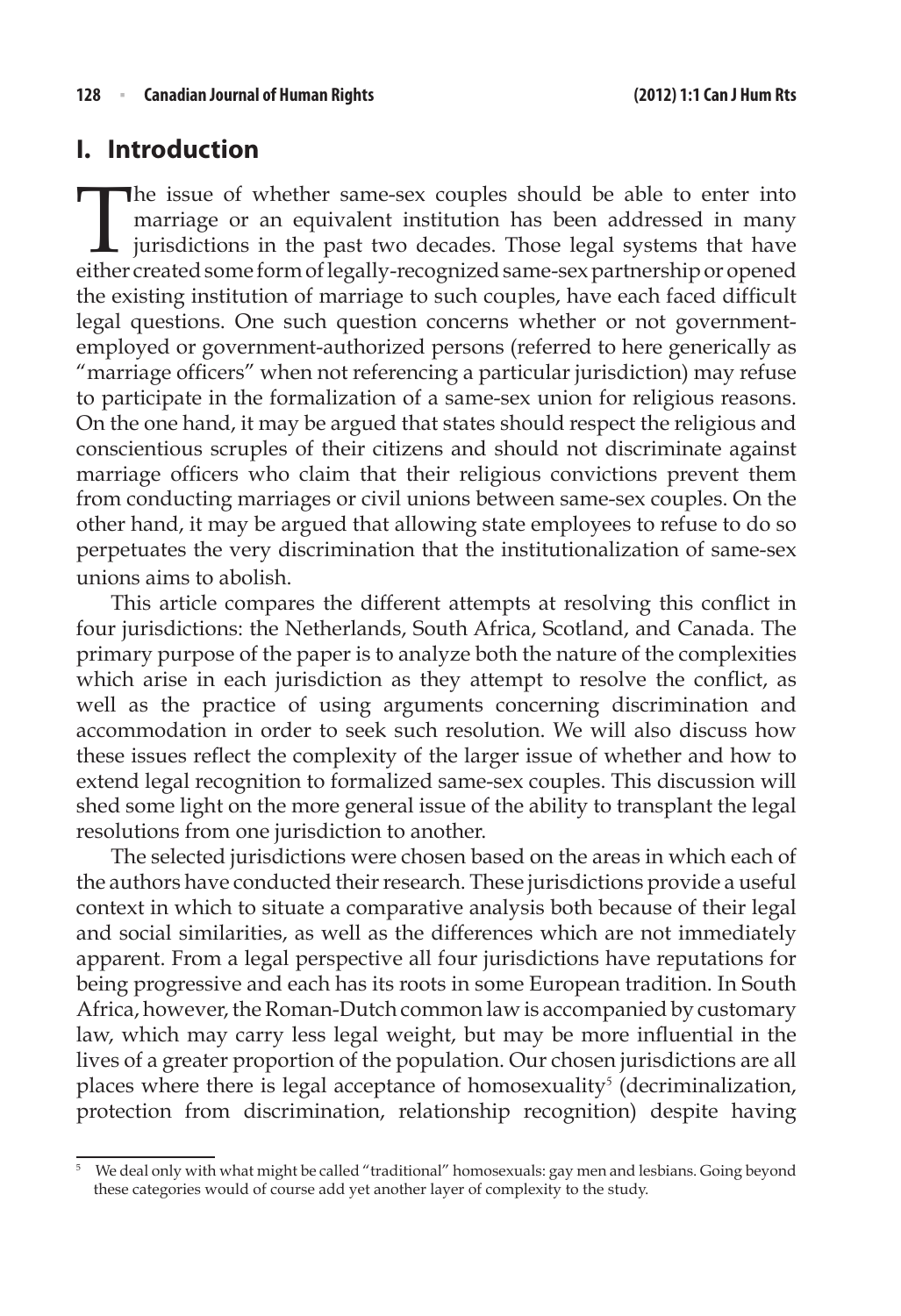differing degrees of social hostility towards it. They are all places where, because of immigration or political changes or both, there is some social or political flux in progress. As well, the jurisdictions are sufficiently different so as to generate questions about the ability to transport legal analyses or solutions to such socio-legal issues across jurisdictions.

The specific legal system in each jurisdiction is in fact different: a common law system with civilian roots in Scotland; Roman-Dutch common law in South Africa; civil law in the Netherlands; a mixture of the English common law and the French civil law in Canada. Different also have been the various responses to the common problem – how to accommodate same-sex couples within a system of family regulation that seeks to avoid discrimination on the basis of sexual orientation. The basic concepts are often the same but the history of legal developments affecting this issue is quite different in each jurisdiction. The way in which homosexuality and religious expression or ideas are legally protected in each jurisdiction is different. It is clear that the legal issue concerning the accommodation of each must be resolved in harmony with other historical legal developments in the given jurisdiction.

To a certain extent, then, this paper is a critique of the assumption that legal solutions to these (and similar) issues can simply be transported across borders to somewhat similar jurisdictions. The underlying issues that make this simple transport complicated or impossible will be evident from the discussion here. A signal service of comparative analysis is to problematize easy and adoptive solutions, however the main aim of this paper is to investigate which concepts, analyses, and solutions can transcend the boundaries between somewhat similar jurisdictions. The determination of which lessons and approaches might be adopted or adapted by the jurisdictions in question is also an important aspect of a comparative legal analysis such as this one.

Our primary concern is not the ability of religious officials to refuse to conduct same-sex marriages within their religious institutions or contexts. We accept (and, in fact, it is not much disputed) that religious institutions are entitled to conduct (or not conduct) marriages according to their own tenets and doctrines. We focus, rather, on civil servants (or their equivalents) who act as marriage officers and who object to participating in the legal institutionalization of same-sex unions.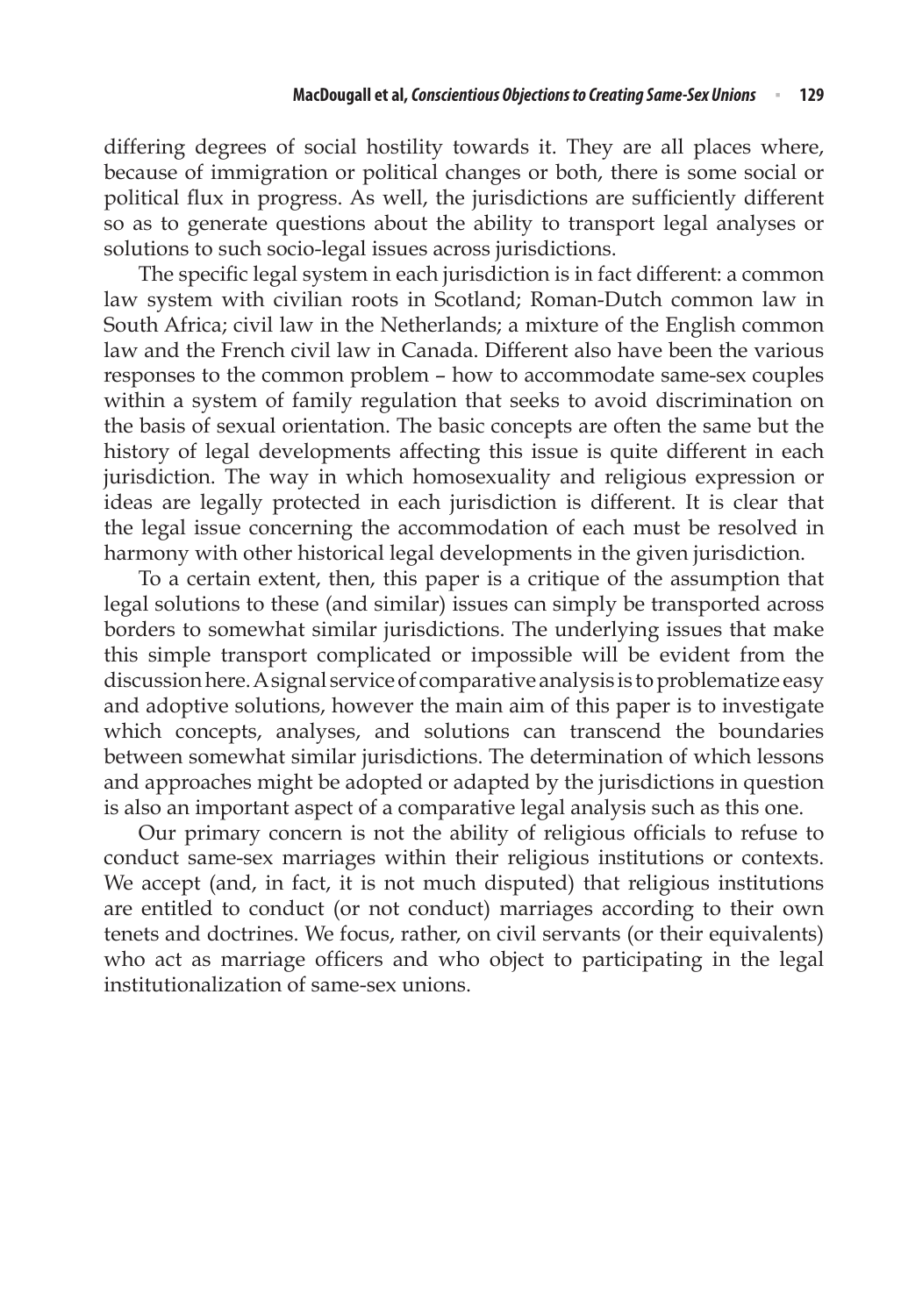### **II. Background: The Religious Associations of Marriage**

Marriage is an institution laden with symbolism and deep social importance. Though the historical association of religion in the institution of marriage is common in each of the jurisdictions being considered here, there are different assumptions about the degree to which religious ideology may inform legal issues relating to marriage, including its very definition. Moreover, for many people and in most societies the institution of marriage remains linked with religious norms.<sup>6</sup>

#### **A. The Netherlands**

The Netherlands, where marriage – legally-speaking at least – has been an exclusively civil affair since  $1795$ ,<sup> $7$ </sup> is, among the considered jurisdictions, the one where religious bodies have least influence over the institution of marriage. This is probably due to the fact that Calvinism, the major religious tradition in the country, did not regard marriage as a sacrament, but as primarily a secular issue. Marriages officiated by religious representatives lack legal effect and religious weddings prior to the conclusion of a civil legal marriage are forbidden. A religious representative who performs such a premature religious wedding may be criminally sanctioned.<sup>8</sup> Nevertheless, marrying couples often have religious ceremonies after the conclusion of the civil ceremony. Despite this long history of secularization of marriage, providing religious marriages with legal effect has been frequently debated and re-considered, most recently in 2001.<sup>9</sup> Although secular authority over the institution of marriage has prevailed, the wish to reintegrate religion into marriage ceremonies persists in some quarters, carrying potentially detrimental consequences for same-sex couples.

#### **B. South Africa**

In 1652 the laws of Holland (which was at the time a province of what is now the Netherlands) were transported into South Africa by colonial occupation. At that time, marriages were preceded by the publication of banns and could

<sup>6</sup> Robert Leckey, "Profane Matrimony" (2006) 21 CJLS 1.

<sup>7</sup> L Westerhof, "Civiel effect voor het kerkelijk huwelijk?" [Legal Effect for the Church Marriage?] (2002) 77 NJB 80.

<sup>8</sup> Art 1:68 BW (*Burgerlijk Wetboek*) [Dutch *Civil Code*].

<sup>9</sup> See Netherlands, Tweede Kamer, *Kamerstukken II*, Vergaderjaar 2001-2002, 28078 *Burgerlijk huwelijk en kerkelijk huwelijk* [Civil Marriage and Church Marriage], No 1 "Brief van de Staatssecretaris van Justitie" [Letter of the Deputy Minister of Justice] (5 November 2001). It is quite telling that in the Netherlands, religious marriage is still referred to as "church marriage".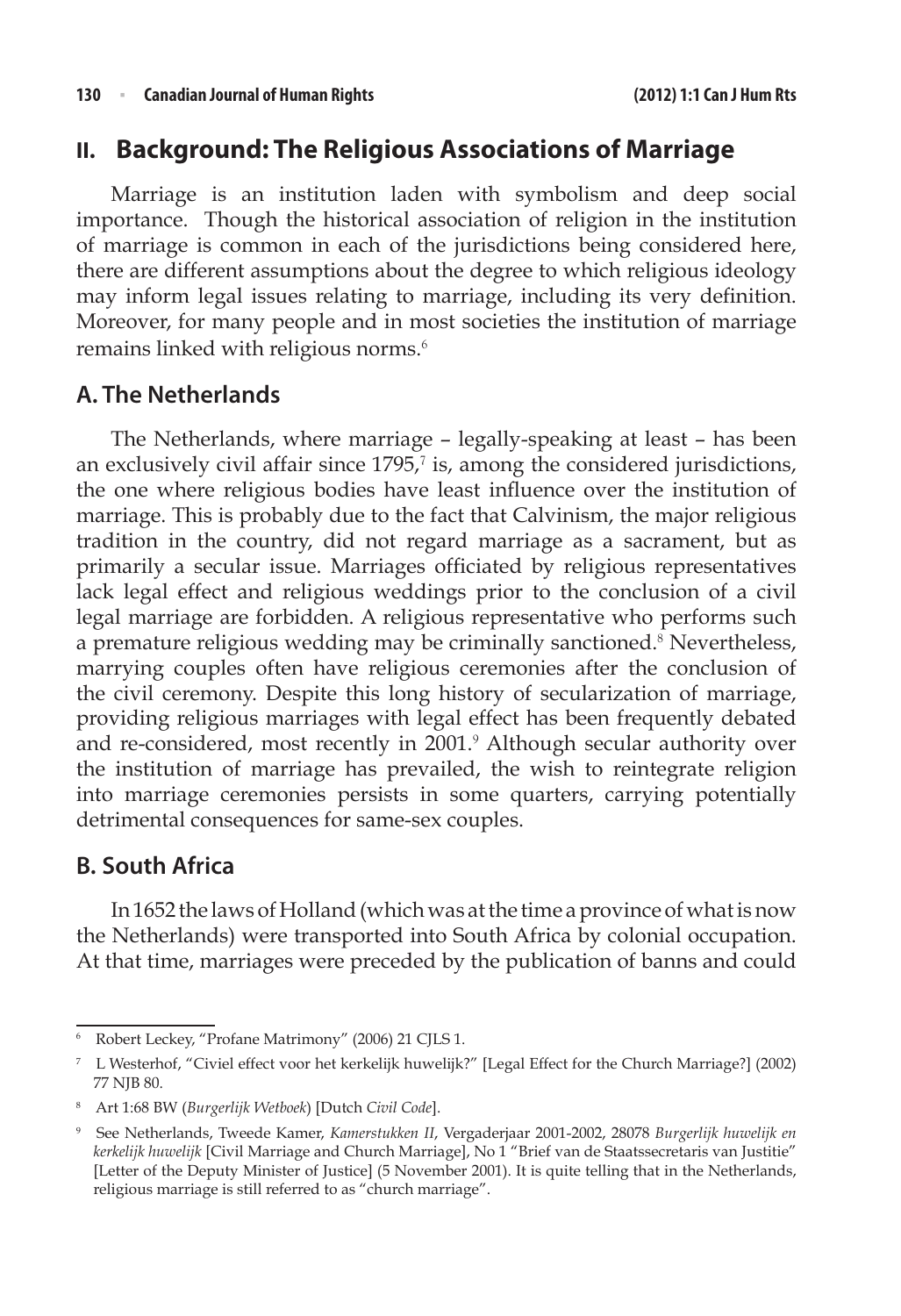be concluded either in a church or by a magistrate.<sup>10</sup> Civil marriage before a state official was introduced in South Africa in 1804. Subsequently there were periods when marriages were concluded only in churches, as well as other brief periods when marriage was concluded only by secular authorities. Mostly, and with small variations between the four territories and states which would eventually form South Africa in 1910, marriages could be concluded either by religious or state authorities.<sup>11</sup> The adoption of the *Marriage Act, 1961*<sup>12</sup> standardized the different marriage laws in the four provinces. The current position is that marriages can be conducted either by state functionaries, or by religious officials who comply with the statutory requirements.<sup>13</sup>

The influence of Christianity on the legal definition and consequences of marriage in South Africa was manifest in various rules such as the prohibition of marriages between people who had committed adultery with one another,<sup>14</sup> or the refusal to recognize the validity of Islamic marriages on the basis that they were "potentially polygamous".<sup>15</sup> The picture is further complicated by the historical and contemporary recognition of traditional African marriages,<sup>16</sup> although these marriages have been regarded as lower status $\mathbb{I}^7$  than civil marriages in terms of the *Marriage Act, 1961*. Many of the explicitly Judeo-Christian features of civil marriage have since been removed and therefore civil marriage can no longer simply be equated with religious marriage; however, some religious overtones remain, such as the insistence that civil marriage must be monogamous. In fact, the creation of separate legislation to cater for same-sex marriage is arguably motivated by the desire to maintain a form of marriage which would be acceptable to the Christian majority in South Africa.

<sup>&</sup>lt;sup>10</sup> As a result of the Political Ordinance of the States of Holland, adopted in 1580. For a historical overview, see HR Hahlo, *The South African Law of Husband and Wife*, 5th ed (Cape Town: Juta, 2005) ch 1.

<sup>11</sup> See June D Sinclair & Jacqueline Heaton, *The Law of Marriage: Based on H.R. Hahlo, the South African Law of Husband and Wife*, vol 1 (Cape Town: Juta, 1995) ch 2.

<sup>12</sup> (S Afr), No 25 of 1961.

<sup>13</sup> Sections 2-10 of the *Marriage Act, 1961*, *ibid*, deal with the appointment of marriage officers and sections 12, 22, 24-30 set out the requirements for a valid marriage. In addition, the common law also regulates other aspects of the capacity to marry.

<sup>14</sup> *Cloete v Resident Magistrate of Elliot,* 1914 CPD 1075. The Appellate Division in *Green v Fitzgerald,* 1914 AD 88, however, declared that adultery was no longer a crime.

<sup>15</sup> *Ismail v Ismail*, 1983 (1) SA 1006 (A).

<sup>16</sup> Currently enabled by the *Recognition of Customary Marriages Act, 1998* (S Afr), No 120 of 1998.

<sup>&</sup>lt;sup>17</sup> Likhapha Mbatha, Najma Moosa & Elsje Bonthuys, "Culture and Religion" in Elsje Bonthuys & Catherine Albertyn, eds, *Gender, Law and Justice* (Cape Town: Juta, 2007) 158.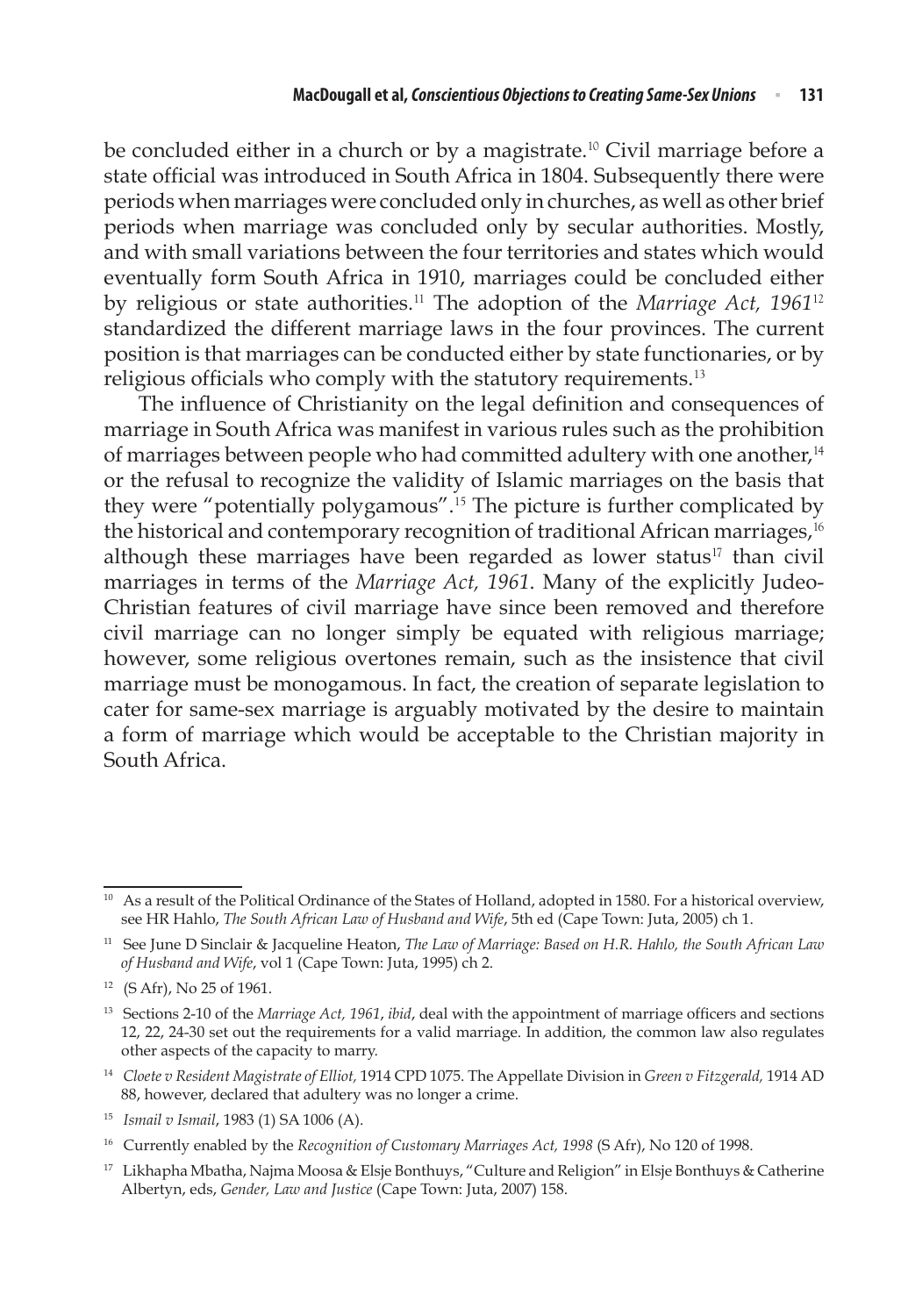# **C. Scotland**

Scotland retained a closer connection between faith and marriage despite having somewhat similar connections to Calvin as existed in the Netherlands and South Africa. The reason was that, after the Reformation, canon law remained the law of the land except insofar as it was inconsistent with the reformed faith, and no such inconsistency was perceived in continuing the tradition of church ministers solemnizing marriages. Marriage could be solemnized in Scotland only by religious ceremony until 1940, when the *Marriage (Scotland) Act 1939* came into force, permitting civil marriage celebrated by a secular state official, in addition to religiously conducted marriage.<sup>18</sup> The dominant Church of Scotland's ("the Kirk's") doctrinal interpretations of scripture continued to influence the law's conception of marriage and how it should be controlled, well into the 20th century.<sup>19</sup>

### **D. Canada**

Distrust among the four original Canadian provinces, in particular between the French-speaking (largely Catholic) and the English-speaking (largely Protestant) provinces, over the role of religion in marriage and, particularly,  $divorce<sup>20</sup>$  was so fundamental that it influenced Canada's constitutional division of powers in 1867.<sup>21</sup> The result is that the federal government defines marriage, $^{22}$  but the provinces are in charge of the solemnization of marriage.<sup>23</sup> That is to say, the provinces (and territories) decide how marriages are conducted - including who is authorized to perform them. Currently, all Canadian jurisdictions recognize most religious marriages without the need for a separate state ceremony, although the provinces still issue marriage licences. In addition, the provinces (and territories) facilitate the performance of secular or civil marriages.

<sup>23</sup> *Ibid*, s 92(12).

<sup>&</sup>lt;sup>18</sup> After the Reformation the celebration of marriage fell within the exclusive jurisdiction of the Kirk (the Established church in Scotland), but the *Marriage (Scotland) Act, 1834* (UK), 4 & 5 Will IV, c 28, permitted religious celebrants from churches other than the Church of Scotland.

<sup>&</sup>lt;sup>19</sup> See Jane Mair, "Public Ceremony and Private Belief: The Role of Religion in the Scots Law of Marriage" [2007] 4 Jurid Rev 279.

<sup>20</sup> See FJE Jordan, "The Federal *Divorce Act* (1968) and the Constitution" (1968) 14:2 McGill LJ 209.

<sup>21</sup> *Constitution Act, 1867* (UK)*,* 30 & 31 Vict, c 3, reprinted in RSC 1985, App II, No 5.

<sup>22</sup> *Ibid*, s 91(26).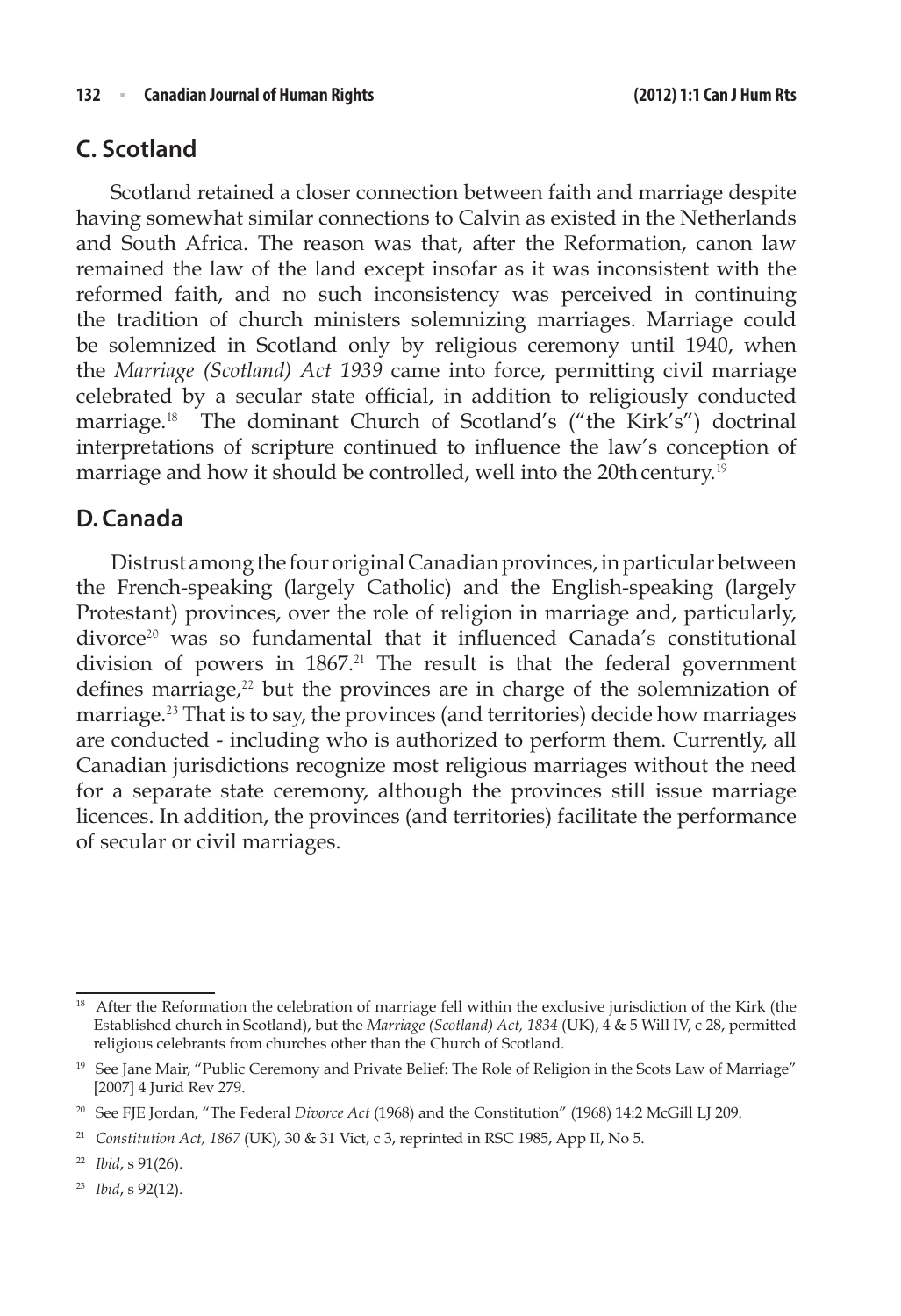#### **III. The Institutionalization of Same-Sex Unions**

Each of the four jurisdictions under consideration here has in the past couple of decades dealt with demands for the recognition of same-sex relationships within a wider context of providing legal recognition to family formations outside of traditional marriage. As a result of the different legal and social contexts within these jurisdictions, there have been significantly varied responses to these demands.

#### **A. The Netherlands**

The Netherlands introduced legally-recognized registered partnerships for both same and opposite-sex couples in 1998.<sup>24</sup> Other than having fewer formalities for dissolution, registered partnerships are legally equivalent to marriage and can easily be converted into marriage or *vice versa*. <sup>25</sup> Three years later same-sex couples gained access to the institution of marriage itself<sup>26</sup> and article 1:30(1) of the Dutch *Civil Code* now explicitly states: "A marriage can be entered into by two people of different or same sex."<sup>27</sup>

Ironically, this opening up of marriage to same-sex couples provided the impetus for a proposal to re-introduce legally-effective religious marriages. GroenLinks, a left wing "green" party, proposed to lift the ban on marriages conducted by religious officials so as to accommodate orthodox Christians who strongly opposed the new legislation.<sup>28</sup> Like its predecessors, the proposal did not get much support, even from the groups which it intended to

<sup>27</sup> Dutch *Civil Code*, *supra* note 8, art 1:30(1) [translated by author].

<sup>&</sup>lt;sup>24</sup> Wet van 5 juli 1997 tot wijziging van Boek 1 van het Burgerlijk Wetboek en van het Wetboek van Burgerlijke *Rechtsvordering in verband met opneming daarin van bepalingen voor het geregistreerd partnerschap* [Act of 5 July 1997 to Amend Book 1 of the Civil Code and the Code of Civil Legal Procedure in Connection with the Inclusion of Provisions Regarding Registered Partnership], Stb 1997, 324. The act entered into force on 1 January 1998.

<sup>25</sup> Katharina Boele-Woelki et al, *Huwelijk of geregistreerd partnerschap?: Een evaluatie van de Wet openstelling huwelijk en de Wet geregistreerd partnerschap in opdracht van het Ministerie van Justitie* [Marriage or Registered Partnership?: An Evaluation of the Act Opening Civil Marriage to Same-Sex Couples and the Act Introducing Registered Partnership, Commissioned by the Ministry of Justice] (The Hague: Ministerie van Justitie, 2006); Kees Waaldijk, ed, *More or Less Together: Levels of Legal Consequences of Marriage, Cohabitation and Registered Partnership for Different-Sex and Same-Sex Partners: A Comparative Study of Nine European Countries* (Paris: Institut national d'études démographiques, 2004); I Curry-Sumner, "Private International Law Aspects of Homosexual Couples: The Netherlands Report", online: (2007) 11.1 EJCL 8 <http://www.ejcl.org>.

<sup>&</sup>lt;sup>26</sup> Wet van 21 december 2000 tot wijziging van Boek 1 van het Burgerlijk Wetboek in verband met de openstelling *van het huwelijk voor personen van hetzelfde geslacht* [Act of 21 December 2000 to Amend the Civil Code in Connection with the Opening up of Marriage for Persons of the Same Sex], Stb 2001, 9.

<sup>28</sup> Netherlands, Tweede Kamer, *Handelingen*, Vergaderjaar 2000-2001, No 19 (7 November 2000) 1428-31.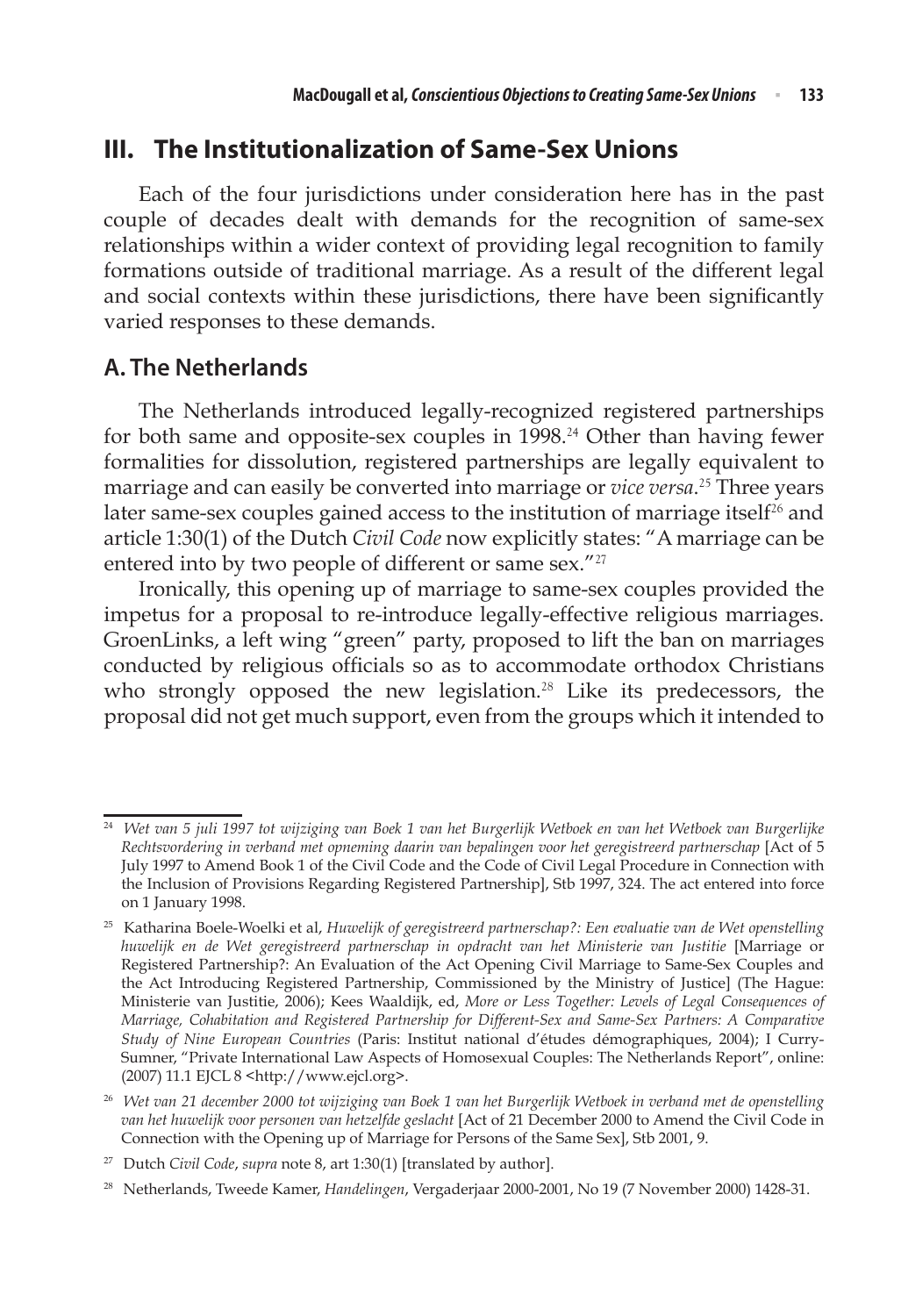accommodate, possibly because it offered no real solution for those who want to see the institution of marriage retained for only opposite-sex couples.<sup>29</sup>

#### **B. Scotland**

By way of contrast to the Netherlands, where same-sex couples are fully included in the institution of marriage, in Scotland marriage remains the exclusive preserve of opposite-sex couples, while same-sex couples have exclusive access to an equivalent and entirely statutory institution. The *Civil Partnership Act 2004* adopts what might be called an "equivalence model", creating an institution exclusively for same-sex couples, called "civil partnership". Civil partnership is equivalent to, but separate from, the existing institution of marriage that remains exclusively for opposite-sex couples.  $\overline{30}$ Civil partnership may be equivalent to marriage, but it is, quite intentionally, an entirely secular institution. So, for instance, registrars do not "solemnize" civil partnerships, for that language brings to mind the solemnities of religious ritual, which is reserved for marriage. Instead, civil partnerships are "registered" (even though many do so in the course of individually designed and legally non-sanctioned ceremonies). The secularity of the new institution is further emphasized by the rule that the registration may occur in any place in Scotland, except any place that is or has been used solely or mainly for religious purposes.<sup>31</sup>

Both in Canada and South Africa the recognition of same-sex relationships was preceded by Law Commission investigations into the various possibilities for giving legal effect to non-marital conjugal relationships, $32$  which were overtaken by successful constitutional challenges to the exclusively opposite-

<sup>29</sup> *C.f.* Staatkundig Gereformeerde Partij, *Daad bij het Woord: De SGP stáát ervoor! Verkiezingsprogramma SGP, 2010-2014* [Act by the Word: The SGP Stands for It! Political Programme of the Dutch Calvinist Party], online: SGP <http://www.sgp.nl/Media/download/19720/Verkiezingsprogramma%20SGP%202010-2014.pdf> ("God himself has instituted marriage, meant as a lifelong union between man and woman. This means that marriage between persons of the same sex cannot be intended." [translated by author] at 10).

<sup>30</sup> *Civil Partnership Act 2004* (UK), c 33. See *Civil Partnership: A Framework for the Legal Recognition of Same-Sex Couples* (London: Department of Trade and Industry, 2003) at paras 2.7-2.8, Annex B; *Civil Partnership Registration: A Legal Status for Committed Same-Sex Couples in Scotland* (Edinburgh: Scottish Executive, 2003) at paras 5.7-5.8.

<sup>31</sup> *Civil Partnership Act 2004*, *ibid*, s 93(3). Curiously, the equivalent rule in the English and Welsh part of the *Civil Partnership Act 2004* (s 6) was modified by the *Equality Act 2010* (UK), c 15, s 202, and authority may be given to register civil partnerships in religious premises in England and Wales; however, even in that jurisdiction religious officiants are not permitted.

<sup>32</sup> See Law Commission of Canada, *Beyond Conjugality: Recognizing and Supporting Close Personal Adult Relationships* (Ottawa: Minister of Public Works and Government Services, 2001); British Columbia Law Institute, *Report on Recognition of Spousal and Family Status* (Vancouver: British Columbia Law Institute, 1998); *Report on Domestic Partnerships*, South African Law Reform Commission, Project No 118 (March 2006). See also Thomas G Anderson, "Models of Registered Partnership and Their Rationale: The British Columbia Law Institute's Proposed *Domestic Partner Act*" (2000) 17:1 Can J Fam L 89.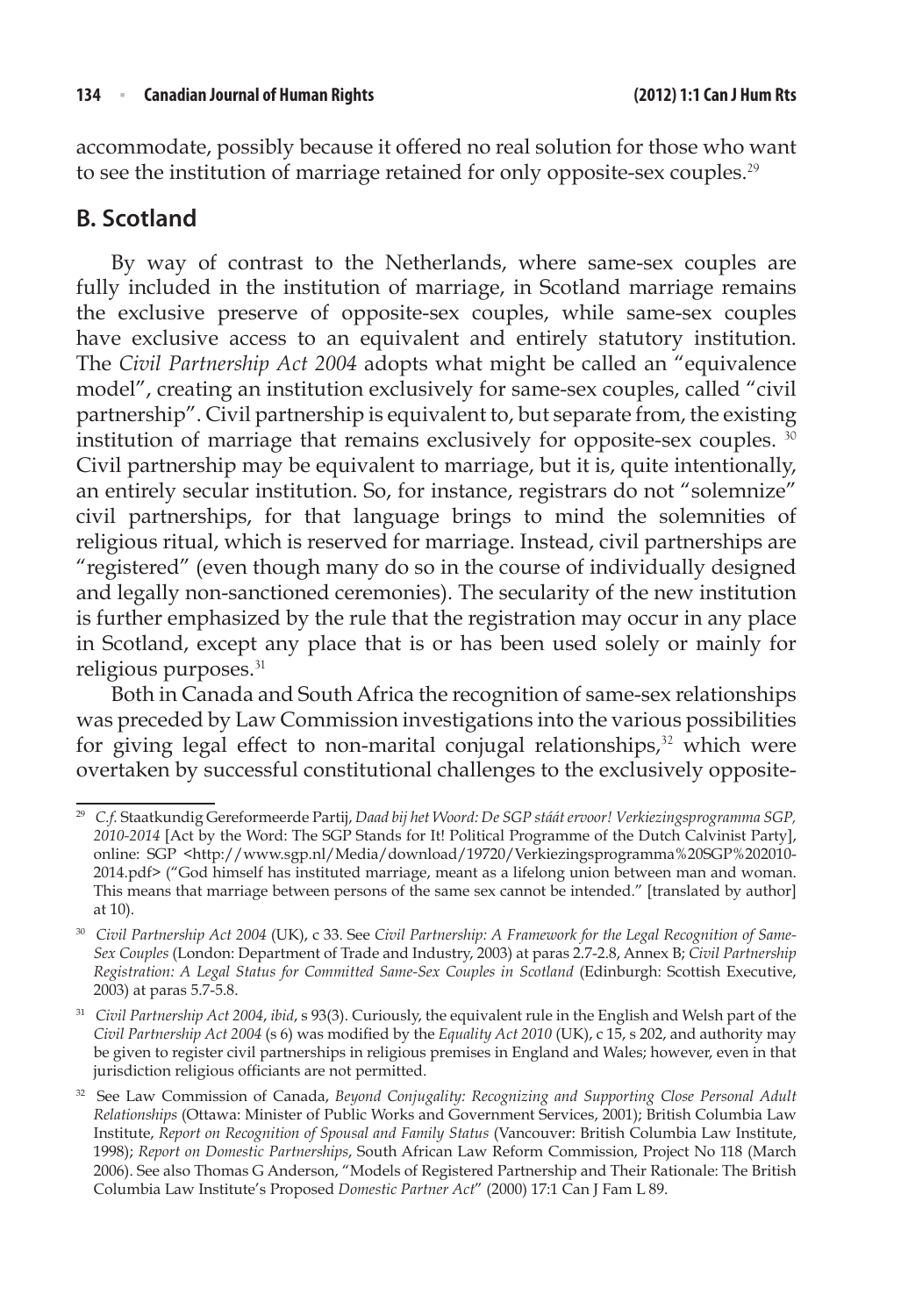sex marital regime.<sup>33</sup> This, in turn, resulted in national legislation opening marriage to same-sex couples.

### **C. South Africa**

The South African *Civil Union Act, 2006* allows for the solemnization of civil unions between two same-sex or opposite sex partners, either by a religious institution or by a state official.<sup>34</sup> The provisions relating to the place and formalities for the solemnization of civil unions mirror those applying to marriage. Additionally, at the time of solemnization the "marriage officer must inquire from the parties…whether their civil union should be known as a marriage or a civil partnership,"<sup>35</sup> and the certificate of registration will indicate that the parties have either entered into a marriage or a civil union.<sup>36</sup> The consequences of a civil union are exactly on par with those of marriage. $37$ Thus, civil unions are institutions that share all of the characteristics and consequences of marriage; they can even be registered as a marriage, though the existing marriage regime, which is limited to opposite-sex couples, is retained, albeit rather clumsily.

### **D. Canada**

Before the adoption in 2005 of the Canadian *Civil Marriage Act*, two provinces had introduced civil unions as equivalent institutions to marriage.<sup>38</sup> The *Civil Code* in Quebec was amended in 2002 to create the status of civil union, open to same-sex and opposite-sex couples and mirroring the rights and obligations of spouses.<sup>39</sup> The more conservative province of Alberta

- <sup>37</sup> *Ibid*, s 13.
- <sup>38</sup> SC 2005, c 33.

<sup>33</sup> The most important Canadian cases were *EGALE Canada Inc v Canada (Attorney General)*, 2003 BCCA251, 225 DLR (4th) 472, rev'g 2001 BCSC 1365, [2001] 11 WWR 685; *Halpern v Canada (Attorney General)* (2003), 65 OR (3d) 161, 225 DLR (4th) 529 (CA), aff'g (2002), 60 OR (3d) 321, 215 DLR (4th) 223 (Sup Ct (Div Ct)) [*Halpern* cited to OR]; *Dunbar v Yukon Territory*, 2004 YKSC 54, 8 RFL (6th) 235; *Vogel v Canada (Attorney General)* (2004)*,* [2005] 5 WWR 154 (available on QL) (Man QB); *Boutilier v Nova Scotia (Attorney General),* [2004] NSJ No 357 (QL) (SC); *W (N) v Canada (Attorney General),* 2004 SKQB 434, 246 DLR (4th) 345; *Pottle v Canada (Attorney General*), [2004] NJ No 470 (QL) (NL SC (TD)); *Harrison et al v Canada (Attorney General) et al,* 2005 NBQB 232, 290 NBR (2d) 70 (TD). In South Africa, a series of constitutional challenges to legal discrimination against people who have sex with others of the same sex started off with *National Coalition for Gay and Lesbian Equality v Minister of Justice*, [1998] ZACC 15; 1999 1 SA 6 (CC); 1998 (12) BCLR 1517 (CC), which attacked the criminalization of sodomy, and culminated in *Minister of Home Affairs v Fourie*, [2005] ZACC 19; 2006 (1) SA 524 (CC), in which the complete failure to give legal recognition to same-sex relationships was declared unconstitutional.

<sup>34</sup> (S Afr), No 17 of 2006 [*Civil Union Act*].

<sup>35</sup> *Ibid*, s 11(1).

<sup>36</sup> *Ibid*, s 12(3).

<sup>39</sup> SQ 1991, c 64; see arts 521.1-521.19.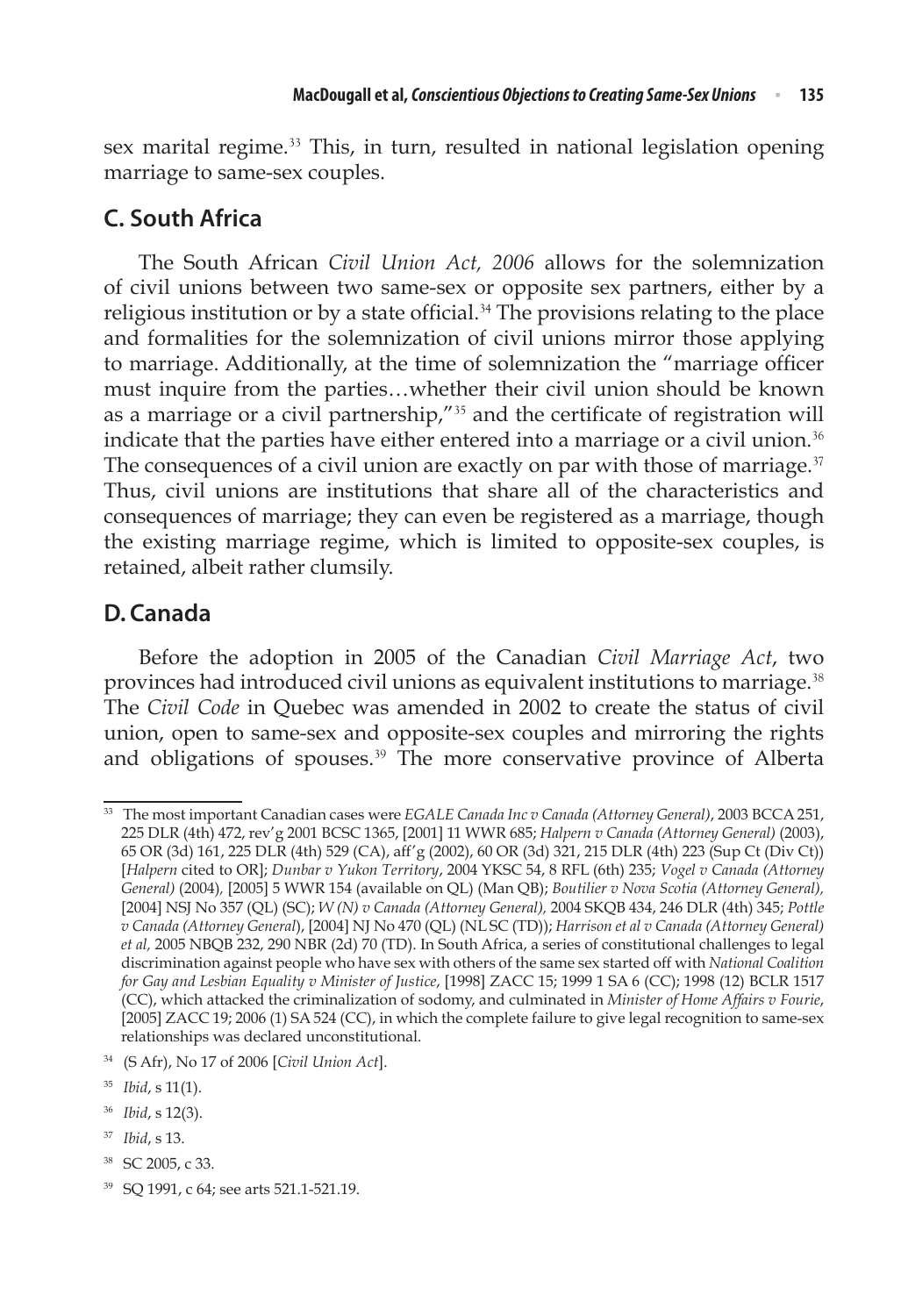passed the *Adult Interdependent Relationships Act* in an attempt (albeit a vain one) both to pre-empt federal legislation allowing same-sex couples entry into marriage, and to preserve the existing limits of accessibility to marriage. <sup>40</sup>

The impact of these provincial statutes and the expansion to other provinces of such approaches have now been pre-empted by court cases that opened civil marriage to same-sex couples and by the 2005 federal statute. Typical of the reasons in the court cases are those from the Ontario Court of Appeal. The Court of Appeal held that exclusion of same-sex couples from marriage "denies persons in same-sex relationships a fundamental choice – whether or not to marry their partner".<sup>41</sup> The Court accepted that the common law recognized only opposite-sex couples as capable of marrying, but held that "marriage" did not have a constitutionally fixed meaning. The Court said, "an argument that marriage is heterosexual because it 'just is' amounts to circular reasoning."<sup>42</sup>

The *Civil Marriage Act*, passed in response to both of these cases as well as political pressure, is clear, stating: "[m]arriage, for civil purposes, is the lawful union of two persons to the exclusion of all others" and "[f]or greater certainty, a marriage is not void or voidable by reason only that the spouses are of the same sex."<sup>43</sup> It is worthy of note that the change of the definition of marriage in Canada does not differentiate between religious and civil marriage and therefore contemplates the availability of religious marriages for same-sex couples as well as for opposite-sex couples.

To summarize the various legal regimes: in the Netherlands, both same and opposite-sex couples can either marry or enter into registered partnerships. In Canada, the institution of marriage is open either to same-sex or opposite-sex couples and some provinces offer a civil union-type alternative to both types of partnerships. South Africa retains opposite-sex only marriage, but also has civil unions, which are open to same or opposite-sex couples and which may be called marriage if the partners so wish. Only in Scotland is there no institution open to both categories of partners, with marriage reserved for opposite-sex couples and civil partnership reserved for same-sex couples. <sup>44</sup>

<sup>40</sup> SA 2002, c A-4.5.

<sup>41</sup> *Halpern*, *supra* note 33 at para 87.

<sup>42</sup> *Ibid* at para 71.

<sup>43</sup> *Supra* note 38, ss 2, 4. The constitutional validity of the *Civil Marriage Act* was confirmed in *Reference re Same-Sex Marriage*, 2004 SCC 79, [2004] 3 SCR 698.

<sup>&</sup>lt;sup>44</sup> The major technical complexity caused by this insistence on gender-mix exclusivity concerns transgender individuals who seek to have their new gender recognized while in a marriage or civil partnership. The *Gender Recognition Act 2004* (UK), 2004, c 7, requires the termination of the existing relationship, followed by the recognition of the new gender, leaving the person free to enter the other type of relationship with his or her partner.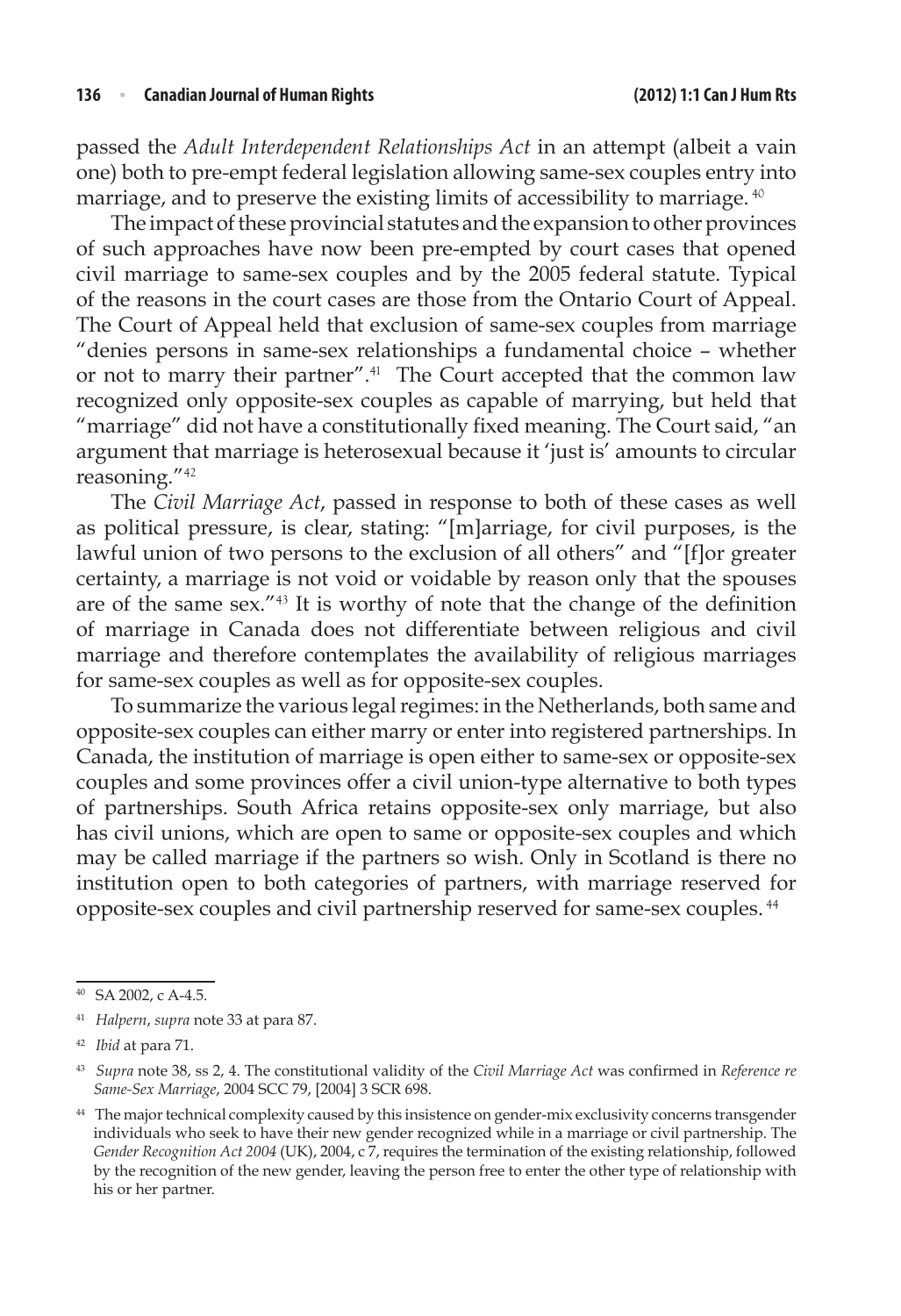### **IV. Conducting Same-Sex and Opposite-Sex Marriages**

#### **A. The Netherlands**

In the Netherlands secular marriage ceremonies and the registration of registered partnerships are the tasks of civil servants who work for the Registrar's Office (*Burgerlijke Stand*); however, in practice the ceremonial part of the marriage is often conducted by people who may or may not work for the government but who are in any case sworn in just to carry out this ceremonial function on a kind of stand-by contract. A person carrying out this latter function is known as a "special civil servant of the Registry".

Municipalities are obliged to ensure that all couples who wish to marry are able to do so, but they have some scope of discretion concerning the local practice and execution of these obligations. For instance, some municipalities prefer to send only special civil servants to officiate marriages. Others publish the names of all available regular and special civil servants on their websites, accompanied by a resume, a photo, and sometimes information on their private life, hobbies, or their (non)religious affiliations. There have been cases where the (un)willingness to officiate same-sex marriages has been explicitly mentioned.<sup>45</sup>

Despite the absence of a provision allowing marriage officers to object to performing same-sex marriages, in 2011 there were approximately 105 objecting civil servants in the Netherlands, employed by 58 different municipalities; however, 72% of the municipalities have indicated that they are not willing to countenance these objections (so-called *weigervrije gemeenten*) and 234 municipalities hire new servants only on condition that they are willing to perform all marriages.<sup>46</sup>

This refusal, at the municipal level, to allow for such conscientious objections has caused job seekers and employees to file complaints with the Dutch national equality body (*Commissie Gelijke Behandeling,* the "CGB"). This body is tasked with investigating discrimination complaints and may release non-binding, but socially persuasive findings on the discrimination issues. The complaints have been made on the basis that the municipal employers, by not appointing, or by refusing to renew the contracts of objecting officials, discriminate against them on the basis of religion.

<sup>45</sup> See e.g. the website of the municipality of Staphorst: "Buitengewone ambtenaren burgerlijke stand" [Special Officials Registry], online: Gemeente Staphorst <http://www.staphorst.nl/index.php?simact ion=content&mediumid=1&pagid=1000> (two of the five special civil servants explicitly refer to the importance of marriage as a union between 'man and woman').

<sup>46</sup> "Inventarisatie trouwbeleid" [Inventory of Marriage Policies], online: COC Nederland <http://www. coc.nl/dopage.pl?thema=any&pagina=algemeen&algemeen\_id=407> (statistics as of 25 May 2011).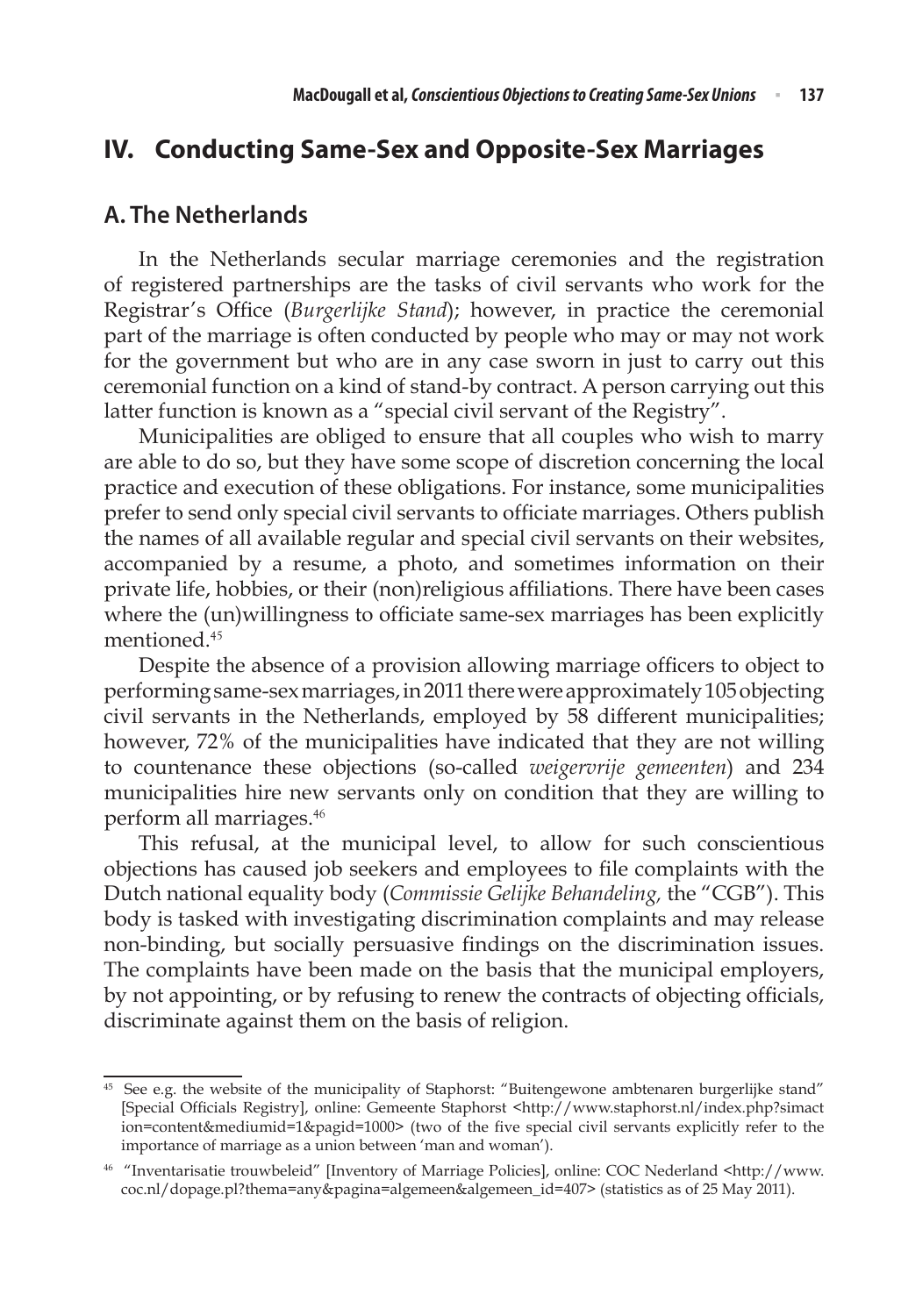#### **138**  <sup>n</sup> **Canadian Journal of Human Rights (2012) 1:1 Can J HumRts**

Theeffectoftheequalitylegislationontheemployer-employeerelationship, therefore, stands at the centre of these disputes in the Netherlands. The act of officiating at a marriage is legally regarded as a "unilateral" act of government. That is to say, such acts typically belong to the sphere of the legislator or the administration, comparable to the levying of taxes. Such acts have been deliberately left outside of the scope of the equal treatment legislation that focuses on relationships between citizens, and not between the government and its citizens. So, couples will usually not know that an official refused to marry them because they apply to the municipality, which in turn assigns a civil servant. Regardless, even if the couple were to know of the refusal by a particular civil servant, this would not engage the equality legislation if another official is willing to conduct the marriage.<sup>47</sup>

#### **B. Scotland**

The Church of Scotland's pre-eminent position in Scottish society means that Kirk ministers are, by dint of their office, state officials for the purposes of solemnizing religious marriages,<sup>48</sup> while it is required that celebrants from other religious organizations first be authorized to solemnize marriages.<sup>49</sup> Nonreligious, or civil, marriages may be conducted only by district registrars.<sup>50</sup> There is no obligation upon ministers of the Church of Scotland to marry anyone within their parish and a minister is free to refuse to do so. Registrars, on the other hand, are state officials and as such are not able to refuse to marry any couple who are legally free to marry each other.

Registrarsareemployedbylocalcouncilswhosettheirtermsofemployment and their range of duties, which may include registering marriages, civil partnerships, births, and deaths. Councils with larger geographical areas and less dense populations charge their Registrars with a larger variety of work, whereas in cities the Registrars tend to specialize in registration duties alone.

The purely secular nature of Scottish civil partnerships mean that they may be registered only by district registrars and that religious officers have no legal role in bringing civil partnerships into being. Registrars are authorized by the Registrar General of Scotland, who must ensure that there are sufficient

<sup>&</sup>lt;sup>47</sup> A very explicit refusal, either directed at a specific couple or advertised in general on the internet might come within the ambit of arts 137(c)-(g) SR (*Wetboek van Strafrecht*) [Dutch *Criminal Code*]; however, no cases have followed this route yet.

<sup>48</sup> *Marriage (Scotland) Act 1977* (UK), 1977, c 15, s 8(1)(a)(i).

<sup>49</sup> *Ibid*, ss 8(1)(a)(ii), 9.

<sup>&</sup>lt;sup>50</sup> *Ibid*, s 8(1)(b). A qualification to this is that the Registrar General of Scotland has authorized humanists to solemnize marriage on the same basis as he authorizes non-Church of Scotland religious officiants to do so.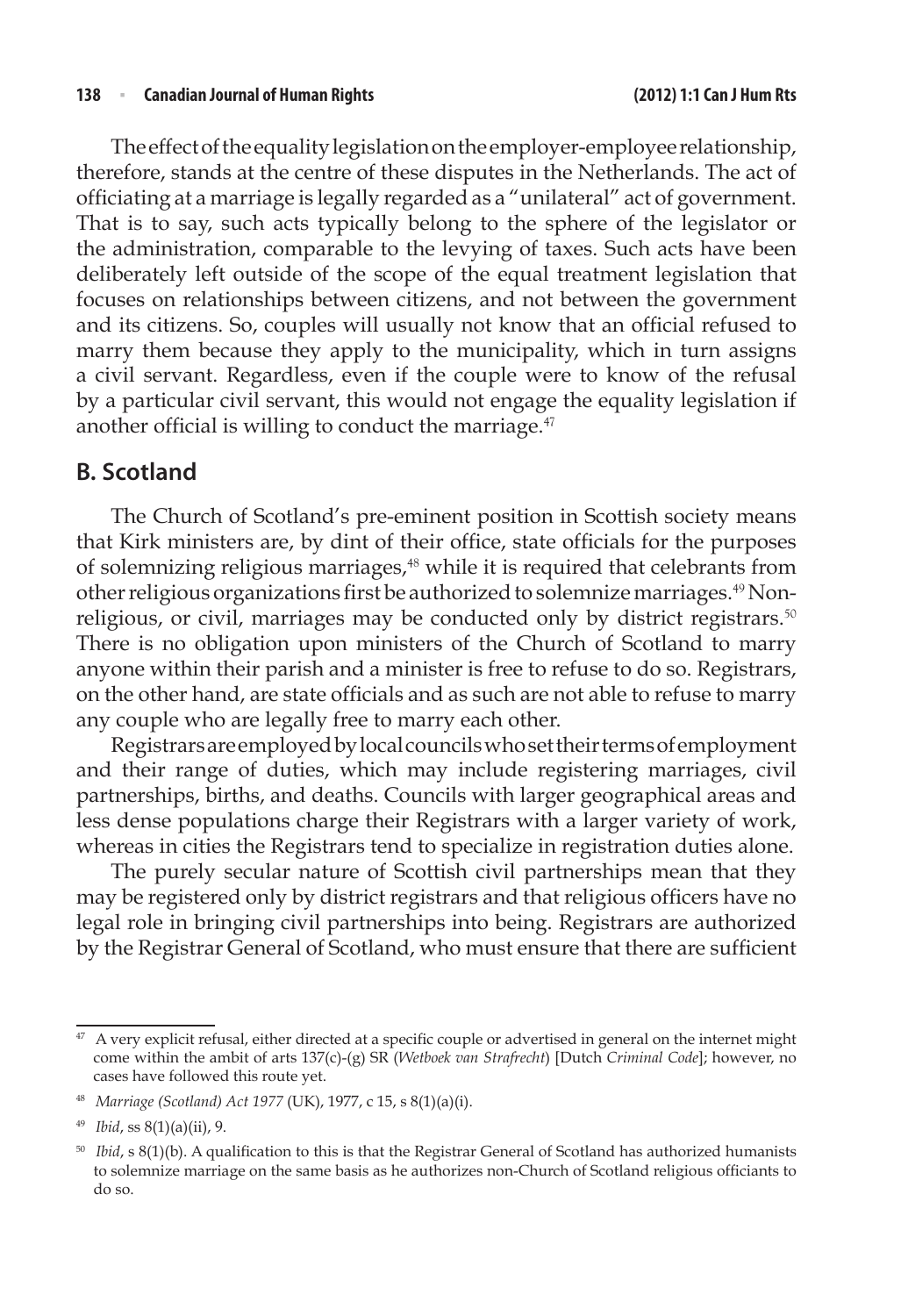registrars available to conduct civil partnerships throughout the country.<sup>51</sup> The local demand for registrars who will conduct civil partnerships and marriages is assessed by the local authorities, who must ensure that there are enough registrars so authorized in their area to meet the demand. Despite calls for it to do so, the *Civil Partnership Act 2004* contains no conscientious objection provision. Nevertheless, registrars have argued that by forcing them to conduct civil partnerships the local authorities thereby violate their right to religious beliefs under article 9 of the *Convention for the Protection of Human Rights and Fundamental Freedoms*, <sup>52</sup> and under EU-inspired domestic legislation.<sup>53</sup> The issue is thus whether, in the absence of an explicit conscience clause, the employing local authorities have a legal obligation to allow an objector to be relieved of the duty to register civil partnerships where there are sufficient numbers of registrars willing to assume the duty instead. As in the Netherlands, objecting officials have cast their claims in terms of employment  $law<sup>54</sup>$ 

#### **C. Canada**

In Canada, the provinces have different regimes relating to the appointment of people who can conduct same or opposite-sex civil marriages. There are also different names for the individuals authorized to perform them.<sup>55</sup> Different solutions were adopted by the different jurisdictions, regarding the issue of refusing marriage commissioners.<sup>56</sup> Some decided that marriage commissioners would have to indicate a willingness to perform such ceremonies or else resign their positions. Others permitted refusals on

<sup>55</sup> In Ontario, for example, judges, justices of the peace and municipal clerks can perform marriages, but are not called marriage commissioners: *Marriage Act*, RSO 1990, c M.3, s 24. See *Solemnization of Marriage Act*, RSNS 1989, c 436, s 4 (certain judges); art 366 CCQ (e.g. clerk or deputy clerk of the Superior Court). Newfoundland and Labrador and the western Canadian jurisdictions have specially-designated marriage commissioners: *Marriage Act*, RSA 2000, c M-5, s 3; *Marriage Act*, RSBC 1996, c 282, s 7; *The Marriage Act*, RSM 1987, c M50, s 7; *Solemnization of Marriage Act*, RSNL 1990, c S-19, s 3; *Marriage Act*, RSNWT 1988, c M-4, s 7; *The Marriage Act, 1995*, SS 1995, c M-4.1, s 3; *Marriage Act*, RSY 2002, c 146, s 5.

<sup>51</sup> *Civil Partnership Act 2004*, *supra* note 30, s 87, mirroring *Marriage (Scotland) Act 1977*, *supra* note 44, s 17.

<sup>52</sup> 4 November 1950, 213 UNTS 221, Eur TS 5 [*European Convention*].

<sup>53</sup> See *Employment Equality (Religion or Belief) Regulations 2003,* SI 2003/1660 [*Employment Equality Regulations*] (designed to implement EC *Council Directive 2000/78/EC of 27 November 2000 establishing a general framework for equal treatment in employment and occupation*, [2000] OJ, L 303/16; now replaced by the far more comprehensive *Equality Act 2010*, *supra* note 31).

<sup>54</sup> See *Islington London Borough Council v Ladele*, [2009] EWCA Civ 1357, [2010] ICR 532 [*Ladele*]; *McClintock v Department of Constitutional Affairs* (2007), [2008] IRLR 29 (available on BAILII) [*McClintock*] (both cases discussed in Andrew Hambler, "A No-Win Situation for Public Officials with Faith Convictions" (2010) 12:1 Ecc LJ 3); *McFarlane v Relate (Avon) Ltd*, [2010] EWCA Civ 880, [2010] IRLR 872 [*McFarlane*].

<sup>&</sup>lt;sup>56</sup> These solutions generally appear to have been informally and not always consistently adopted. See Bruce MacDougall, "Refusing to Officiate at Same-Sex Civil Marriages" (2006), 69 Sask Law Rev 351, at fn. 11.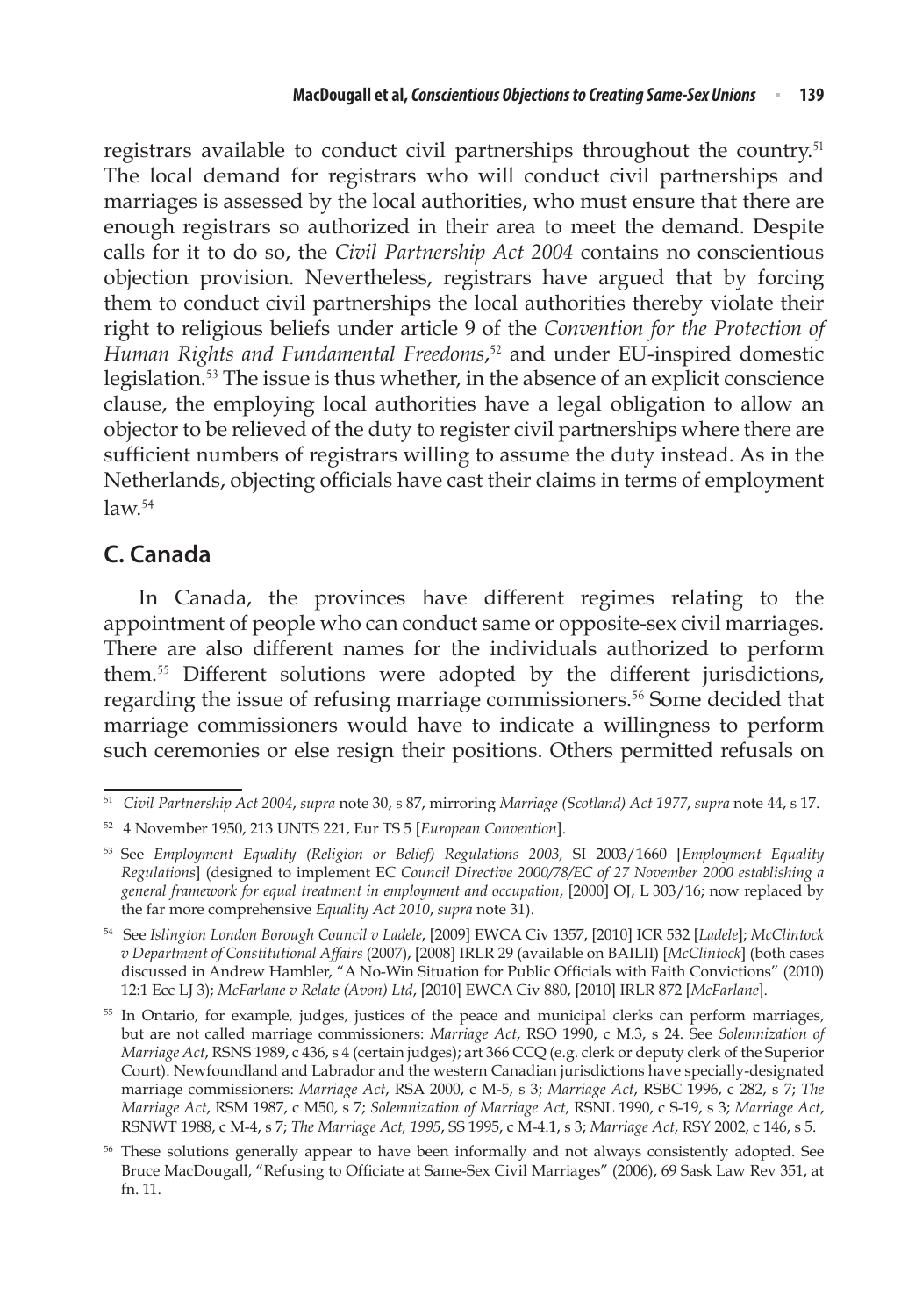the basis of religion or conscience.<sup>57</sup> Still others took what might be called a middle-ground approach and permitted opt-outs only where the marriage commissioners could provide a replacement. Yet another middle-ground approach was to allow opt-outs for existing marriage commissioners, while exclusively appointing as new marriage commissioners only those who will agree tomarry same-sex couples.There also exists a "single entrypoint" system where marriage commissioners are not contacted directly by members of the public but instead through a central office. By centralizing the process, the religious beliefs of individual marriage commissioners can be accommodated "behind the scenes", much as is the case in the Netherlands. $58$  The method of implementing these approaches varies by jurisdiction, with some being very casually implemented, it would seem.<sup>59</sup>

The Canadian federal *Civil Marriage Act* does not, for constitutional jurisdiction reasons, regulate the performance of marriage ceremonies. Nonetheless, section 3.1 was added late in the drafting process of that statute and states that:

[N]o person or organization shall be deprived of any benefit, or be subject to any obligation or sanction, under any law of the Parliament of Canada solely by reason of their exercise, in respect of marriage between persons of the same sex, of the freedom of conscience and religion guaranteed under the *Canadian Charter of Rights and Freedoms* or the expression of their beliefs in respect of marriage as the union of a man and woman to the exclusion of all others based on that guaranteed freedom.

#### **D. South Africa**

In South Africa, the *Marriage Act, 1961* dictates that marriages can be performed either by religious officials or by public servants, who are automatically deemed marriage officers by virtue of their occupation. $60$  In addition, marriages can also be conducted by officers of certain religions who have been appointed as marriage officers by the State.<sup>61</sup> Religious marriage officers may object to conducting marriages which do not conform to the tenets, doctrines, or disciplines of their religions.<sup>62</sup> For instance, Catholic marriage officers who solemnize marriages in their capacity as religious

<sup>61</sup> *Ibid*, s 3(1).

<sup>62</sup> *Ibid*, s 31.

<sup>57</sup> See the Prince Edward Island *Marriage Act*, RSPEI 1988, c M-3 s 11.1, as amended by *An Act to Amend the Marriage Act*, SPEI 2005, c 12, s 7 [*Marriage Act* (PEI)]. New Brunswick proposed similar legislation: Bill 76, *An Act to Amend the Marriage Act*, 2nd Sess, 55th Leg, New Brunswick, 2005.

<sup>58</sup> See *Reference re Marriage Commissioners Appointed Under The Marriage Act, 1995 (Sask)*, 2011 SKCA 3 at para 85, 327 DLR (4th) 669 [*Saskatchewan Marriage Reference*].

<sup>59</sup> Only one jurisdiction, Prince Edward Island, has a statute on this matter: *Marriage Act* (PEI), *supra* note 57, s 11.1. The other jurisdictions simply use policy statements.

<sup>60</sup> *Marriage Act, 1961*, *supra* note 12, ss 2-3.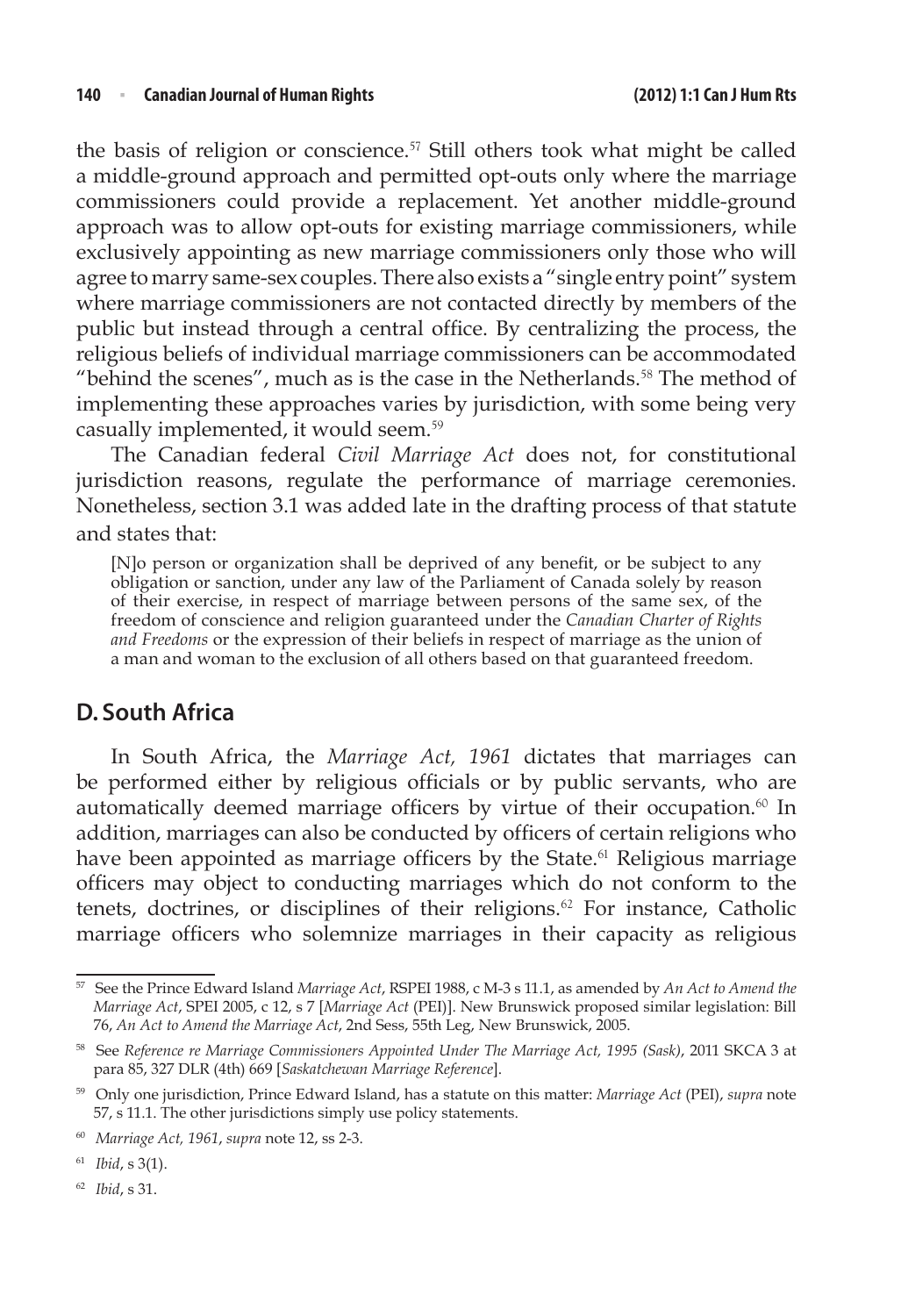marriage officers may object to conducting marriages between persons who have been divorced, while certain Jewish marriage officers could object to conducting marriages between Jews and non-Jews. Conversely, no similar conscientious objection provision exists for public officials who are marriage officers, therefore they must conduct all marriages, regardless of their own beliefs.

The position is different for civil unions in South Africa. In respect of religious marriage officers, the *Civil Union Act* requires first, that a religious denomination or organization apply for approval to conduct civil unions.<sup>63</sup> Once the organization has been approved, an official from the organization may apply to be appointed as a marriage officer. Once religious organizations have obtained permission to conduct civil unions, religious officers no longer have statutory rights of conscientious objection on theological grounds.<sup>64</sup> This contrasts with the position of religious marriage officers who conduct heterosexual marriages under the *Marriage Act, 1961*. They may object to conducting marriages which do not conform to the "rites, formularies, tenets, doctrines or disciplines" of their religions.<sup>65</sup> This ground of objection would cover religious scruples relating to conducting same-sex marriages; however, its application is wider than this. The ground could apply to other situations, such as Catholic marriage officers objecting to conducting marriages of divorced people, or a Jewish marriage officer who objects to conducting the marriage of an atheist. The reason for the omission of this wider ground of objection from the *Civil Union Act* could lie in the fact that both the religious institution and the individual marriage officer must apply to conduct civil unions and it could, therefore, have been assumed that the issue of conscientious or religious objection would not arise. A person who objects to same-sex marriage would not actively apply under the *Civil Union Act*, thus putting themselves in a position to conduct such marriages. Nevertheless, this reasoning is clearly problematic, because not all objections would be based on the sexual orientation of the couple. For instance, a Jewish marriage officer could be asked to conduct a civil union for a Christian same-sex couple. Although the marriage officer may not object on the grounds of the couple's sexual orientation, he might object on the grounds of their religion. Regardless, the *Civil Union Act* would not allow a marriage officer in this position to refuse to conduct the marriage on religious grounds. The absurdity of this should be clear.

<sup>63</sup> *Civil Union Act*, *supra* note 34, s 5(1).

<sup>&</sup>lt;sup>64</sup> *Ibid*, s 6. See also Elsje Bonthuys, "Irrational Accommodation: Conscience, Religion and Same-Sex Marriages in South Africa" (2008) 125:3 SALJ 473 [Bonthuys, "Irrational Accommodation"].

<sup>65</sup> *Marriage Act, 1961*, *supra* note 12, s 31.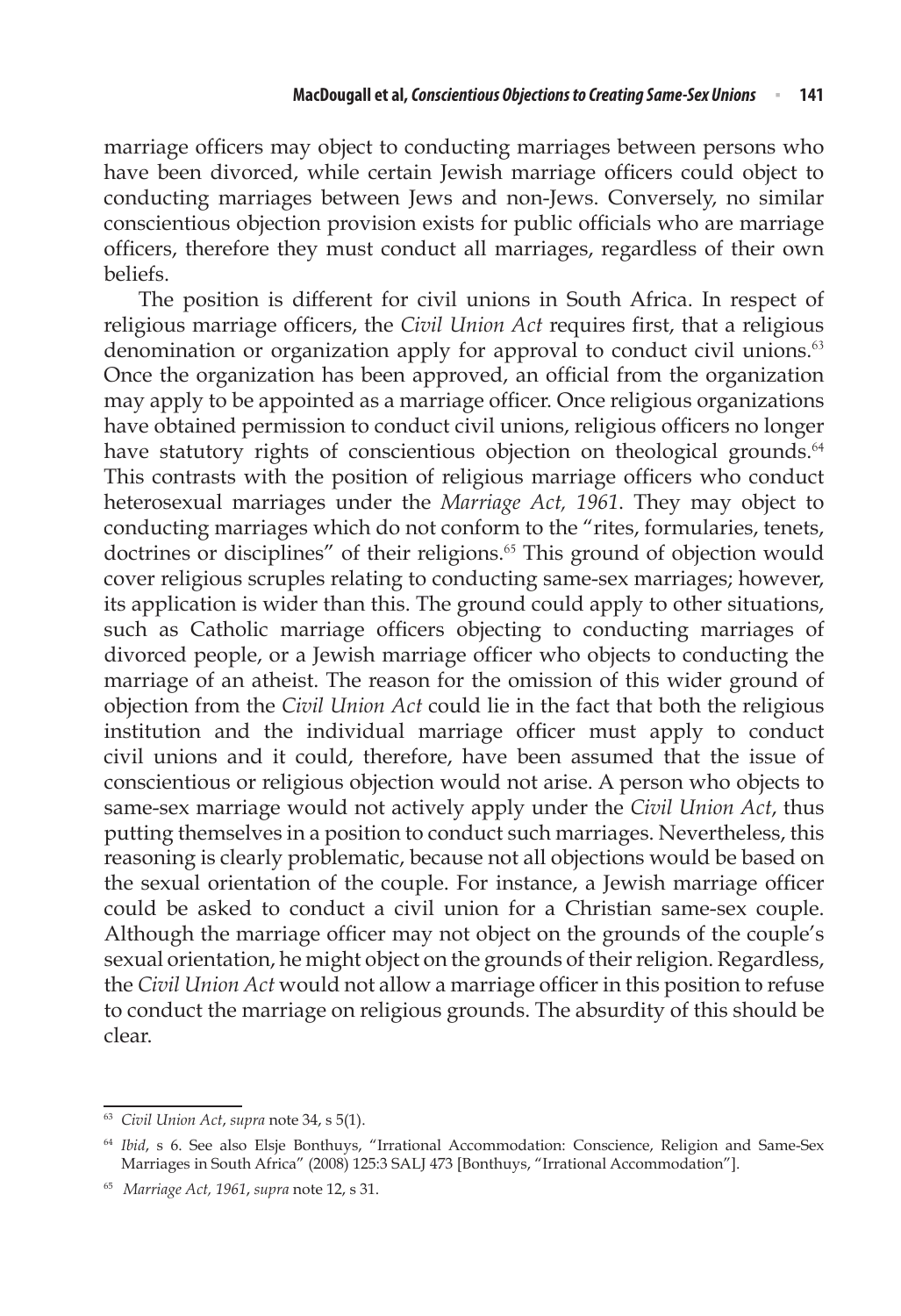Turning to civil servants conducting civil unions, they "may in writing inform the Minister that he or she objects on the ground of conscience, religion and belief to solemnizing a civil union between persons of the same sex, whereupon that marriage officer shall not be compelled to solemnize such civil union."<sup>66</sup> The only ground upon which they can object is the sexual orientation of the parties. Religious objections for all other reasons are not accommodated in the *Civil Union Act*. It will be remembered that there is no similar right of religious objection for civil servants conducting heterosexual marriages under the *Marriage Act, 1961*. The different forms of objection for the different kinds of marriage officers and the grounds upon which they can object are, therefore, problematic.<sup>67</sup>

# **V. Legal and Constitutional Contexts**

How countries have dealt with issues of marriage officers who refuse to conduct same sex marriages or unions depends on the legal context, and in particular on binding human rights norms in various constitutions or human rights instruments. This section sketches the human rights norms that have influenced state responses to the problem and against which state responses can be measured.

#### **A. Scotland**

The Scottish retention of marriage as a status reserved only for oppositesex couples can perhaps be explained by the fact that the family rights of same-sex couples have been only gradually recognized since the early 1990s as result of a development of the principles of family law. Although earlier cases regarded same-sex families with deep suspicion,<sup>68</sup> the highest court in Scotland, the Court of Session, in *T, Petitioner* allowed a gay man to adopt the child that he and his partner had been looking after for some years. <sup>69</sup> This case clearly signalled that gay and lesbian people were no longer to be stereotyped by the courts as a bad influence or harmful to children, nor a danger to society. That message was confirmed and emphasized by the House of Lords which held in *Fitzpatrick v Sterling Housing Association Ltd* that a same-sex couple could be considered a "family" for the purposes of allowing the surviving

<sup>66</sup> *Civil Union Act*, *supra* note 34, s 6.

<sup>67</sup> Bonthuys, "Irrational Accommodation", *supra* note 64.

<sup>68</sup> *Early v Early* (1989)*,* [1990] SLT 221 (Ct Sess), where a seven year old boy was removed from the custody of the mother with whom he had always stayed when she entered into a lesbian relationship, and delivered into the custody of a father who had three convictions for child neglect.

<sup>69</sup> *T, Petitioner* (1996), [1997] SLT 724. This case was followed shortly thereafter in England by *In re W (A Minor) (Adoption: Homosexual Adopter)* (1997), [1998] Fam 58, [1997] 3 WLR 768.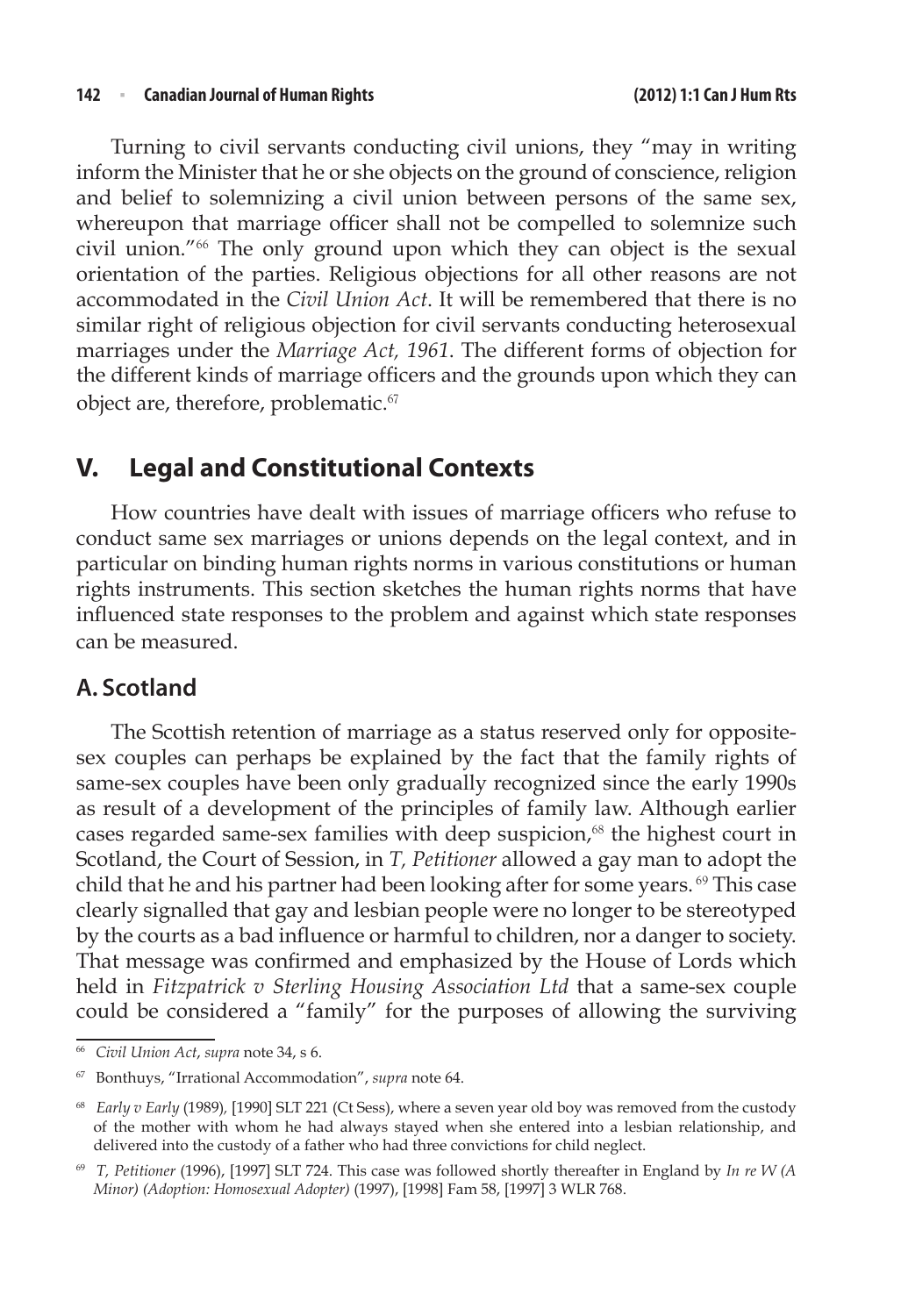partner to inherit the tenancy held by the deceased partner.<sup>70</sup> The House of Lords subsequently built upon this ruling in *Ghaidan v Godin-Mendoza* by requiring all rules relating to cohabiting couples to be interpreted, where at all possible, to include same-sex couples.<sup>71</sup> Discrimination on the ground of sexual orientation is now explicitly prohibited in the provision of services, the performance of public functions, employment, pensions, and education, by s. 12 of the *Equality Act 2010*.

After a long hesitancy from the European Court of Human Rights (the "European Court") to accept that same-sex couples represented an aspect of family life as well as private life, that Court has now firmly established that, just like legal differences based on sex, legal differences based on sexual orientation may be justified only by particularly serious and persuasive reasons.<sup>72</sup> In 2010, the European Court, while rejecting the proposition that limiting marriage to opposite-sex couples was contrary to articles 8, 12 and 14 of the *European Convention*, finally accepted that the legal regulation of samesex relationships engaged "family life" as protected by article 8.<sup>73</sup> The Court also accepted that, for those European states that have opened marriage to same-sex couples, any difference in treatment between them and opposite-sex couples would necessitate justification based on particularly persuasive and legally proportionate reasons.

The *European Convention* also protects the right to hold religious beliefs, as does domestic UK law.<sup>74</sup> Both the European Court itself and the British domestic courts take a robustly secularist approach to the need to balance religious freedoms with the demands for equality. Munby J put it thus:

[I]t is important to realise that reliance upon religious belief, however conscientious the belief and however ancient and respectable the religion, can never of itself immunise the believer from the reach of the secular law. An invocation of religious belief does not necessarily provide a defence to what is otherwise a valid claim. Some cultural beliefs and practices are simply treated by the law as being beyond the pale.<sup>75</sup>

Laws LJ elaborated upon this with a classically secular judgment in *McFarlane*. <sup>76</sup> Here the court held that it was not unfair or unlawful to dismiss a relationship counselor from his post when he refused to offer the

<sup>70</sup> *Fitzpatrick* v *Sterling Housing Association,* (1999), [2001] 1 AC 27, [1999] 3 WLR 1113 [*Fitzpatrick*].

<sup>71</sup> [2004] UKHL 30, [2004] 2 AC 557 [*Ghaidan*].

<sup>72</sup> See *Salgueiro da Silva Mouta v Portugal,* No 33290/96, [1999] IX ECHR 309, 31 EHRR 47; *SL v Austria,* No 45330/99, [2003] I ECHR 71, 37 EHRR 39; *Karner v Austria,* No 40016/98, [2003] IX ECHR 199 at para 37, [2003] 2 FLR 623; *EB v France* [GC]*,* No 43546/02 (2008), 47 EHRR 21 at para 91 (available on BAILII).

<sup>73</sup> *Schalk and Kopf v Austria,* No 30141/04 (2010), 29 BHRC 396 (available on BAILII) [*Schalk*].

<sup>74</sup> *European Convention*, *supra* note 52, art 9; *Equality Act 2010*, *supra* note 31, s 10.

<sup>75</sup> *R (E) v Governing Body of JFS*, [2008] EWHC 1535 (Admin) at para 108, [2008] ELR 445. See now *R (E) v Governing Body of JFS*, [2009] UKSC 15, [2010] 2 AC 728.

<sup>76</sup> *Supra* note 54.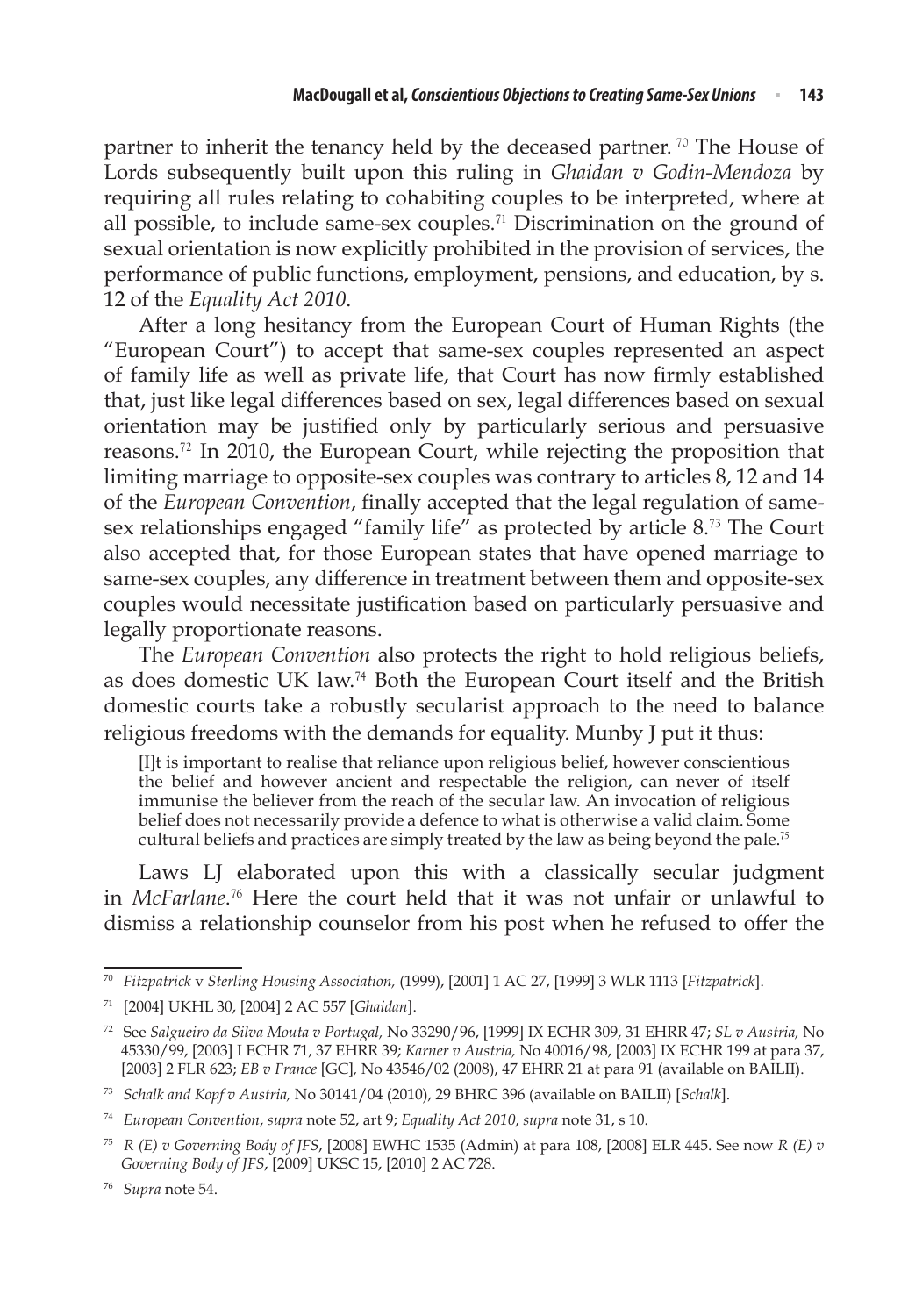organization's services to same-sex couples. His argument that this amounted to an infringement of his right to religious beliefs was rejected, Laws LJ holding that:

[T]he conferment of any legal protection or preference upon a particular substantive moral position on the ground only that it is espoused by the adherents of a particular faith, however long its tradition, however rich its culture, is deeply unprincipled; it imposes compulsory law not to advance the general good on objective grounds, but to give effect to the force of subjective opinion … The promulgation of law for the protection of a position held purely on religious grounds cannot therefore be justified; it is irrational, as preferring the subjective over the objective, but it is also divisive, capricious and arbitrary. We do not live in a society where all the people share uniform religious beliefs. The precepts of any one religion, any belief system, cannot, by force of their religious origins, sound any louder in the general law than the precepts of any other.<sup>77</sup>

#### **B. The Netherlands**

The Dutch *Constitution* contains an explicit prohibition against discrimination on several grounds, including religion, but not explicitly including sexual orientation.<sup>78</sup> The protection offered by the non-discrimination clause acquires horizontal application by way of a number of specific equality acts, closely resembling European Union (sex-)equality legislation.<sup>79</sup> Generally, direct discrimination is not allowed on any of the enumerated grounds, unless the law explicitly provides for an exception. Indirect discrimination, on the other hand, may be objectively justified. The objective justification test, developed by the European Court of Justice, demands that discrimination must serve a legitimate government purpose and that the means to achieve this purpose are both appropriate and necessary. Despite the fact that sexual preference is not contained in the Dutch *Constitution*, it is an enumerated ground in the *Equal Treatment Act* of 1994.<sup>80</sup> The jurisprudence of the European Court in its interpretation of the European Union (sex-)equality legislation, as described above, applies in the Netherlands as it does in Scotland.

In addition to the constitutional provision prohibiting discrimination on the basis of religion, article 6(1) of the Dutch *Constitution* also determines that "[e]veryone shall have the right to profess freely his religion or belief, either individually or in community with others, without prejudice to his

<sup>77</sup> *Ibid* at paras 21-22.

<sup>78</sup> *Grondwet voor het Koninkrijk der Nederlanden* [Constitution for the Kingdom of the Netherlands], art 1 Gw [Dutch *Constitution*].

<sup>79</sup> See *Algemene wet gelijke behandeling* [General Act on Equal Treatment], 2 March 1994 [*Equal Treatment Act*] (an English translation is available at: "Equal Treatment Act", online: Commissie Gelijke Behandeling <http://www.cgb.nl/english>).

*Ibid*, art 1(b).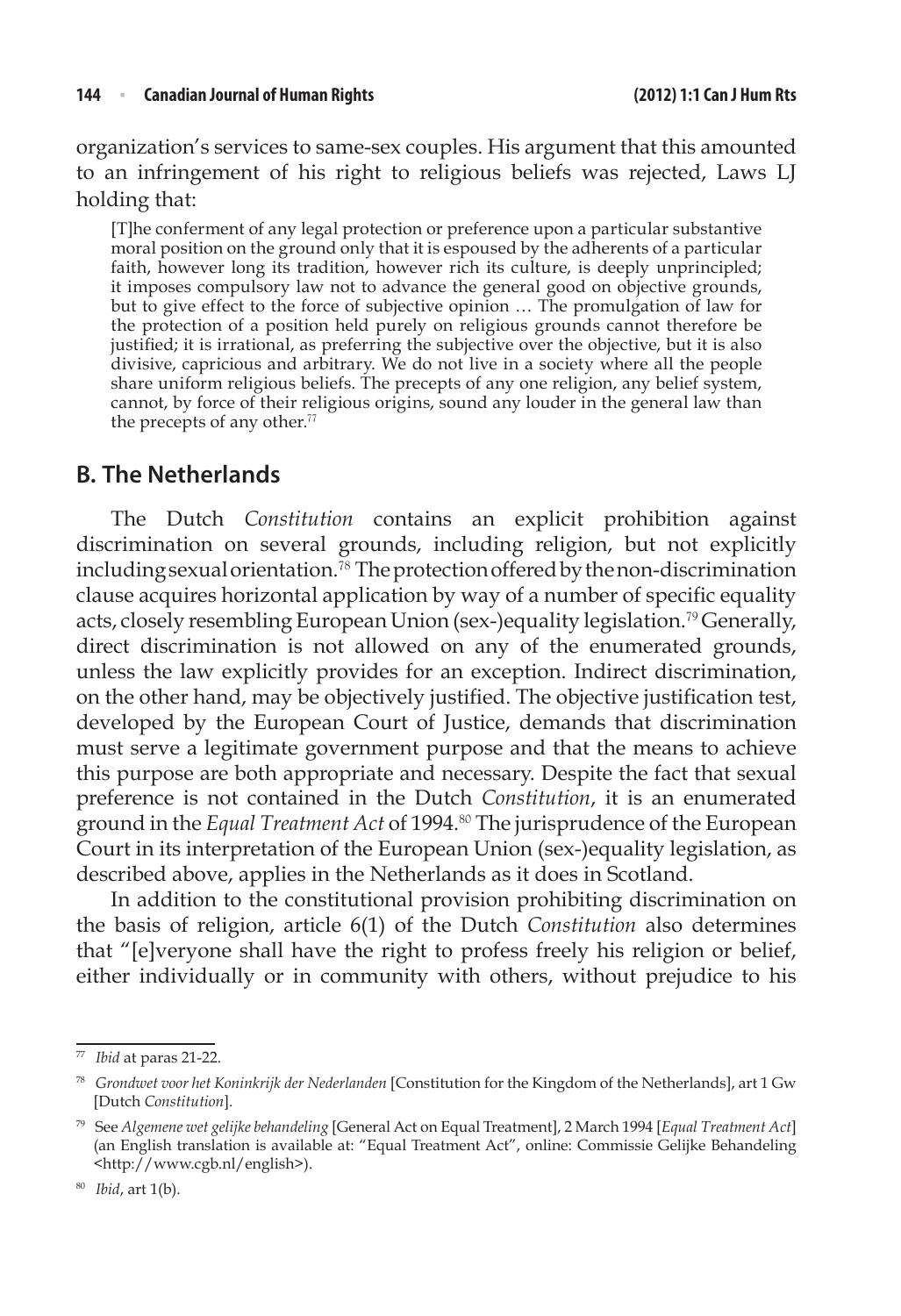responsibility under the law."<sup>81</sup> Whereas protection against discrimination depends on comparison, freedom of religion can be regarded as an autonomous claim, which may extend beyond the right to religion, thus also protecting deeply held non-religious beliefs. Finally, the Dutch *Criminal Code* prohibits abuse and incitement of discrimination, both on grounds of belief and sexual preference.<sup>82</sup>

# **C. Canada**

The constitutional position in Canada is very similar to that in the Netherlands. The Canadian Charter of Rights and Freedoms contains a provision prohibiting discrimination on various grounds, including religion, but without explicitly including sexual orientation.<sup>83</sup> The Charter also provides in section 2 that "[e]veryone has … freedom of conscience and religion." The Charter applies to regulate only government action, and not action between private individuals and entities.<sup>84</sup> There is no doubt, however, that the creation of a civil marriage constitutes government action. Another pertinent feature of the Charter is section 1, the so-called "reasonable limits" clause which determines that "[t]he Canadian Charter of Rights and Freedoms guarantees the rights and freedoms set out in it subject only to such reasonable limits prescribed by law as can be demonstrably justified in a free and democratic society.<sup>"85</sup> This means that discrimination may be justifiable in particular contexts, similar to the Dutch provision. Furthermore, s. 33 of the Charter, termed the "notwithstanding provision", permits governments to override certain constitutional protections for a period of five years, provided they specifically invoke this section. Canadian governments have, however, been extremely reluctant to use this clause, though there were certainly those who, during the marriage debates at the federal and provincial levels, advocated its use.

By 1995, the Supreme Court of Canada came to accept that it was unconstitutional to discriminate against gay and lesbian couples on the basis of their sexual orientation. In *Egan v Canada*, <sup>86</sup> the Court agreed that sexual orientation was an 'analogous ground' (analogous to other prohibited forms of discrimination) under section 15 of the Charter. At the same time, however, by the narrowest of majorities, the Court allowed for differential treatment in

<sup>81</sup> Dutch *Constitution*, *supra* note 78, art 6(1) Gw [translated by author].

<sup>82</sup> Dutch *Criminal Code*, *supra* note 47, arts 137(c)-(f) SR.

<sup>83</sup> *Canadian Charter of Rights and Freedoms*, Part I of the *Constitution Act, 1982*, being Schedule B to the Canada Act 1982 (UK), 1982, c 11, s 15 [*Charter*].

<sup>84</sup> *Ibid*, s 32.

<sup>85</sup> *Ibid*, s 1.

<sup>86</sup> [1995] 2 SCR 513, 124 DLR (4th) 609 [*Egan*].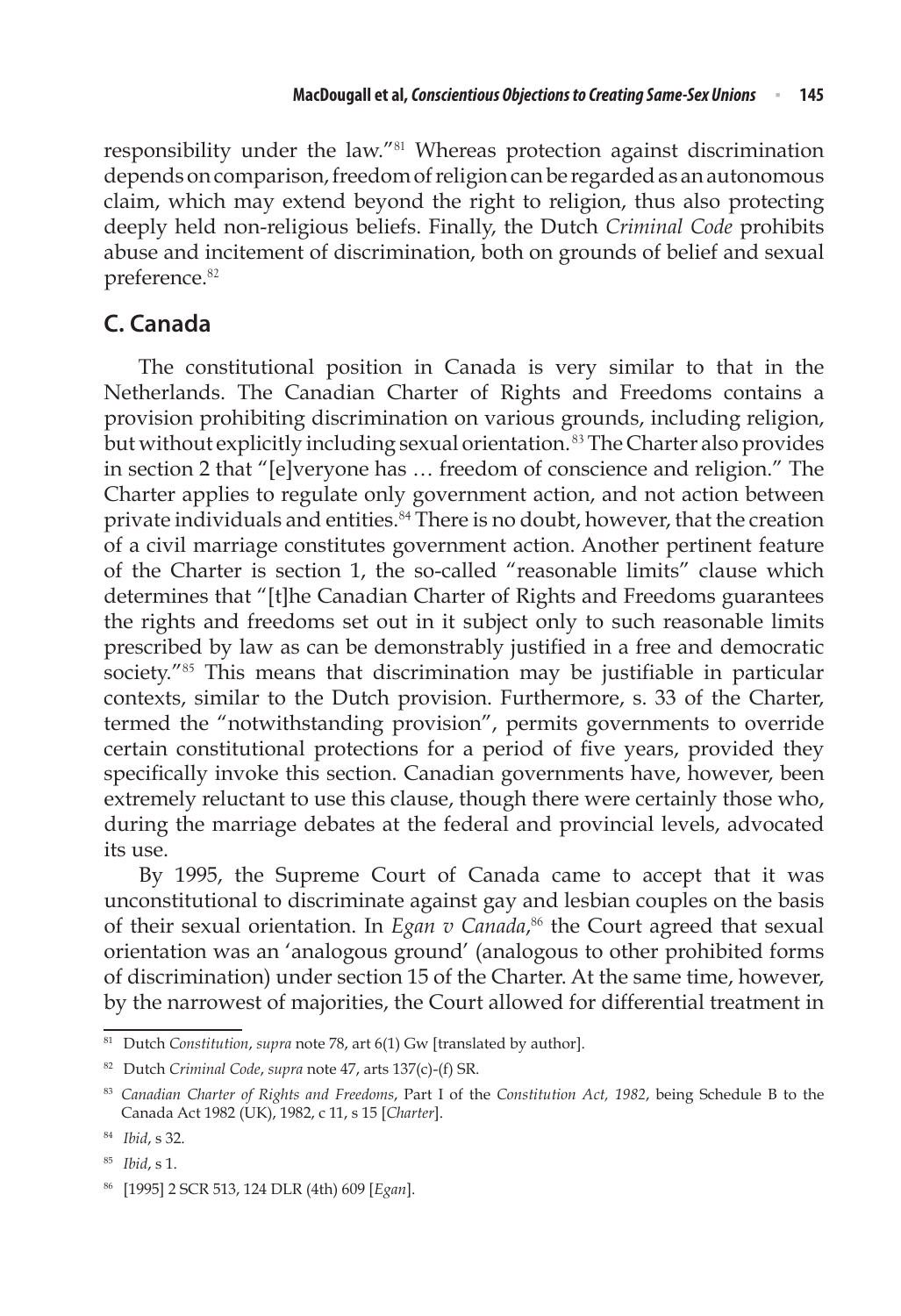terms of access to the particular benefits involved in the case (old-age spousal security benefits). Not long afterwards however, it was held by the Supreme Court of Canada to be constitutionally unjustifiable to discriminate in terms of benefits on the basis of sexual orientation. In *M v H*, <sup>87</sup> it was held that the exclusion of members of same-sex couples from the definition of "spouse" in Ontario's *Family Law Act*, <sup>88</sup> thus excluding them from spousal support claims, was an infringement of section 15's equality provisions. Such an infringement was found not to be demonstrably justified under s. 1 of the *Charter*. Though worded within a different constitutional framework, the principles underpinning this decision are the same as those identified by the UK's House of Lords in the cases of *Fitzpatrick* and *Ghaidan*. The Supreme Court of Canada in *M v H* held that a denial of the potential benefit of a spousal support claim, possibly imposing a financial burden on a member of such a same-sex relationship that a member of an opposite-sex couple would not have, "contribute[d] to the general vulnerability experienced by individuals in same-sex relationships."<sup>89</sup> The majority stressed that "[b]eing in a same-sex relationship does not mean that it was an impermanent or a non-conjugal relationship."<sup>90</sup>

There were a series of legislative changes shortly afterwards at both the federal and the provincial levels to make laws conform with the decision in *M v H.* References to couples were amended to include same-sex couples as well as opposite-sex couples; however, the federal government hoped to "save" marriage for only opposite-sex couples, in part by stipulating in the *Modernization of Benefits and Obligations Act* of 2000 that: "For greater certainty, the amendments made by this Act do not affect the meaning of the word 'marriage', that is, the lawful union of one man and one woman to the exclusion of all others."<sup>91</sup> The court cases on same-sex marriage, referred to earlier, put paid to this hope of so "protecting" marriage, as same-sex marriages were permitted as a result of those decisions.

#### **D. South Africa**

As a result ofits more recent origin, the SouthAfrican*Constitution* is unique in this study in that it contains an explicit prohibition of discrimination on the basis of sexual orientation alongside the more common prohibited grounds of

<sup>87</sup> [1999] 2 SCR 3 at para 2, 171 DLR (4th) 577.

<sup>88</sup> RSO 1990, c F.3, ss 1(1), 29.

<sup>89</sup> *Ibid* at para 69.

<sup>90</sup> *Ibid* at para 70.

<sup>91</sup> *Modernization of Benefits and Obligations Act*, SC 2000, c 12, s 1.1. This section has since been repealed by the *Civil Marriage Act*, *supra* note 38, s 15.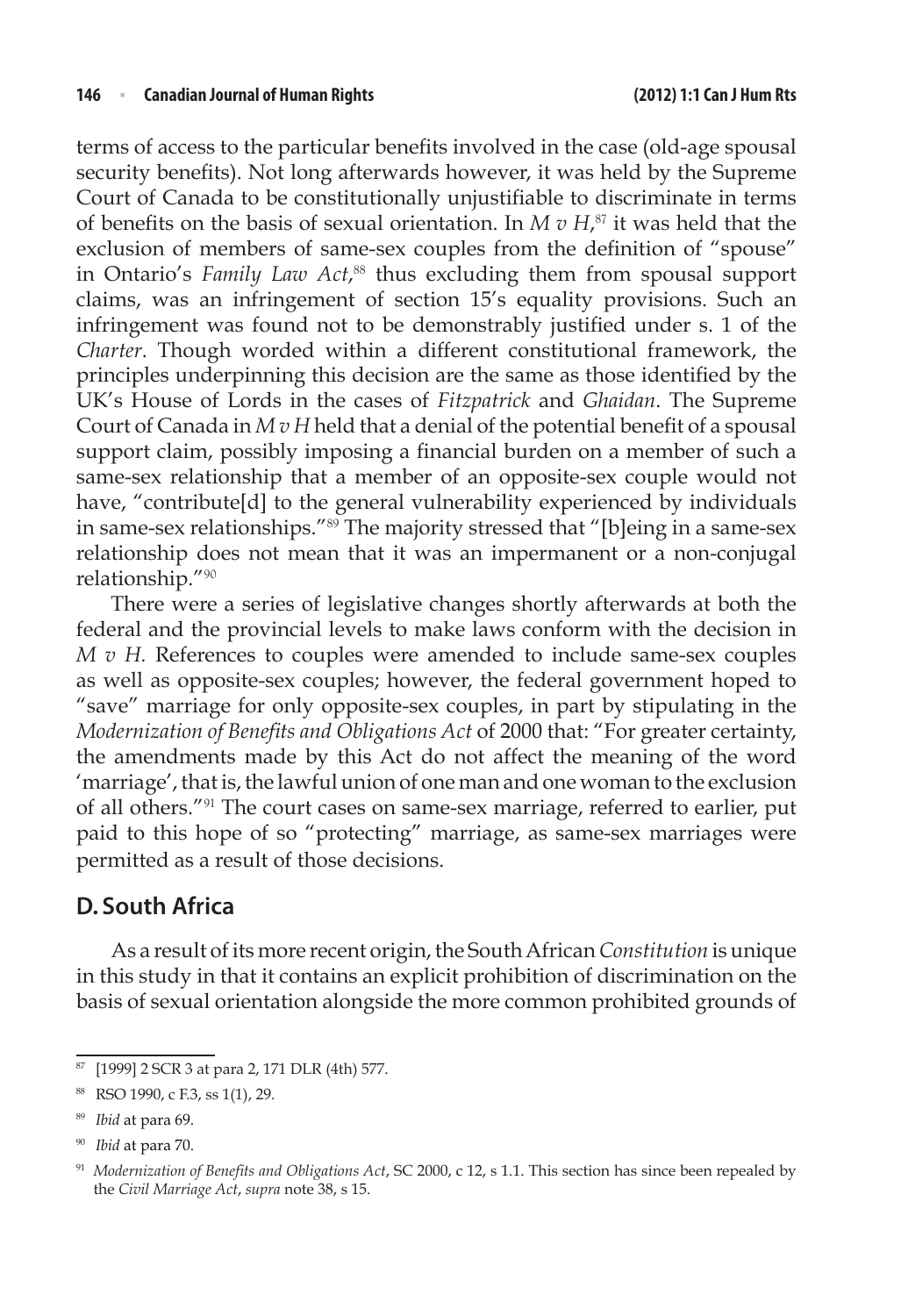discrimination such as race and religion. $92$  Similar to, but somewhat broader than the Dutch and Canadian constitutions, it also protects rights to "freedom of conscience, religion, thought, belief and opinion" and holds that the state may recognize marriages conducted "under any tradition, or a system of religious, personal or family law."<sup>93</sup> The non-discrimination provisions also have horizontal application<sup> $54$ </sup> and, as in the Netherlands, are further enforced in equality legislation.<sup>95</sup> The South African *Constitution* contains an additional right for "[p]ersons belonging to a cultural, religious or linguistic community... to enjoy their culture, practise their religion and use their language"; however, the latter right "may not be exercised in a manner inconsistent with any provision of the Bill of Rights."<sup>96</sup>

# **VI. Responses to Objecting Marriage Officers in the Different Jurisdictions**

In the Netherlands and Scotland, which lack conscientious objection provisions, the issue of objecting marriage officers has nevertheless surfaced in the indirect guise of employment discrimination claims. Employees and job applicants have claimed that employers discriminate against them on the basis of their religious convictions by refusing to allow them to abstain from conducting same-sex marriages. In Canada and South Africa, both of which have conscientious objection provisions, the arguments are based more directly upon the competing claims of the religious objectors on the one hand, and the same-sex couples on the other hand. We will consider in turn how such cases have been dealt with in each jurisdiction.

# **VII. Claims of Employment Discrimination**

In the UK $^{97}$  the Employment Appeal Tribunal (the "EAT") has twice in recent years faced claims by state officials seeking to be relieved of the obligation to perform public functions for same-sex couples, as doing so was

<sup>92</sup> *Constitution of the Republic of South Africa*, 1996, No 108 of 1996, s 9(3) [South African *Constitution*].

<sup>93</sup> *Ibid*, ss 15(1), 15(3)(a)(i).

<sup>94</sup> *Ibid*, s 9(4).

<sup>95</sup> See *Employment Equity Act*, 1998 (S Afr), No 55 of 1998; *Promotion of Equality and Prevention of Unfair Discrimination Act*, 2000 (S Afr), No 4 of 2000, [*Promotion of Equality Act*].

<sup>96</sup> *Supra* note 92, s 31.

<sup>97</sup> Both cases about to be discussed are English, but the employment legislation and the discrimination provisions at issue are common across the jurisdictions that make up the United Kingdom (including, of course, Scotland).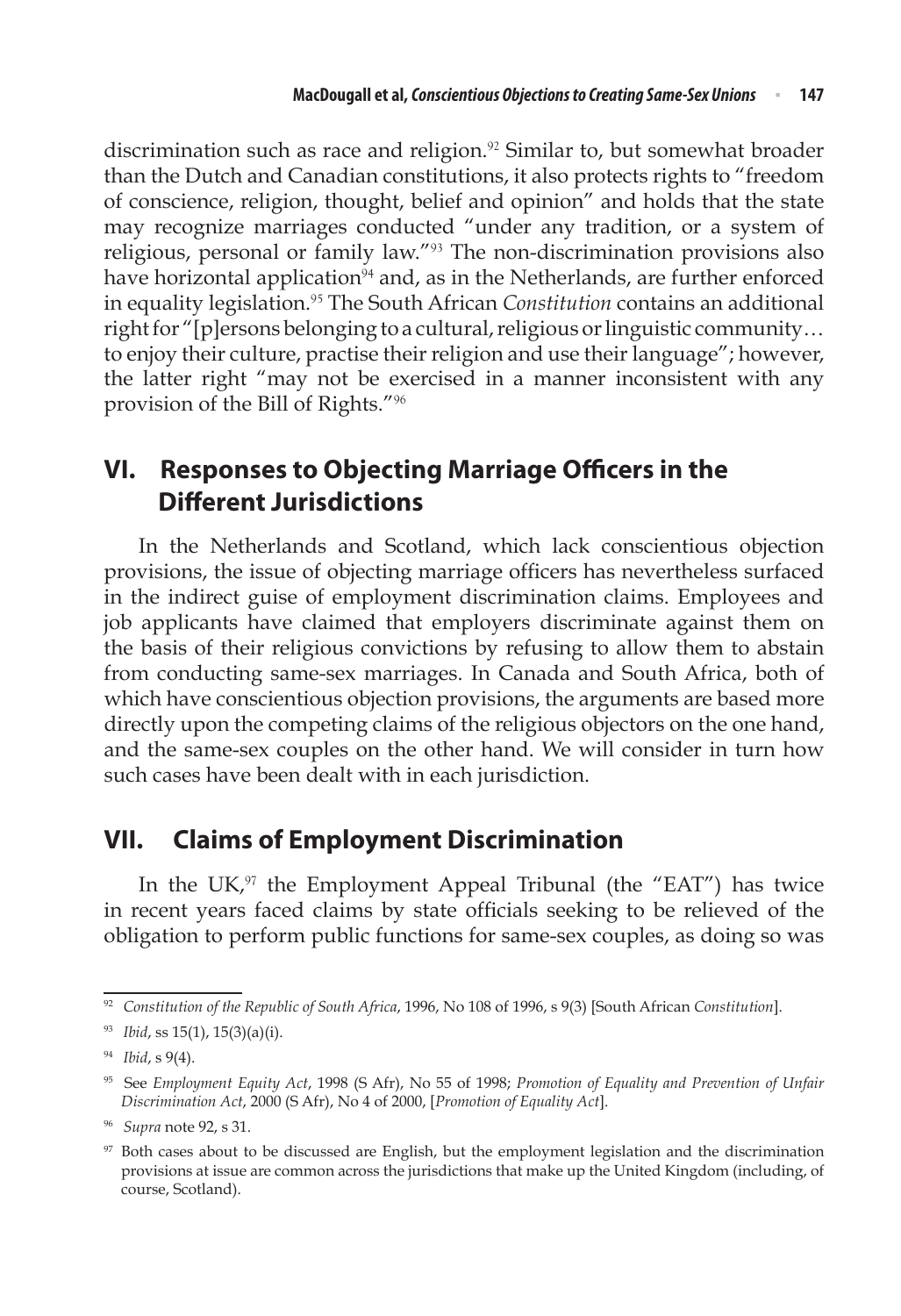contrary to their own personal views. In *McClintock*, <sup>98</sup> a Justice of the Peace who sat in family cases asked to be relieved from dealing with adoption cases which might involve him having to make adoption orders in favour of same-sex couples. His request was refused and he felt obliged to resign. He then made a claim of unfair dismissal. The claim was dismissed by both the Employment Tribunal and the EAT on the ground that judges could not "cherry pick" which laws to apply and which to refuse to deal with.<sup>99</sup> The EAT did not directly address the issue of sexual orientation discrimination because the claimant based his argument on the supposed clash between the *Civil Partnership Act 2004* and the obligation under the *Children Act 1989*<sup>100</sup> to treat the welfare of the child as the paramount consideration. This argument was dismissed.<sup>101</sup> The principle in this case was not limited to those objectors exercising judicial functions. This was confirmed in *Matthews v Northamptonshire County Council,* where a council employee who refused to be involved in the council's adoption process, insofar as it might have led to children being adopted by same-sex couples, was held to have been lawfully dismissed from her employment.<sup>102</sup>

In *Islington London Borough Council v Ladele* a registrar refused to register civil partnerships on the ground that to do so would be inconsistent with her "orthodox Christian" beliefs, and particularly her belief in the sanctity of marriage.<sup>103</sup> She was disciplined and threatened with dismissal, which she claimed amounted to both harassment, as well as direct and indirect discrimination, contrary to the *Employment Equality Regulations*, <sup>104</sup> as read with article 9 of the *European Convention*. The Employment Tribunal found in her favour in July 2008, but this was overturned by the EAT in December of that year. A year later, the Court of Appeal dismissed an appeal from the EAT decision.<sup>105</sup>

Supra note 54.

<sup>99</sup> *Ibid* at para 19.

<sup>100</sup> (UK), c 41 (applicable in England and Wales). The equivalent Scottish legislation is the *Children (Scotland) Act 1995* (UK), c 36.

<sup>101</sup> *Ibid* at para 17.

<sup>102</sup> (16 November 2010), 1901629/2009 (Employment Tribunal) (as discussed in "Christian Advisor Loses Gay Adoption Case Tribunal", *BBC News* (16 November 2010), online: BBC News <http://www.bbc. co.uk>).

<sup>103</sup> (2008), [2009] ICR 387 (available on BAILII) at paras 2, 48 (EAT) [*Ladele* (EAT)]. The claimant ignored or dismissed as irrelevant the legal distinction between the secular and the religious.

<sup>104</sup> *Supra* note 53. See now *Equality Act 2010*, *supra* note 31.

<sup>105</sup> *Ladele*, *supra* note 54.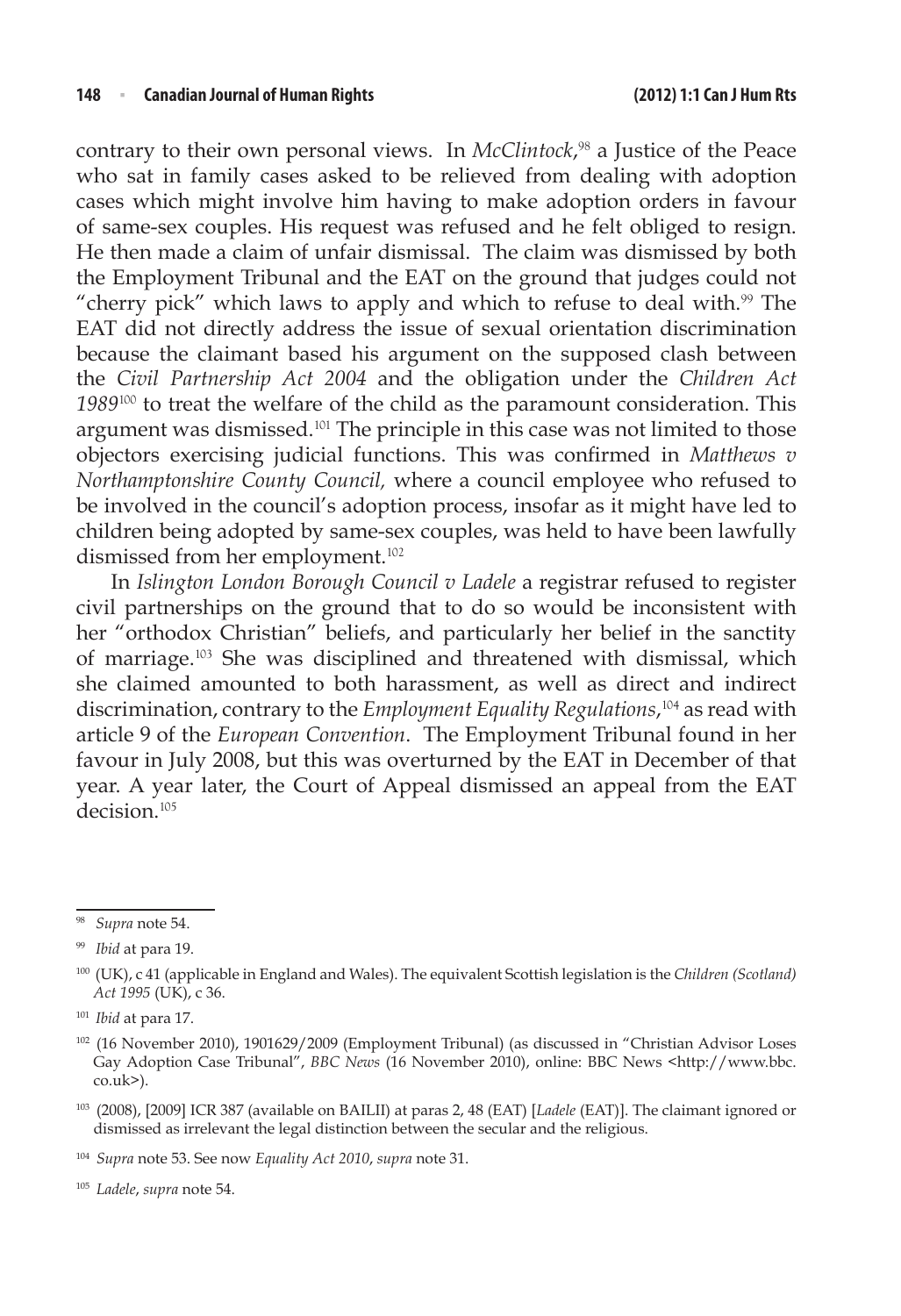The Court of Appeal held that there was no direct discrimination against Ladele because the Council's actions were a response to her refusal to carry out civil partnership duties and not a response to her religious beliefs. As well, it held that there was no indirect discrimination because the Council's (legitimate) aim was not only to ensure that all couples who wished to register a civil partnership had access to a registrar who would do so, but also to ensure that the Council acted consistently with its stated policy of fighting discrimination against gay and lesbian citizens and employees. The Court endorsed the finding of the EAT that "[o]nce it is accepted that the aim of providing the service on a non-discriminatory basis was legitimate – and in truth it was bound to be – then … it must follow that [the Council] was entitled to require all registrars to perform the full range of services."<sup>106</sup> Importantly, the Court held that the council's policy of requiring all of its registrars to perform civil partnership duties was a proportionate means of achieving its aim of providing a non-discriminatory public service, notwithstanding that some other councils might not impose this requirement on its registrars. Indeed, the Court was willing to contemplate that councils could not lawfully exempt their registrars from performing their civil partnership duties. The Court held that the *Equality Act (Sexual Orientation) Regulations 2007*, <sup>107</sup> which prohibits discrimination on the basis of sexual orientation in regards to the provision of goods and services, "takes precedence over any right which a person might otherwise have by virtue of his or her religious belief or faith, to practise discrimination on the ground of sexual orientation."<sup>108</sup>

The Strasbourg jurisprudence was fully explored by the Court of Appeal, which concluded that the case law was fully consistent with the conclusion it reached. Article 9 of the *European Convention* has never been interpreted to require that everyone should be allowed to manifest their religion at any time and place of their own choosing. Generally, article 9 protects beliefs as opposed to actions motivated by these beliefs. The only acts protected are those forming part of the performance of religious rites. So, while the conduct of a ceremonial ritual might be protected by article 9, the refusal of a pharmacist to sell contraceptives was not.<sup>109</sup> Likewise, the refusal to enrol university students wearing Islamic headscarves was also not upheld under article 9.<sup>110</sup>

<sup>106</sup> *Ibid* at para 49, citing *Ladele* (EAT), *supra* note 99 at para 111.

<sup>107</sup> SI 2007/1263.

<sup>108</sup> *Ladele*, *supra* note 50 at para 69.

<sup>109</sup> *Pichon and Sajous v France*, No 49853/99, [2001] X ECHR 381.

<sup>110</sup> *Sahin v Turkey* [GC], No 44774/98, [2005] XI ECHR 173, 44 EHRR 5.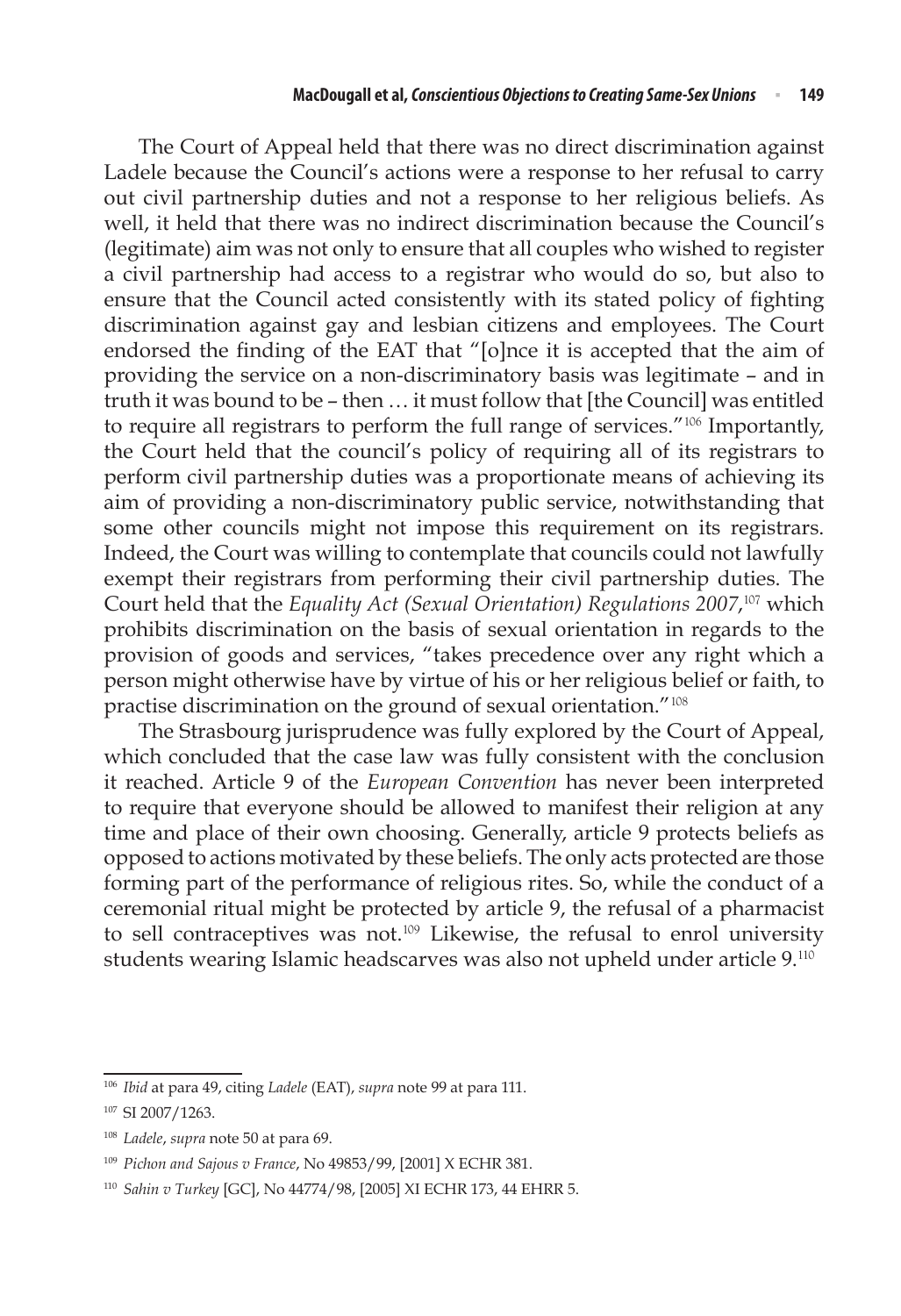The first Dutch case on the issue concerned a special civil servant whose fixed term contract was not renewed because she was unwilling to officiate at same-sex marriages.<sup>111</sup> The official argued that this amounted to indirect discrimination on the basis of religion. The CGB accepted the indirect discrimination argument and found that the exclusion of the special civil servant was not objectively justified. It opined that it would not be very difficult for the local authorities to organize work so that the civil servant did not have to marry same-sex couples and that same-sex couples would be able to marry without any problems or delay. Thus, the decision not to renew the contract on the basis of the special civil servant's objection was found to violate the principle of equal treatment.

The CGB decision precipitated various attempts by the Dutch Parliament to settle the issue. First, in 2006, there was a motion to oblige all newly appointed marriage officials to officiate all at forms of marriage; however, this motion was rejected.<sup>112</sup> In 2007, a new government included in its coalition agreement a statement that: "marriage officials with conscientious objections are allowed to excuse themselves from officiating same-sex marriages on the condition that another official is available. If problems arise, initiatives will be taken to ensure legal security for the objecting officials."<sup>113</sup> The most recent government did not discuss the issue at all.<sup>114</sup> Whether this removes the ability of local authorities to formulate their own policies on the issue, is still unclear.<sup>115</sup>

The second complaint was directed at a municipality requiring newly hired civil servants, both regular and special, to marry all couples, regardless of sex.<sup>116</sup> A member of an orthodox reformed church was interested in serving as a special civil servant but did not apply because the municipality had declared itself unwilling to accommodate objections. The CGB deviated from its former opinion, explaining that, whereas the first opinion had focused on pragmatic

<sup>111</sup> Decision No 2002-26 (2002), (CGB), online: <http://www.cgb.nl/oordelen/oordeel/218825/volledig>.

<sup>112</sup> Netherlands, Tweede Kamer, *Kamerstukken II*, Vergaderjaar 2005-2006, 27 017 *Homo-empancipatiebeleid* [Homosexual Emancipation], No 17 "Motie van het lid Timmer cs" [Motion by Member of Parliament Timmer cs] (13 April 2006).

<sup>113</sup> *Coalitieakkoord tussen de Tweede Kamerfracties van CDA, PvdA en ChristenUnie* [Coalition Agreement Between CDA(ChristianDemocrats), PvdA(Labour) and CU(ChristianUnion)](7 February 2007), online: <http://www.rijksoverheid.nl/bestanden/documenten-en-publicaties/rapporten/2007/02/07/ coalitieakkoord-balkenende-iv/coalitieakkoord-cda-pvda-cu-tcm149-92516.pdf> at 37 [translated by author].

<sup>&</sup>lt;sup>114</sup> "Vrijheid en verantwoordelijkheid: Regeerakkoord VVD-CDA" [Freedom and Responsibility: VVD-CDA Coalition Agreement] (7 October 2010), online: Kabinetsformatie 2010 <http://www. kabinetsformatie2010.nl/Documenten\_formatie\_2010>.

<sup>115</sup> See eg "Wetgeving staat weigerambtenaren toe" [Law Allows Officials to Refuse] (19 April 2007), online: Art 1 <http://www.art1.nl/artikel/7568-Wetgeving\_staat\_weigerambtenaren\_toe> (legal research assigned by the Dutch national association on discrimination, Art. 1, an NGO).

<sup>116</sup> Decision No 2008-40 (2008), (CGB), online: <http://www.cgb.nl/oordelen/oordeel/215285/volledig>.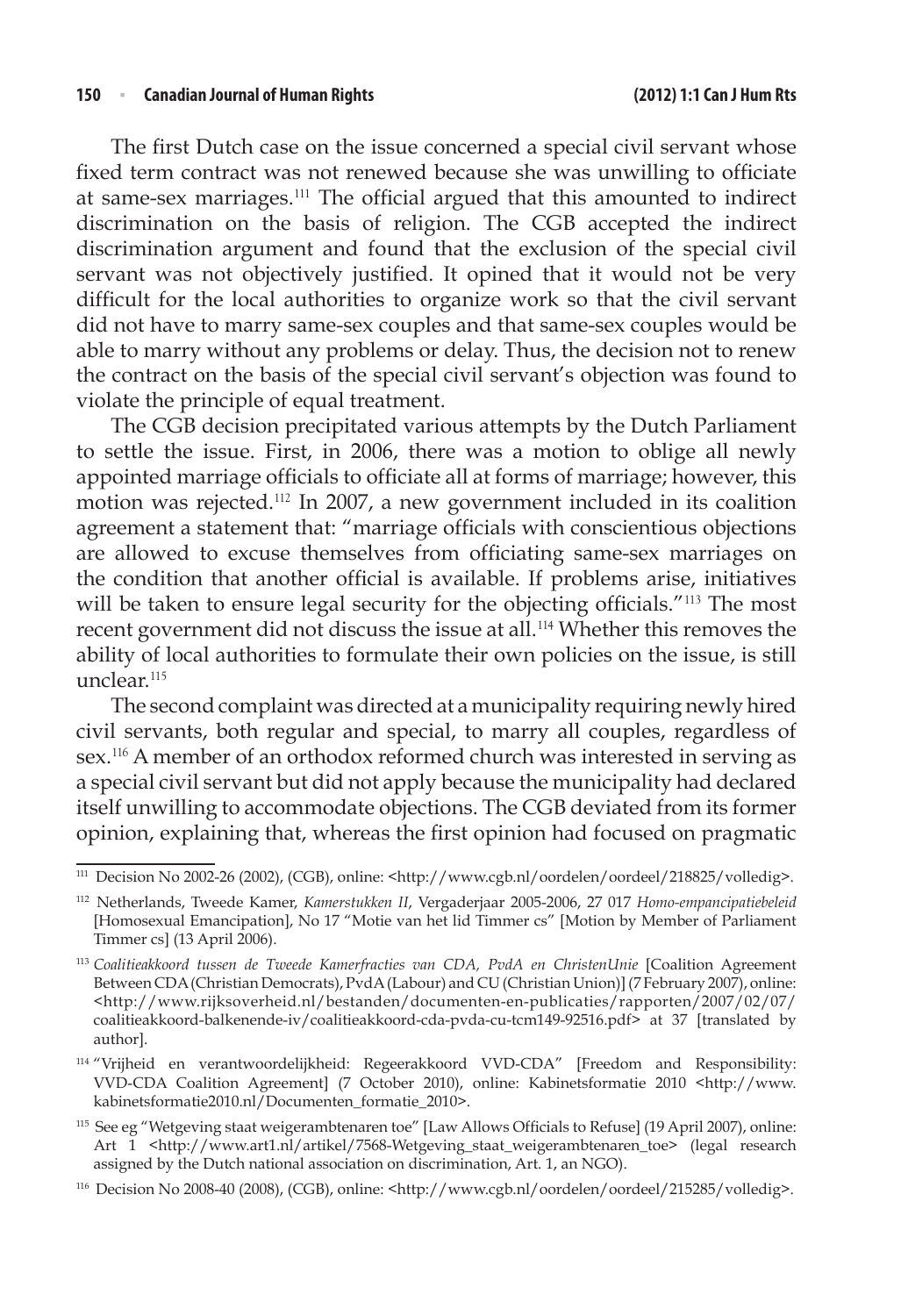aspects of the issue, this current opinion was based on principled reasoning. It held that municipalities could refuse to accommodate religious objections because they also had a duty not to discriminate against people on the basis of their sexual orientation. Although civil servants are free to harbour any religious, political, or other ideas, they may not express discriminatory beliefs in the execution of their office. Municipalities could accommodate religious objectors by employing them as regular civil servants who did not perform marriages. This is a similar approach to that of the English Court of Appeal in *Ladele*. Of course, this judgment does not assist special civil servants, whose only function is to officiate at marriages.

Unfortunately, this solution does not seem to be clear or settled. The deputy minister responsible for gay emancipation policies announced that, according to her, municipalities should be allowed to accommodate objecting officials, on condition that there is another civil servant available to perform same-sex marriages.<sup>117</sup> In reaction, members of parliament have requested that the government formally end the practice of accommodating objecting officials.<sup>118</sup> The consequences of the holding of the European Court in *Schalk* that marriage rules, in countries where marriage is available to same-sex couples, need to be applied without unjustified discrimination, seem at least to rule out current local practices of indicating the (un)willingness of marriage officials regarding the performance of same-sex marriage.

#### **A. Claims Based on Constitutional Rights**

The South African *Civil Union Act* is still relatively new and there have been no legal challenges against the conscientious objection provision. Nevertheless, it has been suggested that, at the very least, the peculiar way in which this provision accommodates religious objections, as described above, fails to meet the standards of reasonable accommodation.<sup>119</sup> A related case was recently heard by the Equality Court in terms of the *Promotion of Equality Act*. <sup>120</sup> The case of *Strydom v Nederduitse Gereformeerde Gemeente Moraleta*

<sup>117</sup> Netherlands, Tweede Kamer, *Kamerstukken II*, Vergaderjaar 2010-2011, 27017 *Homo-emancipatiebeleid* [Homosexual Emancipation], No 76 "Brief van de Minister van Onderwijs, Cultuur en Wetenschap" [Letter of the Minister of Education, Culture and Science] (24 May 2011).

<sup>118</sup> Netherlands, Tweede Kamer, *Kamerstukken II*, Vergaderjaar 2010-2011, 27017 *Homo-emancipatiebeleid* [Homosexual Emancipation], No 77 "Motie van het lid Van Gent cs" [Motion of Member of Parliament Van Gent cs] (23 June 2011). Currently, the majority of Dutch Parliament opposes the practice of accommodation. The debate is expected to take place in the fall of 2011. See JP Loof, "CGB sluit deur voor gewetensbezwaarde trouwambtenaren" [CGB Closes the Door for Marriage Officials with Conscientious Objections] (2008) 33:6 NJCM Bulletin 791 at 799.

<sup>119</sup> Bonthuys, "Irrational Accommodation", *supra* note 64.

<sup>&</sup>lt;sup>120</sup> *Supra* note 95 (designed to give practical effect to the basic freedoms and equality guarantees in the Bill of Rights).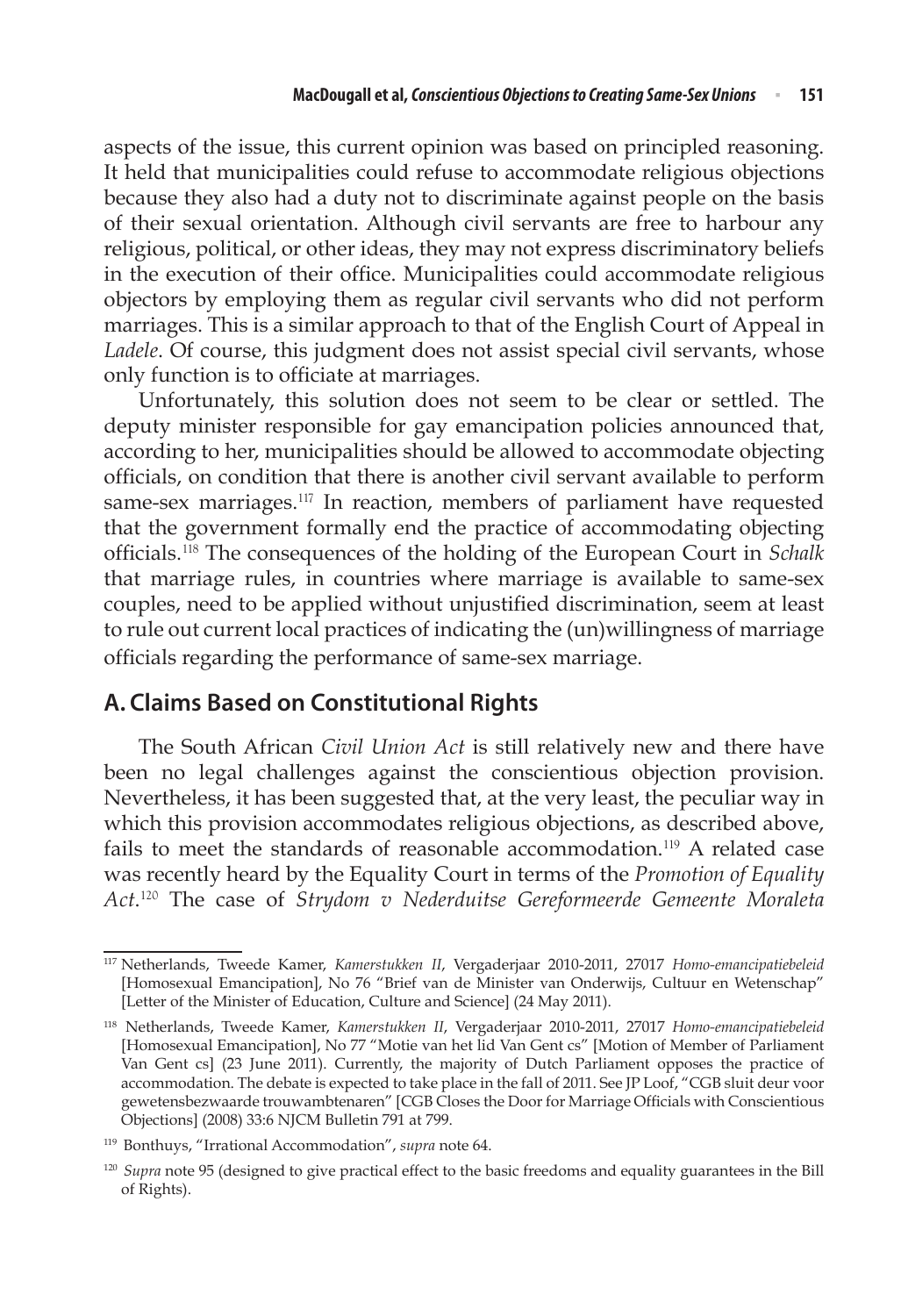*Park*<sup>121</sup> involved a church which dismissed Strydom, who was employed as an independent contractor to teach music to students in its arts academy, when it became clear that Strydom was involved in a relationship with another man. The church justified the dismissal by referring both to its religious doctrine, which held that homosexuality is sinful, and its fear that Strydom would set an incorrect example for parishioners. The Court dismissed these arguments on the basis that Strydom was not in a position of religious leadership, since he did not teach religious doctrine. He was merely a contract worker who taught music and was not even a member of the church.<sup>122</sup> In weighing Strydom's rights to equality and freedom from discrimination on the basis of sexual orientation against the impact upon religious freedom,<sup>123</sup> which would result from failing to grant the church an exemption from the anti-discrimination legislation, the Court found in favour of Strydom.

In Canada, within jurisdictions which oblige marriage commissioners to marry all couples, some marriage commissioners have resigned in direct response to the obligation. There have been at least two sets of complaints launched by affected marriage commissioners in Manitoba and Saskatchewan, with all initial decisions being against the marriage commissioners.<sup>124</sup>

Out of all of the countries discussed in this paper, the only complaint by a person who was refused a same-sex marriage ceremony was brought before the Saskatchewan Human Rights Tribunal. The Tribunal rejected the marriage commissioner's defence that he ought to be able to decide whether or not to provide government services based on his religious beliefs.<sup>125</sup> This was effectively the same reasoning as the UK Employment Appeal Tribunal in *McClintock*, discussed above.

This decision was upheld by the Saskatchewan Court of Queen's Bench which agreed that the commissioner had discriminated in refusing to officiate a same-sex ceremony and that an accommodation of his religious beliefs was not required.<sup>126</sup> A marriage commissioner was, the court held, "government" because he or she implements a specific government scheme. As such, the

<sup>121</sup> [2008] ZAGPHC 269; 2009 (4) SA 510 (EqC).

<sup>122</sup> *Ibid* at paras 17, 20, 22.

<sup>123</sup> *Ibid* at para 25.

<sup>&</sup>lt;sup>124</sup> These cases are discussed in Geoffrey Trotter, "The Right to Decline Performance of Same-Sex Civil Marriages: The Duty to Accommodate Public Servants; A Response to Professor Bruce MacDougall" (2007) 70:2 Sask L Rev 365 at 390-91. See, in Manitoba, *Kisilowsky*, File No 04 EN 462 (Manitoba Human Rights Commission); and, in Saskatchewan, three cases before the Saskatchewan Human Rights Tribunal: *Bjerland v Saskatchewan (Department of Justice)* (2006), CHRR Doc 06-888; *Goertzen v Saskatchewan (Department of Justice)* (2006), CHRR Doc 06-889; *Nichols v Saskatchewan (Department of Justice)* (2006), CHRR Doc 06-887.

<sup>125</sup> *MJ v Nichols* (2008), 63 CHRR D/145.

<sup>126</sup> *Nichols v Saskatchewan (Human Rights Commission)*, 2009 SKQB 299, [2009] 10 WWR 513.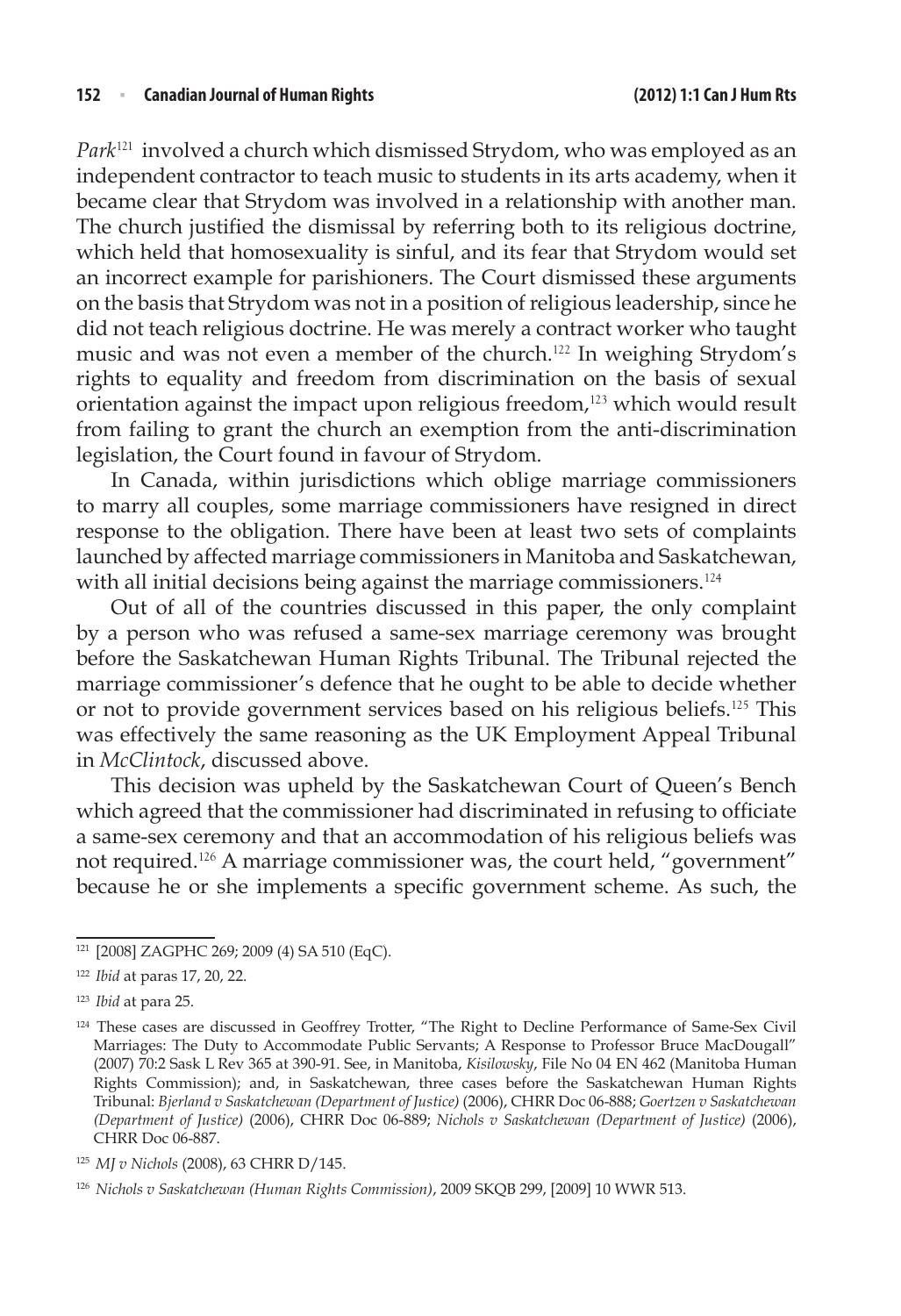marriage commissioner is "empowered to act only in accordance with" the relevant law, in this case that governing marriages.<sup>127</sup> The court held that when acting as a marriage commissioner, a person's "freedom of religion ought to be limited to exclude discrimination on the basis of sexual orientation."<sup>128</sup> The ability to refuse to perform a ceremony for religious reasons applied only to religious officials performing religious marriages. McMurtry J said:

Regardless of the religious basis of Mr. Nichols' views, his acting on them in this manner constitutes discrimination in the provision of a public service on the basis of sexual orientation. Any accommodation of Mr. Nichols' religious views, if the duty to accommodate exists, is not the responsibility of those who seek the services that he is legally empowered to provide. If any accommodation is due to Mr. Nichols for his religious views, it must be accomplished without risking what occurred here where the complainant sought a service and was expressly denied it on the basis of his sexual orientation.<sup>129</sup>

The Saskatchewan government then submitted a proposed law on marriage commissioners to the Saskatchewan Court of Appeal for its opinion on the law's constitutional validity.This proposedlegislation hadtwo versions. One version would have "grandfathered" existing marriage commissioners so as to allow them to refuse to perform a marriage if it would be contrary to their religious beliefs. The second version would have allowed any marriage commissioner to refuse to perform a marriage contrary to his or her religious beliefs. In the *Saskatchewan Marriage Reference*, the Court unanimously held both versions of the law to be unconstitutional as unjustifiably infringing equality guarantees. R.G. Richards JA, writing one of two sets of concurring reasons, said:

It is not difficult for most people to imagine the personal hurt involved in a situation where an individual is told by a governmental officer "I won't help you because you are black (or Asian or First Nations) but someone else will" or "I won't help you because you are Jewish (or Muslim or Buddhist) but someone else will." Being told "I won't help you because you are gay/lesbian but someone else will" is no different.<sup>130</sup>

Richards JA also expressed concern about the impact on gays and lesbians if a number of marriage commissioners refused to perform same-sex marriages, especially in more geographically isolated areas.

<sup>127</sup> *Ibid* at para 53.

<sup>128</sup> *Ibid* at para 73.

<sup>129</sup> *Ibid* at para 57.

<sup>130</sup> *Saskatchewan Marriage Reference*, *supra* note 58 at para 41.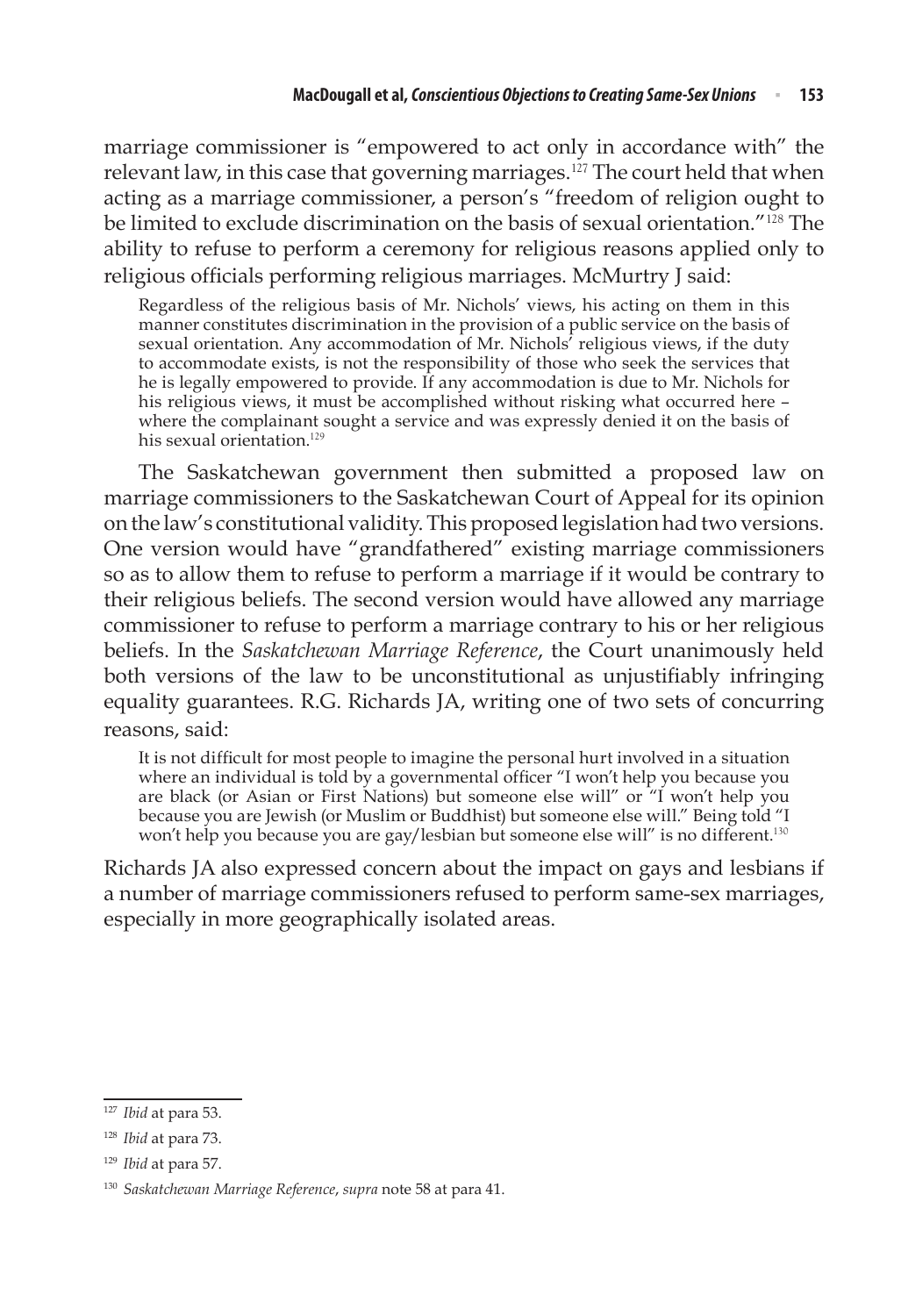#### **VIII. Discrimination and Accommodation Arguments**

Resolution of this issue is a task fraught with complexity. It depends very much on the constitutional and legal background of the jurisdiction, as well as on the broad characterization of the issue and the emphasis placed on specific facets of the issue. Developments in the Netherlands and Scotland show that the issue of conscientious objection will arise even where there is no statutory authorization for it. From the Canadian and South African discussions we learn that, even where conscientious objection clauses exist, their content and their actual application will often be in dispute. A defining feature of the debate on conscientious objections to officiating same-sex unions is the polarization of views, either favouring *accommodation* of religious beliefs or taking a stance against *discrimination* against homosexuals. To a certain extent, the perspective informing the approach of a participant in the debate – "pro-gay" or "profaith" – is recognizable in the description of the problem, whether based on a discrimination or on an accommodation analysis.<sup>131</sup> So, those in favour of the accommodation of objections tend to define the problem as the unnecessary exclusion of people adhering to specific faiths, whereas those opposed to this accommodation tend to emphasize the necessity of preventing discrimination on the basis of sexual orientation. The different starting points can determine the flow of the argument: a focus on the problems of the conscientious objectors tends to result in a focus on the practical possibilities to accommodate objectors. A focus on the problems of same-sex couples tends to result in an objection to the idea that a more historically marginalized group should have to "give" to ensure the continuity of the scope of protection for the group that has historically spearheaded this marginalization.

Is it possible to satisfy both concerns by finding ways in which a government can accommodate religious convictions whilst also guaranteeing the right of same-sex couples to have their relationship institutionalized and protected from directly discriminatory reactions? Such a pragmatic solution is usually unacceptable to those who reject the accommodation of discrimination against homosexuals, because of its general message that discrimination of homosexuals is, at the least, tolerable (while discrimination based on, say, race, is "beyond the pale"). Such a differentiation was rejected in the *Saskatchewan Marriage Reference* by Richards JAin the passage quoted above.<sup>132</sup>

 $131$  It is important to note that being gay or religious is not decisive for the stance taken. Quite a number of gay people agree with the pragmatic solution to accommodate objections, mostly because they feel they would not like to be married by someone who secretly rejects their lifestyle. On the other hand, some orthodox Christians take either the view that one should accept the consequences of ones' religious principles, whereas others contest the correctness of the belief that a believer should not celebrate a marriage between two people of the same sex. Similarly, not all Roman Catholics (for example) follow their church's teachings on matters like contraception and divorce.

<sup>132</sup> *Saskatchewan Marriage Reference*, *supra* note 58 at para 41.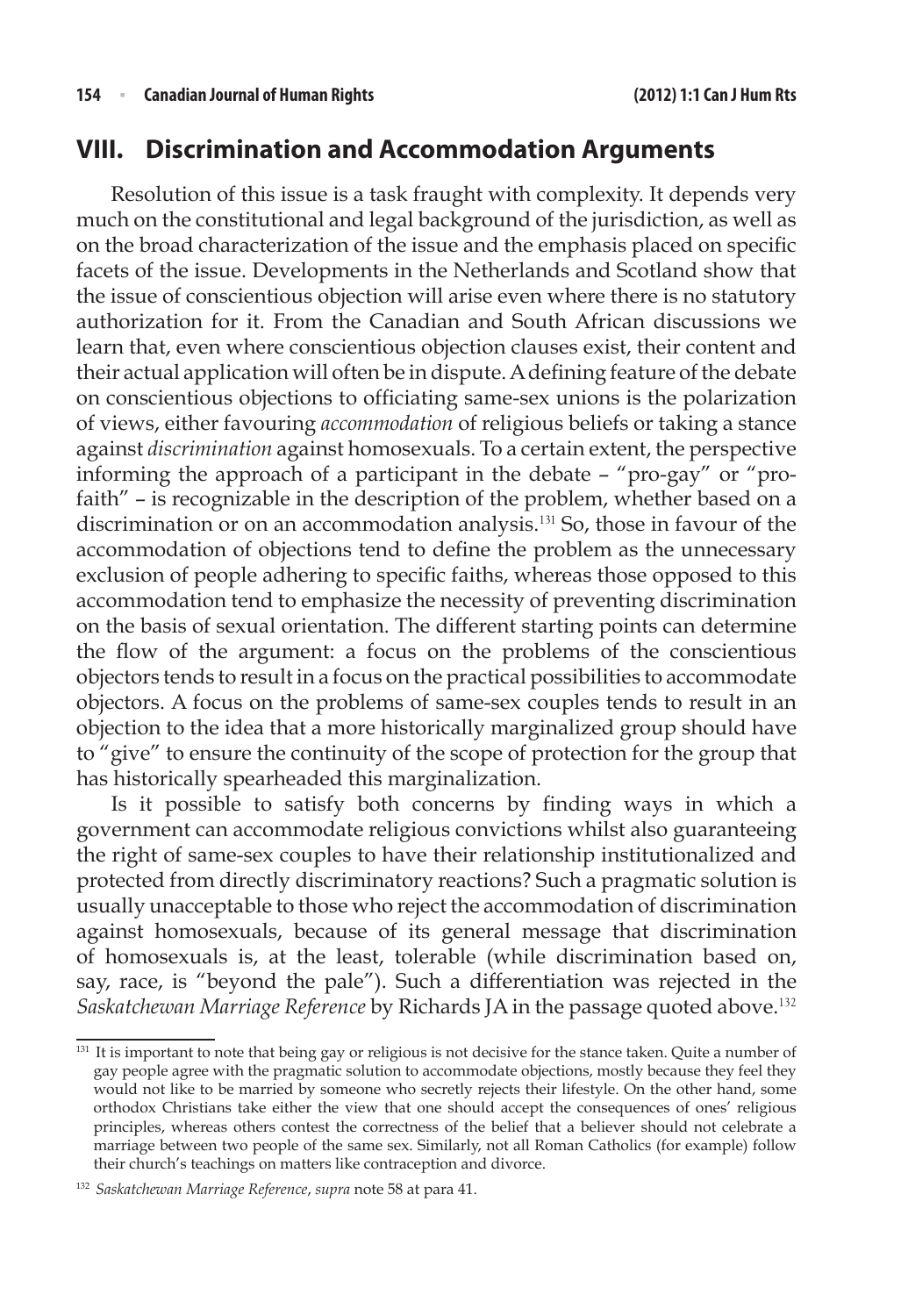Nevertheless, a pragmatic solution may be mandated by the constitutional duty of reasonable accommodation of religious beliefs. That, however, shifts the question to what would amount to *reasonable* accommodation.

A focus on discrimination against lesbians and gay men usually leads to fundamental human rights questions such as whether or not the nondiscrimination principle has priority over freedom of religion and whether or not there is a hierarchy between protected identity markers. The right to religion was defined by the Supreme Court of Canada as follows:

The essence of the concept of freedom of religion is the right to entertain such religious beliefs as a person chooses, the right to declare religious beliefs openly and without fear of hindrance or reprisal, and the right to manifest religious belief by worship and practice or by teaching and dissemination.<sup>133</sup>

Nevertheless, this right is generally subject to other public policy concerns, like "public safety, order, health, or morals or the fundamental rights and freedoms of others."<sup>134</sup>

Both sides in the debate will contest the severity of the plight of the other: one side will point out that conscientious objectors are merely excluded from a ceremonial office and that they can perform other bureaucratic functions. The contrary argument is that same-sex couples can have their relationship institutionalized by other marriage or registration officers whereas the objectors *are* excluded, even if only from one specific sort of job. This is what one might call the "who suffers?" argument.

#### **A. Discrimination Arguments**

The discrimination arguments made by same-sex couples are self-evident. The ability of a marriage or registration officer, a civil servant after all, to refuse such a service is *direct* discrimination on the basis of the sexual orientation of the members of the couple.<sup>135</sup> Whatever the motive for the discrimination, it clearly amounts to a most basic denial of a service on a prohibited ground of discrimination. That said, in the Netherlands system, where a member of the public may never know of a given official's refusal and where there will be no delay resulting from such a refusal, it is arguable that the mere fact that an official officiates only at opposite-sex marriages cannot be qualified as "individual discrimination"; it is at most a kind of abstract, general discrimination, where there is arguably no concrete harm done.

<sup>133</sup> *R v Big M Drug Mart Ltd*, [1985] 1 SCR 295 at 336, 18 DLR (4th) 321.

<sup>134</sup> *Ibid* at 337. See also *Ross v New Brunswick School District No 15*, [1996] 1 SCR 825 at para 72, 133 DLR (4th) 1; South African *Constitution*, *supra* note 92, s 31(2) which determines that the right to practice religion "may not be exercised in a manner inconsistent with any provision of the Bill of Rights."

<sup>135</sup> *Saskatchewan Marriage Reference*, *supra* note 58.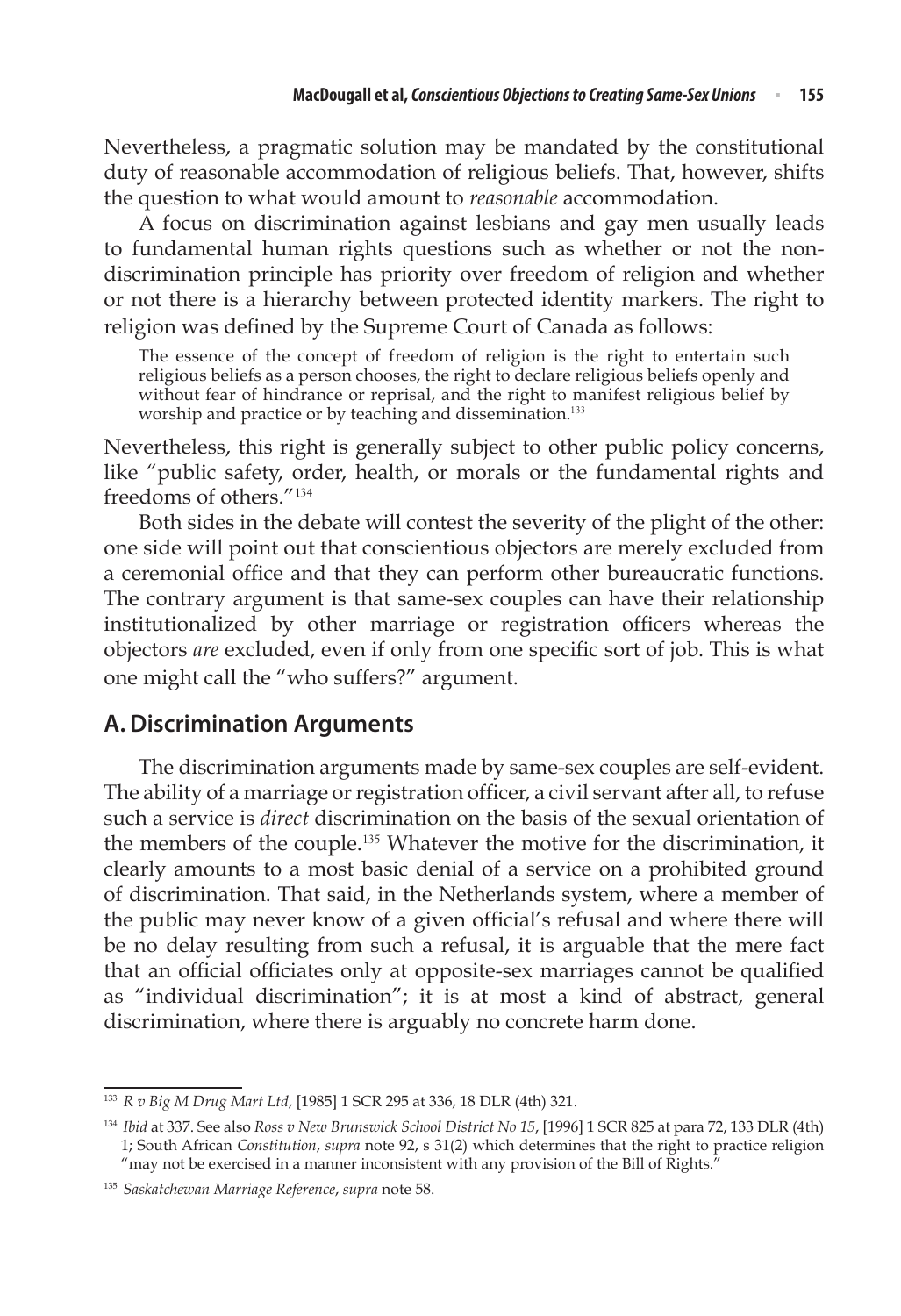#### **156**  <sup>n</sup> **Canadian Journal of Human Rights (2012) 1:1 Can J HumRts**

Marriage or registration officers who refuse to be involved in the creation of marriages or civil unions involving same-sex couples argue that the failure to provide them with a right to refuse constitutes discrimination on the basis of their religion and infringes their fundamental rights to freely practise their religion. While this argument appears to be based on indirect discrimination (i.e. religious individuals are not denied a position so long as they give concessions relating to some of their beliefs, while concessions are not required of non-religious persons), it can also be argued as a form of direct discrimination. For instance, in the Dutch context, Loof has argued that having a job requirement for civil servants that they should be prepared to officiate all marriages is directly aimed at applicants having conscientious objections and thus amounts to direct discrimination.<sup>136</sup> This is not generally accepted, however, because facially neutral criteria or policies that nevertheless have a more severe impact on a specific group in comparison with others are usually regarded as indirectly discriminatory.<sup>137</sup> In theory, an apparently neutral criterion could amount to direct discrimination if it is employed specifically in order to disadvantage or exclude a specific group. In this case, however, the clear government purpose, which is to provide same-sex couples with an equal right to marry rather than to disadvantage religious believers, precludes such an argument.

There is an opposing argument that a refusal to accommodate conscientious objectors does not result in discrimination on the basis of religion because religious and non-religious marriage officers alike are required to officiate at all marriages. Instead, the issue is to be framed as the objecting marriage officers asking for (and being denied) a special privilege, namely the right to discriminate against same-sex couples. Governments cannot consent to such requests because they would thereby become complicit in the discrimination. The Saskatchewan Human Rights Tribunal has, for instance, held that a marriage commissioner appointed to perform purely secular marriage ceremonies is a part of "government" for constitutional purposes.<sup>138</sup>

It has been argued that it is an "illiberal notion that persons performing public functions must leave their conscientiously held beliefs at home and church, and personally embrace all state policy when they are at work".<sup>139</sup> In this context, however, an examination of the religious or secular nature of marriage can become important. It can be argued that the institution of marriage

<sup>136</sup> Loof, *supra* note 118 at 800. See also E Brems, "Religious Objections to Conducting Marriages of Same-Sex Couples in the Netherlands" (Paper delivered at the seminar Religion in the Public Sphere, University of Utrecht, 7-9 May 2008) [unpublished, on file with author Van den Brink].

<sup>137</sup> *Equal Treatment Act*, *supra* note 80, art 1(1)(c) (this part defines 'indirect discrimination').

<sup>138</sup> *MJ v Nichols*, *supra* note 125 at para 97.

<sup>139</sup> Trotter, *supra* note 124 at 366.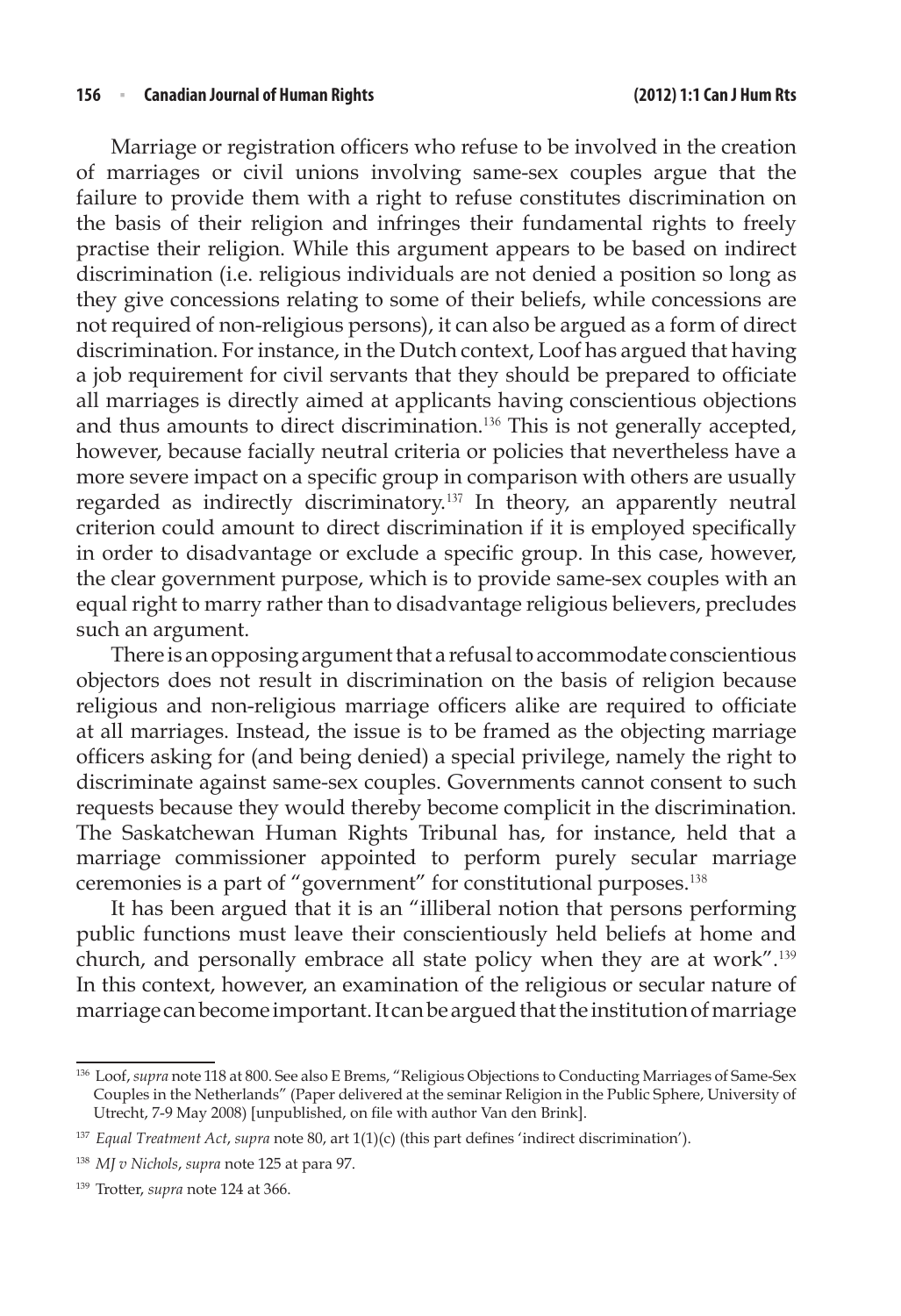has for a long time not been regarded as central to many religious traditions. If that is the case, then civil servants would, as a result of this interpretation, not be required to participate in a ceremony of religious significance, but merely to perform an administrative act.<sup>140</sup> Moreover, civil servants do not, by officiating at same-sex marriages, become themselves parties to same-sex sexual relationships or acts, i.e. they do not engage in homosexuality; they simply engage in a function that accords status. Therefore, it can be argued that officiating at a same-sex civil ceremony is consistent with and conforms to the distinction between homosexual status (acceptable, often) and homosexual activity (unacceptable, usually) that many religions claim to be so important.<sup>141</sup>

The lack of religious significance in civil marriages was stressed by one of the judges in the *Saskatchewan Marriage Reference.* G.A. Smith JA concluded that the performance of a civil marriage by a marriage commissioner "is not a religious rite or practice."<sup>142</sup> The requirement to perform the ceremony did not limit or restrict religious belief. The judge said: "[i]t is far from clear that officiating at a civil marriage ceremony carries any implication or connotation at all that the marriage commissioner who officiates necessarily *approves* of the particular union."<sup>143</sup>

So, from the perspective of the conscientious objector, there are arguments for the existence of direct discrimination, indirect discrimination, or no discrimination at all. It is probably most accurate to characterize governments' requirements that all marriage officers conduct same and opposite sex marriages as having a more detrimental effect on those who believe that their religions forbid them to officiate at such marriages – i.e., indirect discrimination. This does not, however, end the inquiry, since the question then becomes whether the discrimination is justified by other legitimate policy considerations, including the protection of the fundamental rights of other citizens and the achievement of governmental policy aimed at ending discrimination based on sexual orientation.<sup>144</sup>

<sup>140</sup> This is the same argument that was accepted by the English House of Lords in *Janaway v Salford Health Authority* (1988), [1989] AC 537, [1988] 3 All ER 1079, in a quite different context. The *Abortion Act 1967* (UK), 1967, c 87, s 4 allows doctors to perform abortions but also gives them a right to conscientious objection. The House of Lords held that this statutory right does not extend to medical secretaries whose jobs involved making appointments for patients seeking abortions.

<sup>141</sup> See Trotter, *supra* note 124 at 371, n 19, where he says that though Canadian law does not distinguish between homosexual behaviour and identity after *Egan* religious persons ought to be able to ignore that legal position because of their religious beliefs. Courts are noticeably reluctant to accept this; for example, the argument put forward by Christian hotel owners that they could lawfully refuse a double room to a same-sex couple because they would thereby become complicit in potential acts of "sin" was roundly dismissed in *Hall v Bull,* [2011] EW Misc 2 (CC) (available on BAILII) (Bristol Co Ct).

<sup>142</sup> *Supra* note 58 at para 147.

<sup>143</sup> *Ibid* at para 142 [emphasis in original]. See also *Hall (Litigation guardian of) v Powers* (2002), 59 OR (3d) 423, 213 DLR (4th) 308 (Sup Ct).

<sup>144</sup> *Saskatchewan Marriage Reference*, *ibid* at paras 95-97.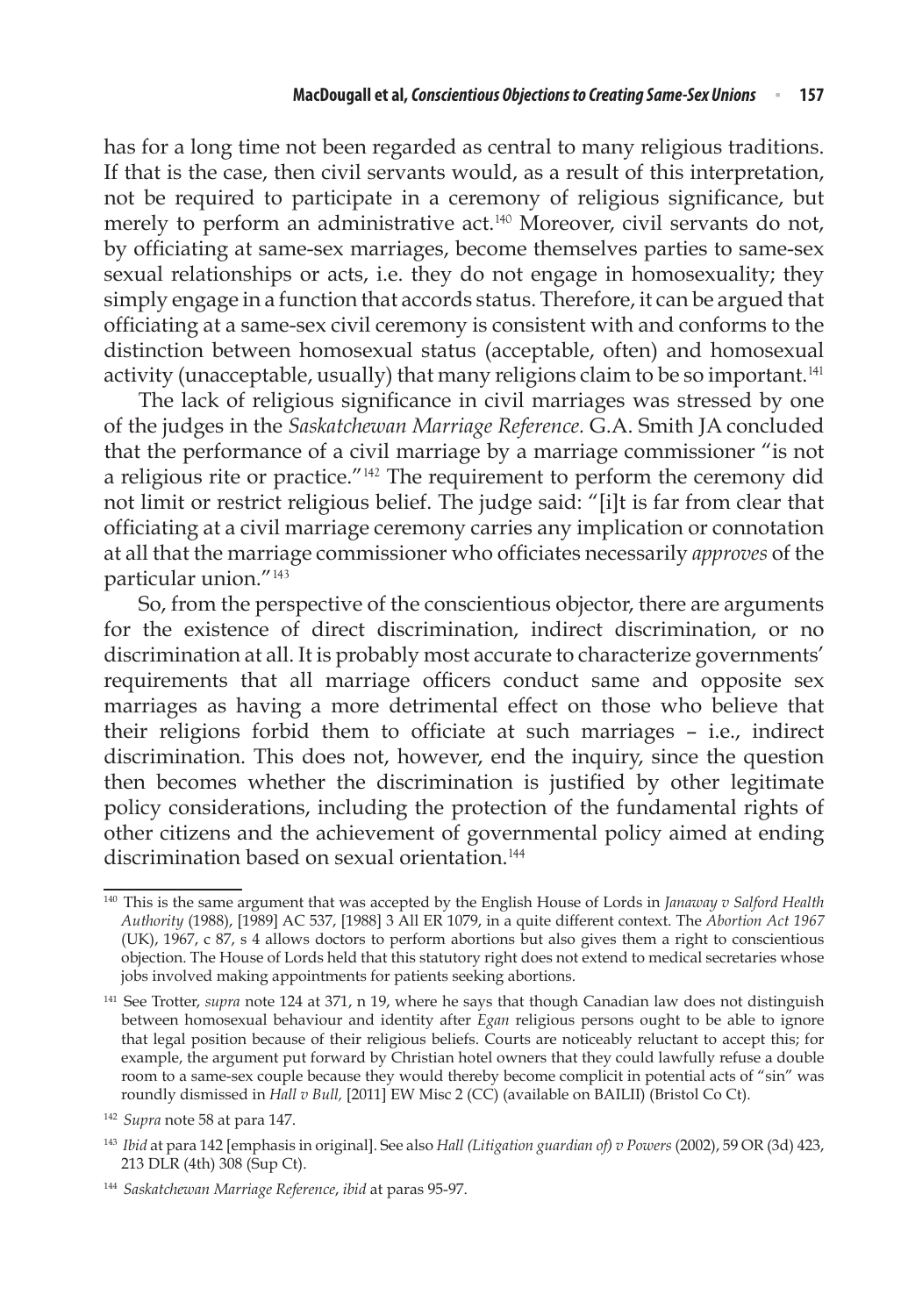If one accepts that fundamental rights to freedom of religion should be balanced against equality interests of the same-sex couples, many contradictory arguments present themselves. First, it could be argued that direct discrimination – by the marriage officers against same-sex couples – is more objectionable than the indirect discrimination against marriage officers. This was at issue in a CGB decision in the Netherlands which involved a Muslim student, whose religious convictions prevented her from shaking the hands of male teachers, parents, and fellow students.<sup>145</sup> Adhering to these convictions meant violating a social duty to shake hands as a respectful form of greeting, and this lead to her expulsion from school. The student would be guilty of direct discrimination (against men), while the universal imposition of a duty to shake hands would discriminate indirectly on the basis ofreligion. The CGB solved the problem in a pragmatic way by suggesting that the student refrain from shaking the hands of both men and women. Although her attitude towards men would remain the same, equality legislation is concerned with actions and not with mere attitudes or thoughts.

It is, however, not immediately clear why direct discrimination should be regarded in a more serious light than indirect discrimination, particularly in a context where it is not certain that the discrimination involved is "merely" indirect. Moreover, where, as in the Netherlands, the couple does not apply directly to the marriage officer, but to the government, they would not face the refusing official or even know that someone refused to marry them, provided an agreeable marriage officer was available. In other words, is awareness of indirect discrimination more serious than unawareness of direct discrimination? Nevertheless, even in these circumstances, it could be argued that same-sex couples' awareness of the fact that the government accommodates objections against same-sex marriage generally (while not accommodating objections to other marriages) is in itself insulting and unjustifiably discriminatory.

Possibly the strongest argument put forward by the CGB in the second conscientious objection case, is simply that the officials' freedom of religion should be balanced against the rights of the same-sex couple and that the latter rights should take precedence because they are explicitly protected by law. Although rights *to hold opinions* or belief are also protected, rights *to put religious and other opinions into practice* are generally limited by other fundamental rights.<sup>146</sup> When the conduct of marriage officers is ascribed to the

<sup>145</sup> Decision No 2006-51 (2006), (CGB), online: <http://www.cgb.nl/oordelen/oordeel/213922/volledig>.

<sup>146</sup> For instance, in the South African *Constitution* the right to *hold* religious and other beliefs (s 15(1)) is subject only to the general limitations clause (s 36), but rights to *practise* religion (s 31(1)) are explicitly qualified and "may not be exercised in a manner inconsistent with any provision of the Bill of Rights" (s 31(2)). See Bruce MacDougall & Donn Short, "Religion-Based Claims for Impinging on Queer Citizenship" (2010) 33:2 Dal LJ 133.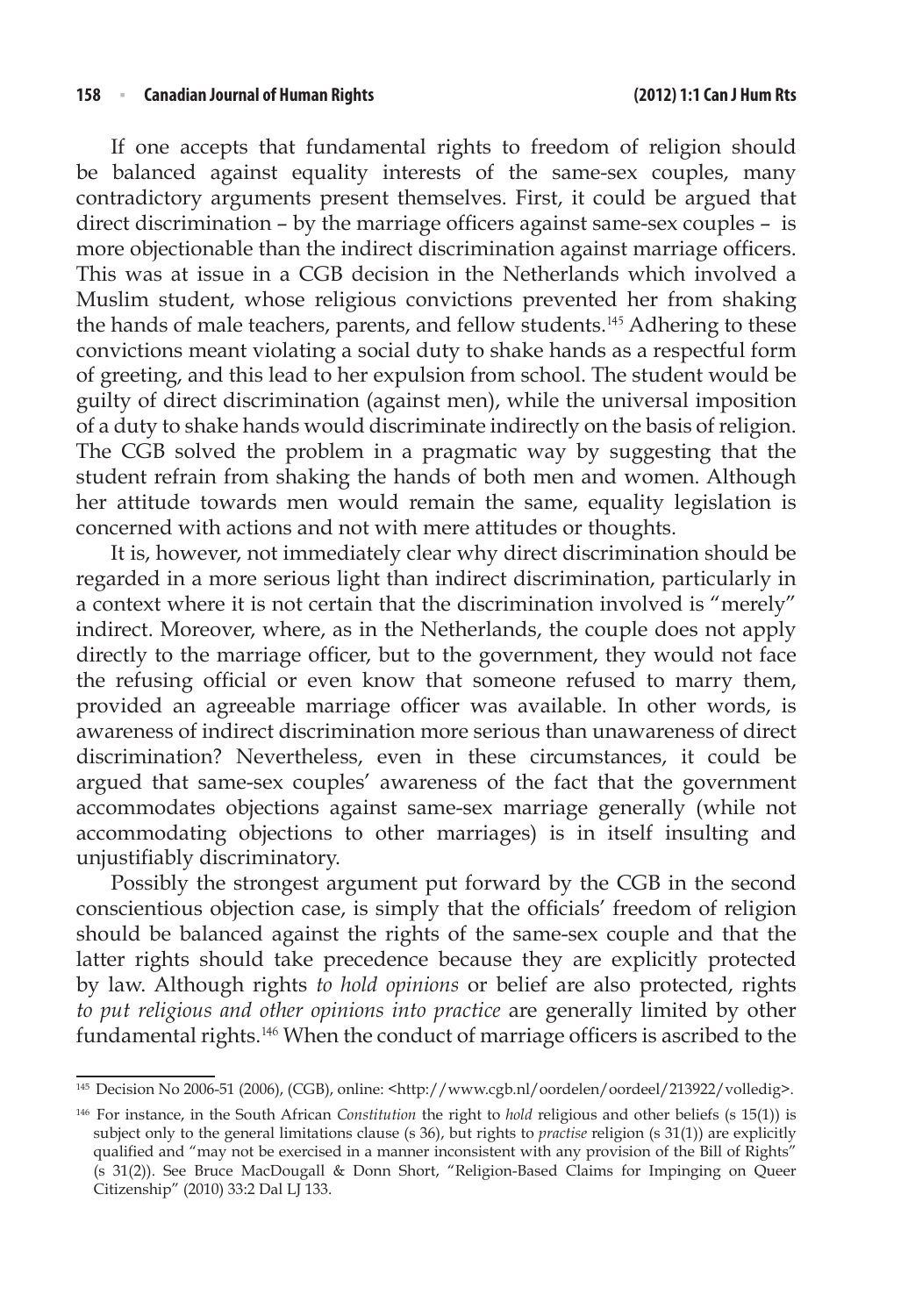government, they may not discriminate on the basis of sexual orientation.<sup>147</sup> Furthermore, it could be argued that the government must maintain a discrimination free environment. If governments accommodate staff members who hold discriminatory opinions, other gay and straight government employees are repeatedly confronted by expressions of that discriminatory opinion, as shown in the *Ladele* litigation in the UK.

Most directly in issue for many are the fundamental rights of the samesex couples who wish to institutionalize their relationship by marriage or civil union. MacDougall has argued that a constitutional protection of sexual orientation should make it immune to any sort of argument based on morality. The government and its public servants ought not, in any circumstances, to be entitled to qualify the equal provision of services and entitlement based on morality arguments. To do otherwise makes such constitutional protection contingent in a way that contradicts the protection itself.<sup>148</sup>

Arguments that seek to balance the rights of the objecting officials against the rights of the couples seeking the institutionalization of their relationship obscure another issue of discrimination on the basis of religion. Meyerson argues that, where the State's constitutionalresponsibility in relation to religion is not merely to distance itself from religion, but to actively foster religious diversity and tolerance, conflicts between religion and equality become more complex. When the state accommodates certain religious groups there will also be equality claims by members of religions which have not been similarly accommodated or by people who are not religious.<sup>149</sup> The State has a duty not to favour certain religions above others, nor to favour the religious over those who hold no religious beliefs.<sup>150</sup>

The problem may therefore be more difficult than it first appears. We are faced not only with a choice between the conflicting equality claims of samesex couples, on the one hand, and those who argue for the right to live in accordance with one's faith on the other hand. There is the additional issue that governments which allow objections on one basis must also consider the rights of those people who would want to object on other bases. In South Africa and Scotland, the only basis upon which marriage officers can object is the sexual orientation of the couple. In contrast, both in the Netherlands and Canada (specifically, in Prince Edward Island, and in the proposed Saskatchewan legislation discussed above), religious objections on other

<sup>147</sup> *Saskatchewan Marriage Reference*, *supra* note 58 at para 97.

<sup>148</sup> Bruce MacDougall, "The Separation of Church and Date: Destabilizing Traditional Religion-Based Legal Norms on Sexuality" (2003) 36:1 UBC L Rev 1; Bruce MacDougall, "The Celebration of Same-Sex Marriage" (2000) 32:2 Ottawa L Rev 235. See also MacDougall & Short, *supra* note 146.

<sup>149</sup> Denise Meyerson, "Multiculturalism, Religion and Equality" [2001] Acta Juridica 104 at 110-12.

<sup>150</sup> In the UK's *Equality Act 2010*, *supra* note 31, s 10(2), "belief" is defined to include a lack of belief.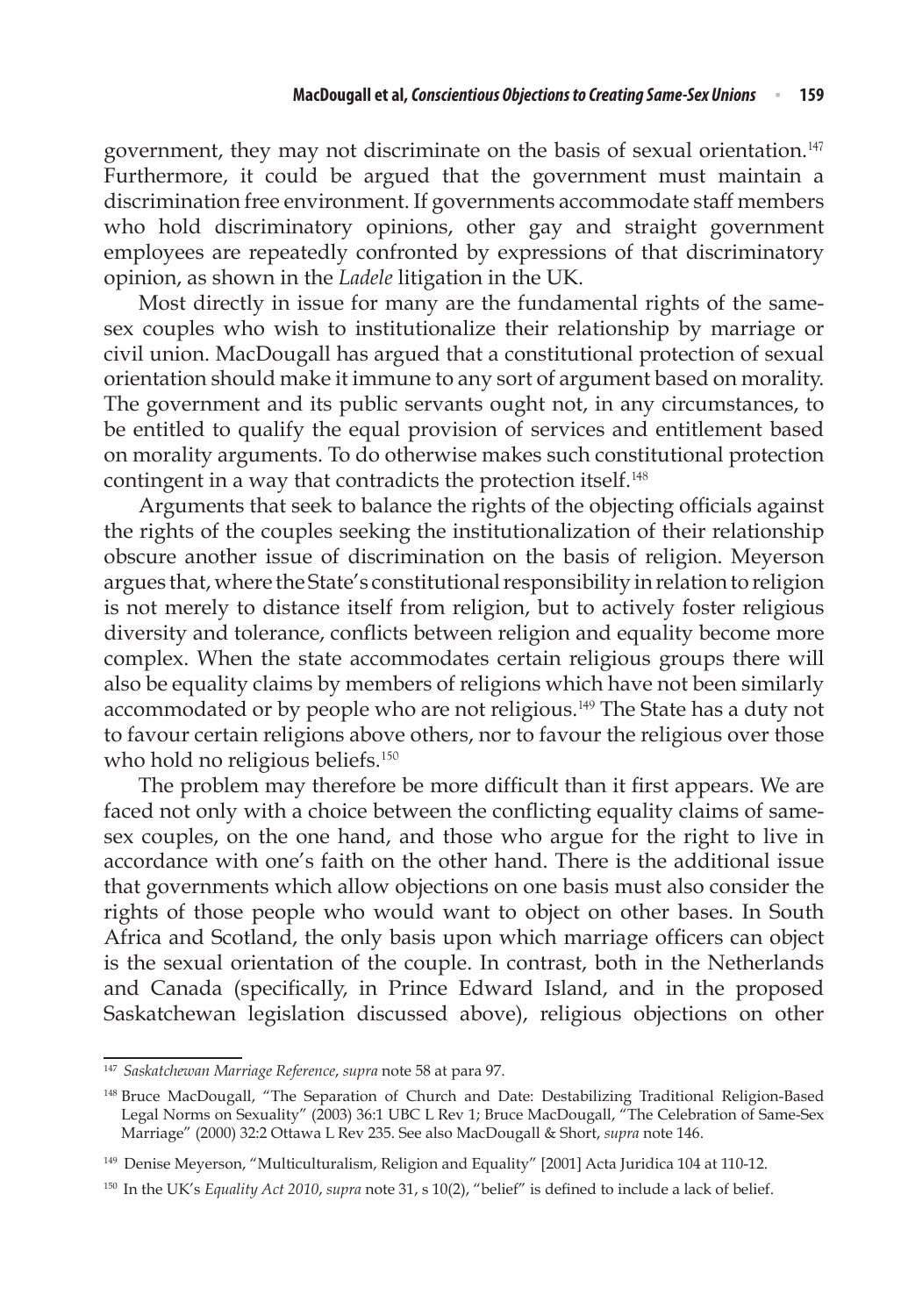bases are or would have been permitted. In practice, however, the objection will generally be based on sexual orientation alone. This fact was recognized in the *Saskatchewan Marriage Reference*, where Richards JA said that same-sex marriage "occupies centre stage" in this issue.<sup>151</sup>

#### **B. Duty to Accommodate**

The other – and clearly, related – perspective on the problem focuses more on the duty to accommodate than on the hierarchy of discrimination protections. The arguments here are centred around the employer's duty to provide reasonable accommodation of disabilities, pregnancy, disease, language, and so forth. The question then becomes whether an employee may claim to be exempted from a law or rule of general application in order to accommodate the employee's religious or other beliefs. The general approach seems to be that determining whether reasonable accommodation is necessary or not depends on a context-sensitive balancing exercise between the various competing rights and interests. The first consideration concerns the nature and the importance of the right which has been limited – in these cases the right to practise religion. Included within this factor is also a consideration of the nature and history of the group whose religious or cultural rights have been affected. Smaller and less influential groups may be in special need of constitutional protection. The second leg of the inquiry asks whether the legislation or legal rule functioning to limit the right to put religious beliefs into practice serves a legitimate government purpose and whether it effectively achieves this purpose. The final aspect of the test is to determine whether or not a less restrictive method exists, which would attain the same government purpose. A proportionality inquiry such as this is a familiar concept in human rights law.<sup>152</sup>

This approach highlights two additional issues not canvassed by a mere comparison of the competing rights. The first is the need to compare the social and historical power relations between the different groups and the second is what might be called "the burden of inconvenience."

Comparing the two groups, it is clear that lesbians, gay men, and bisexuals have been historically marginalized, largely at the hands of socially and economically powerful religious institutions. In at least three of the jurisdictions

<sup>151</sup> *Supra* note 58 at para 25.

<sup>152</sup> See *Christian Education South Africa v Minister of Education*, [2000] ZACC 11; 2000 (4) SA 757 (CC) at paras 31-32; *Prince v President of the Law Society of the Cape of Good Hope*, [2002] ZACC 1; 2002 (2) SA 794 (CC) at para 114; *MEC for Education: Kwazulu-Natal v Pillay*, [2007] ZACC 21; 2008 (2) BCLR 99 (CC) at paras 76, 97; Patrick Lenta, "Religious Liberty and Cultural Accommodation" (2005) 122:2 SALJ 352; Kenneth Norrie, "Accommodating Religion to the Gay Equality Imperative in Family Law" in Jane Mair & Esin Orucu, eds, *The Place of Religion in Family Law: A Comparative Search*, European Family Law, vol 30 (Antwerp: Intersentia, 2011) 303.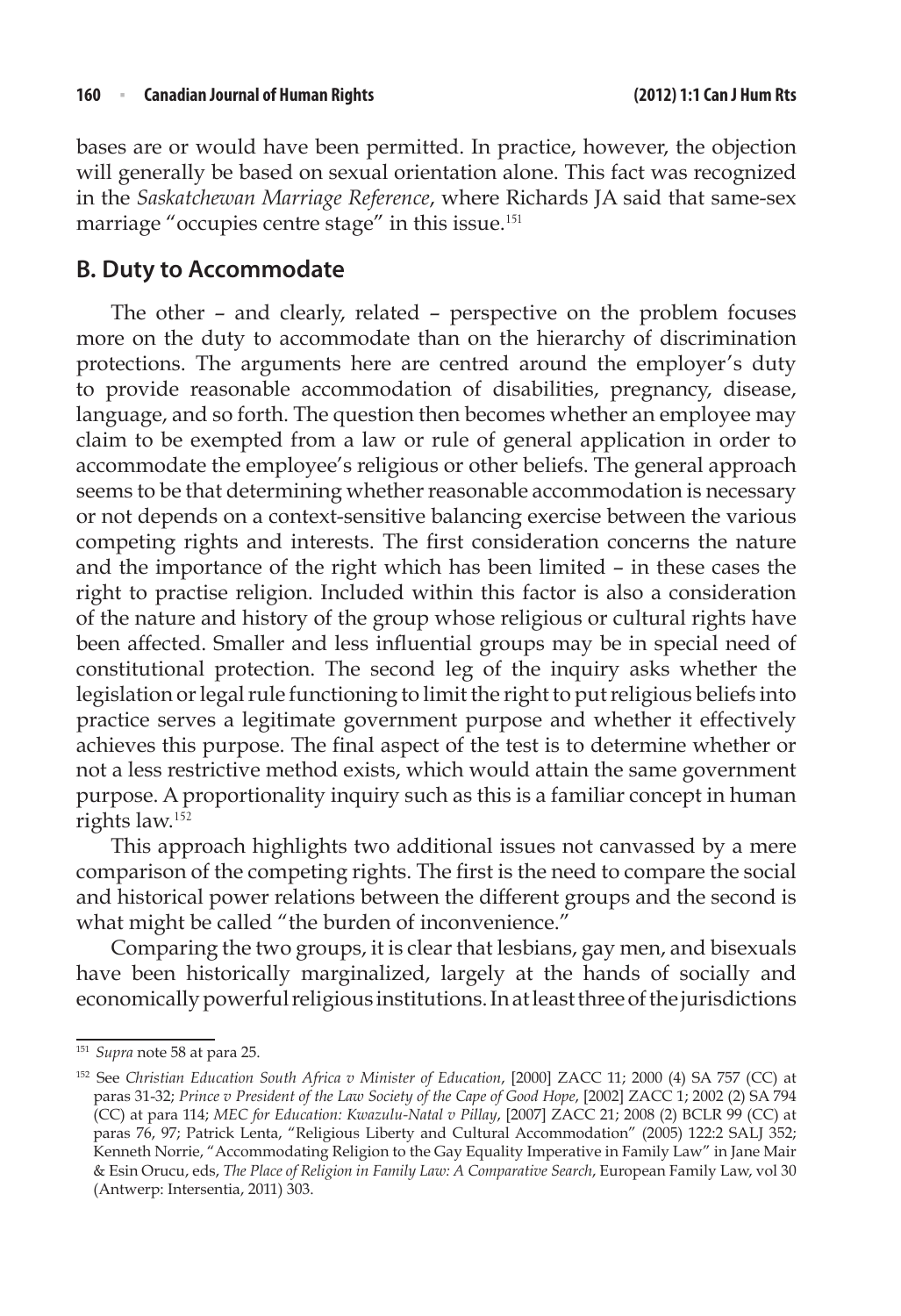surveyed, same-sex couples are probably numerically disadvantaged as against members of established religions which disapprove of their relationships.<sup>153</sup> This disapproval is commonly publicly and unapologetically vocal in a way that is not accepted for other discriminatory views and beliefs. They also continue to experience stigmatization and exclusion, sometimes because of government exclusion in the areas of education, pensions, and so forth. According to a Dutch survey from 2007, over a third of the population regarded sex between males as "disgusting" and about half of the population finds men kissing in public offensive, whereas only 16% feels the same about a man and a woman kissing.<sup>154</sup>

This context of numerical, social, and possibly economic powerimbalance, between same-sex couples and those who hold homophobic views, suggests that religious objections to officiating same-sex unions should not be accommodated, since such accommodation will inevitably strengthen the existing prejudice against gay men and women. Withholding accommodation from illegitimate beliefs, such as anti-Semitism, while seeking to accommodate other beliefs, such as homophobia, suggests that these latter beliefs are to be accorded legitimacy and respect.

Since same-sex couples are unable to celebrate their marriages in most religious institutions, even in countries where legally-recognized religious marriage remains possible, they are more dependent on the state to formalize their relationships.<sup>155</sup> Thus, their exclusion from religious institutions provides reason for the refusal by the state to accommodate conscientious objectors in the civil context. This argument does not apply, of course, in a jurisdiction like the Netherlands where religious marriages are not recognized.

Another fact to consider is whether the refusal to accommodate conscientious objections serves a legitimate purpose (which involves the balancing of the competing rights above) and whether there are less restrictive ways of doing so. The proportionality inquiry in an accommodation analysis directs us to the practical question of whether there are ways of accommodating which could protect rights to religion without unduly infringing equality rights of same sex couples.

It has been argued that same-sex couples are not unduly burdened by having some marriage officers refuse to serve them, but that they will, at most, have to make "one or two" more phone calls to find somebody

<sup>153</sup> MacDougall & Short, *supra* note 146.

<sup>&</sup>lt;sup>154</sup> Saskia Keuzenkamp, SCP, "Monitoring van sociale acceptatie van homoseksuelen in Nederland" [Monitoring of Social Acceptance of Homosexuals in the Netherlands] in *Gewoon homo zijn: Lesbisch en homo emancipatiebeleid 2008-2011* [Just Gay: Lesbian and Gay Emancipation] (The Hague: Ministerie van OCW, 2007) 65 at 67.

<sup>155</sup> As in *MJ v Nichols*, *supra* note 125 at para 109, where the complainant was Roman Catholic and so could not have a religious marriage.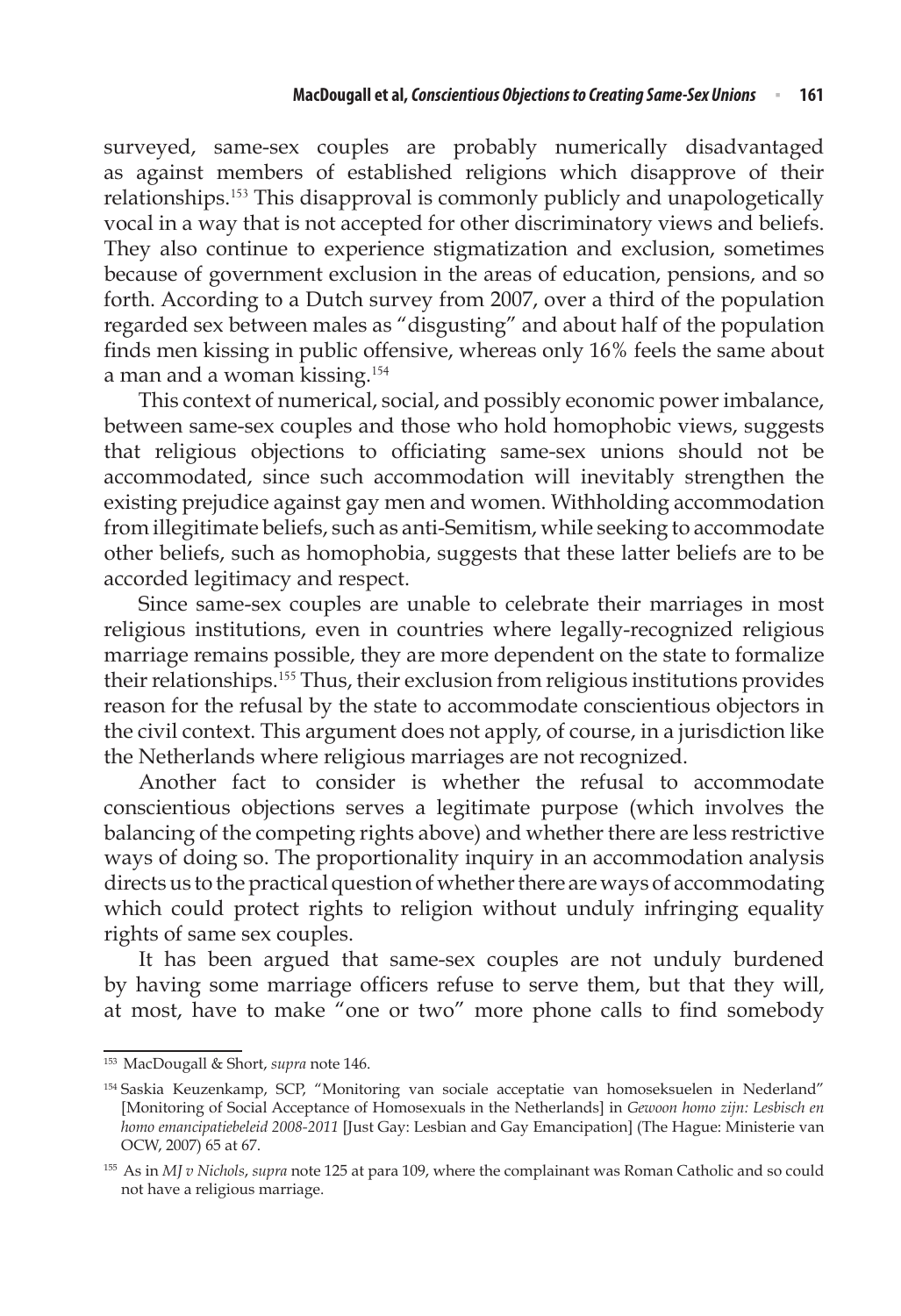who will provide the service.<sup>156</sup> This ignores the humiliation inherent in all discrimination, which is, after all, based on assertions of superiority. This burden is unwarranted given that there are clearly ways of accommodating religious objections without putting same-sex couples to this inconvenience and humiliation. Richards JA in the *Saskatchewan Marriage Reference* held that the proposed legislation allowing refusals to officiate "would perpetuate a brand of discrimination which our national community has only recently begun to successfully overcome. It would be a significant step backward if, having won the difficult fight for the right to same-sex civil marriages, gay and lesbian couples could be shunned by the very people charged by the Province with solemnizing such unions." The judge thought that the negative effects would be felt not just by the individuals involved but by the "gay and lesbian community at large".<sup>157</sup>

The Netherlands provide an example where couples do not approach marriage officers and risk rejection, but where the government simply assigns a marriage officer. That said, in the *Saskatchewan Marriage Reference*, the Court declined to decide whether such a "single entry point" system is constitutionally valid in Canada.<sup>158</sup>

Another practical solution would be for the legal creation of either a marriage or a civil union to be reduced to a simple bureaucratic function, similar to the registration of births, deaths, and adoptions. There is no reason why the state should be responsible, or even able, to provide a celebratory element to what is simply a change of legal status. Parties should be free to celebrate their marriages or civil unions, whether by way of religious ceremonies or otherwise, but this does not have to be coupled to the governmental function. Such a secularization of marriage would remove the basis for religious objections, since marriage officers would be engaged in a simple administrative act. The United Kingdom's civil union regimes are entirely secular, with the role of registrars being entirely administrative. Although this regime did not prevent the registrar in *Ladele* from objecting, it did make the rejection of her objections much easier. For this reason the breach of the principle of secularism in allowing civil partnership registrations on religious premises in England and Wales<sup>159</sup> may be seen as a retrograde step.

The benefit of viewing the problem from a reasonable accommodation perspective is that it creates opportunities for practical solutions to clashes of principle.<sup>160</sup> On the other hand, it has been suggested that reasonable

<sup>156</sup> Trotter, *supra* note 124 at 377.

<sup>157</sup> *Saskatchewan Marriage Reference*, *supra* note 58 at paras 94, 96.

<sup>158</sup> *Ibid* at para 89.

<sup>159</sup> *Equality Act 2010*, *supra* note 31, s 202.

<sup>160</sup> See Carl F Stychin, "Faith in the Future: Sexuality, Religion and the Public Sphere" (2009) 29:4 Oxford J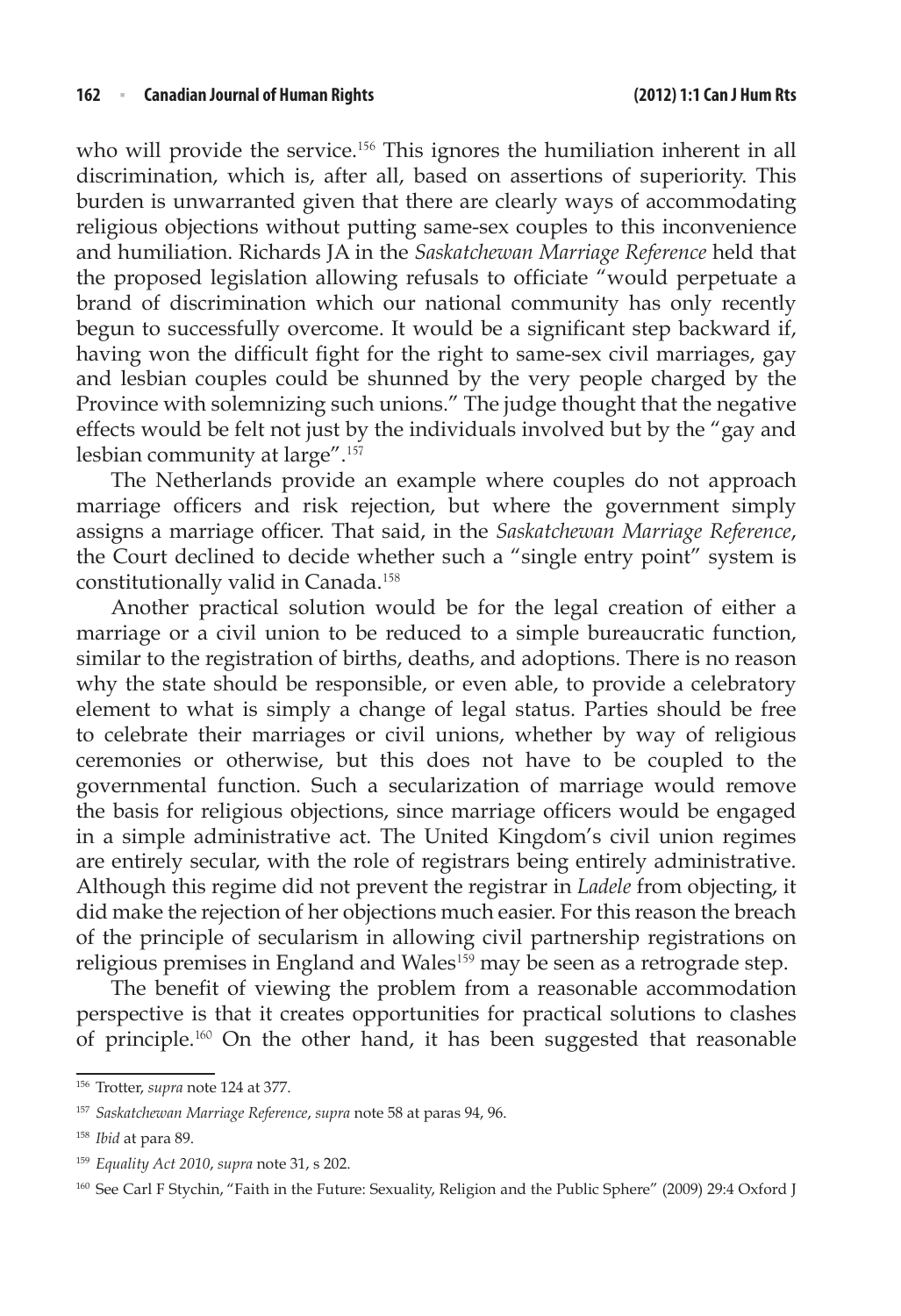accommodation may not be the best vehicle for solving these kinds of problems because it would generally work in favour of the more socially and economically dominant parties.<sup>161</sup>

# **IX. Conclusion**

Within each of the considered jurisdictions there is great complexity in the legal, political, and social backgrounds which surround the issues and resolutions concerning same-sex unions. The inherent complexity of the issue combined with the differences between the approaches taken in each jurisdiction may make it seem impossible to adapt solutions from one jurisdiction to another, in spite of the relative similarities between the jurisdictions vis-à-vis their degree of acceptance of homosexual unions. This makes it seem even more unlikely that such solutions could be transported into jurisdictions which do not share such similarities. The existence of constitutional rights, especially whether a particular jurisdiction recognizes the right not to be discriminated on the basis of sexual orientation, is of signal importance. Also important to the analysis are factors such as the way in which marriage is perceived in the jurisdiction generally, the given roles of civil servants, and whether or not a marriage officer is considered part of the "government". The practical political clout of groups – in this case LGBT groups and their allies, and the opposing religious groups – is also very significant. Each of these factors varies between jurisdictions, creating a unique socio-political climate.

Despite the varied nature of the four jurisdictional settings in which the "refusal to officiate" question arises, it is interesting to observe how this issue generates a focus on similar underlying issues. Are the competing claims in fact claims concerning rights? What sort of discrimination is involved? Does either the history of discrimination on the basis of sexual orientation or the population ratios of LGBT people versus religious people play any role in resolving discrimination issues? Do direct discrimination claims trump indirect discrimination claims? What are the limits of "religion" in religionbased claims? Is it easier to facilitate one sort of accommodation rather than another? Should the government simply "get out of the business" of marriage ceremonies as much as possible and so perhaps end state involvement in the

Legal Stud 729 at 752-53.

<sup>&</sup>lt;sup>161</sup> See Elsje Bonthuys, "Reasonable Accommodation as a Mechanism to Balance Equality Rights and Rights to Religion in Family Law" (2010) 25:2 SA Public Law 666; Ayelet Shachar, "Group Identity and Women's Rights in Family Law: The Perils of Multicultural Accommodation" (1998) 6:3 Journal of Political Philosophy 285.